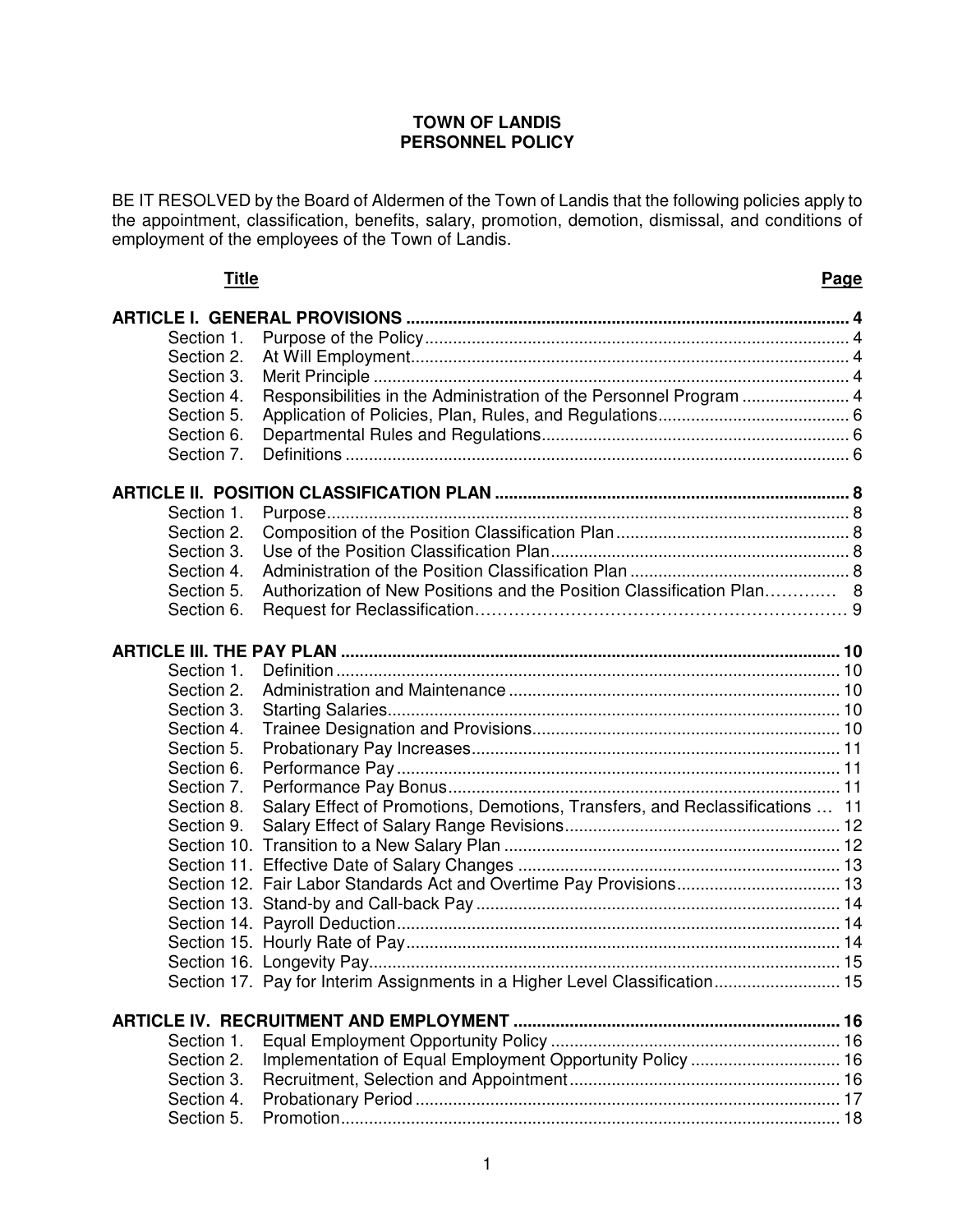| Section 6. |                                                                                |  |
|------------|--------------------------------------------------------------------------------|--|
| Section 7. |                                                                                |  |
|            |                                                                                |  |
|            |                                                                                |  |
| Section 1. |                                                                                |  |
| Section 2. |                                                                                |  |
| Section 3. |                                                                                |  |
| Section 4. |                                                                                |  |
| Section 5. |                                                                                |  |
| Section 6. |                                                                                |  |
| Section 7. |                                                                                |  |
| Section 8. |                                                                                |  |
| Section 9. |                                                                                |  |
|            |                                                                                |  |
|            |                                                                                |  |
|            |                                                                                |  |
|            |                                                                                |  |
| Section 1. |                                                                                |  |
| Section 2. |                                                                                |  |
| Section 3. |                                                                                |  |
|            |                                                                                |  |
| Section 4. |                                                                                |  |
| Section 5. |                                                                                |  |
| Section 6  |                                                                                |  |
| Section 7. |                                                                                |  |
| Section 8. |                                                                                |  |
| Section 9. |                                                                                |  |
|            |                                                                                |  |
|            |                                                                                |  |
|            |                                                                                |  |
| Section 1. |                                                                                |  |
| Section 2. |                                                                                |  |
| Section 3. |                                                                                |  |
| Section 4. | Holidays: Compensation When Work is Required                                   |  |
|            |                                                                                |  |
| Section 5. |                                                                                |  |
| Section 6. |                                                                                |  |
| Section 7. |                                                                                |  |
| Section 8. |                                                                                |  |
|            |                                                                                |  |
|            |                                                                                |  |
|            |                                                                                |  |
|            |                                                                                |  |
|            |                                                                                |  |
|            |                                                                                |  |
|            |                                                                                |  |
|            |                                                                                |  |
|            |                                                                                |  |
|            |                                                                                |  |
|            |                                                                                |  |
|            |                                                                                |  |
|            |                                                                                |  |
|            | Section 20. Family and Medical Leave-Retention and Continuation of Benefits 32 |  |
|            |                                                                                |  |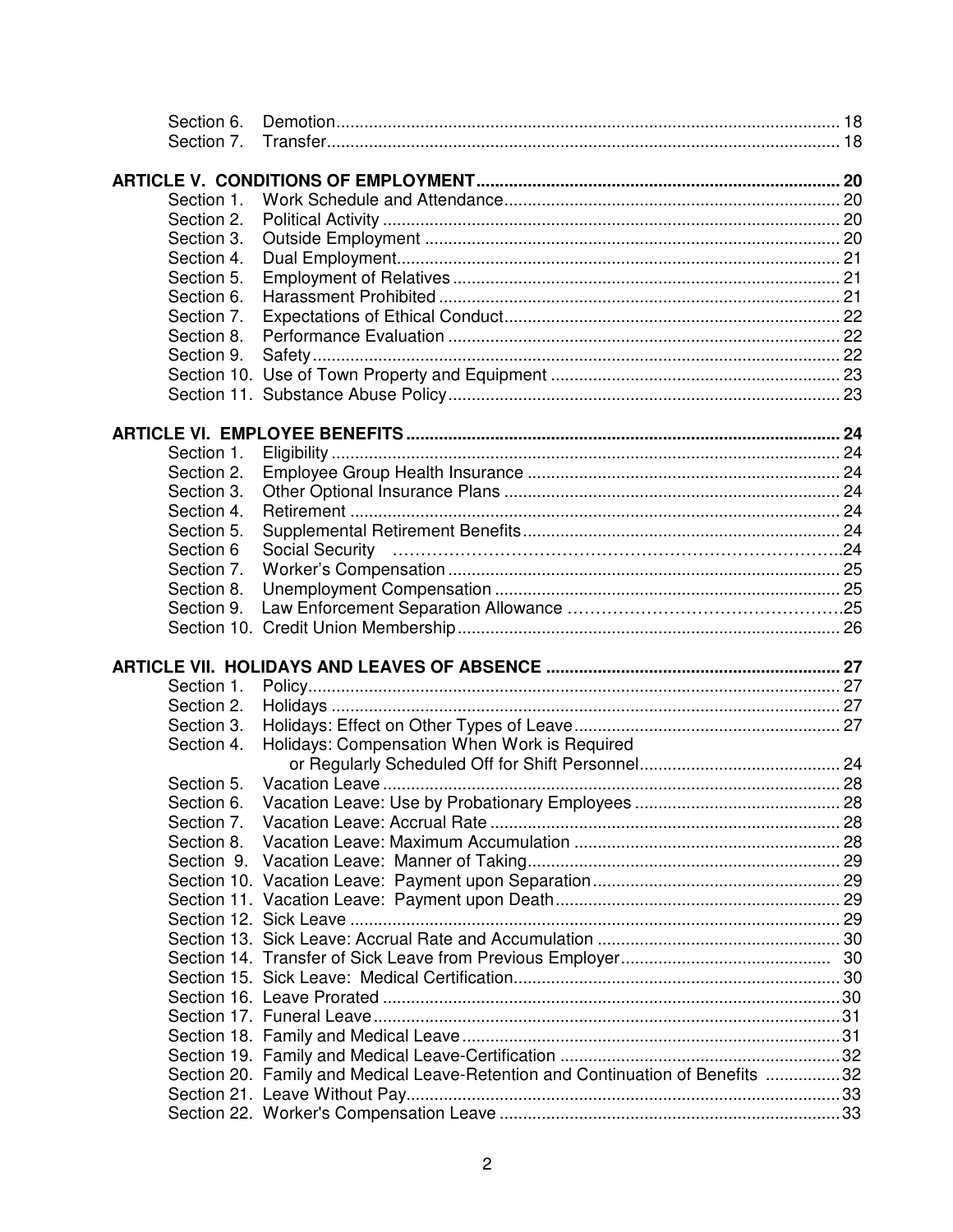|                          | Section 24. Reinstatement Following Military and other USERRA Service 35 |  |
|--------------------------|--------------------------------------------------------------------------|--|
|                          |                                                                          |  |
|                          |                                                                          |  |
|                          |                                                                          |  |
|                          |                                                                          |  |
|                          |                                                                          |  |
| Section 1.               |                                                                          |  |
| Section 2.               |                                                                          |  |
| Section 3.               |                                                                          |  |
| Section 4.<br>Section 5. |                                                                          |  |
| Section 6.               |                                                                          |  |
| Section 7.               |                                                                          |  |
| Section 8.               |                                                                          |  |
| Section 9.               |                                                                          |  |
|                          |                                                                          |  |
|                          | ARTICLE IX. UNSATISFACTORY JOB PERFORMANCE AND DETRIMENTAL               |  |
|                          |                                                                          |  |
| Section 1.               |                                                                          |  |
| Section 2.               |                                                                          |  |
| Section 3.               | Communication and Warning Procedures Preceding                           |  |
|                          | Disciplinary Action for Unsatisfactory Job Performance 38                |  |
| Section 4.               |                                                                          |  |
| Section 5.               |                                                                          |  |
| Section 6.               |                                                                          |  |
|                          |                                                                          |  |
| Section 7.               |                                                                          |  |
|                          |                                                                          |  |
|                          | ARTICLE X. GRIEVANCE PROCEDURE AND ADVERSE ACTION APPEAL 42              |  |
| Section 1.               |                                                                          |  |
| Section 2.               |                                                                          |  |
| Section 3.<br>Section 4. |                                                                          |  |
| Section 5.               |                                                                          |  |
| Section 6.               | Grievance and Adverse Action Appeal Procedure for Discrimination44       |  |
|                          |                                                                          |  |
|                          |                                                                          |  |
| Section 1.               |                                                                          |  |
| Section 2.               |                                                                          |  |
| Section 3.               |                                                                          |  |
| Section 4.               |                                                                          |  |
| Section 5.               |                                                                          |  |
| Section 6.               |                                                                          |  |
| Section 7.               | Examining and/or Copying Confidential Material                           |  |
|                          |                                                                          |  |
| Section 8.               |                                                                          |  |
|                          |                                                                          |  |
| Section 1.               |                                                                          |  |
| Section 2.<br>Section 3. |                                                                          |  |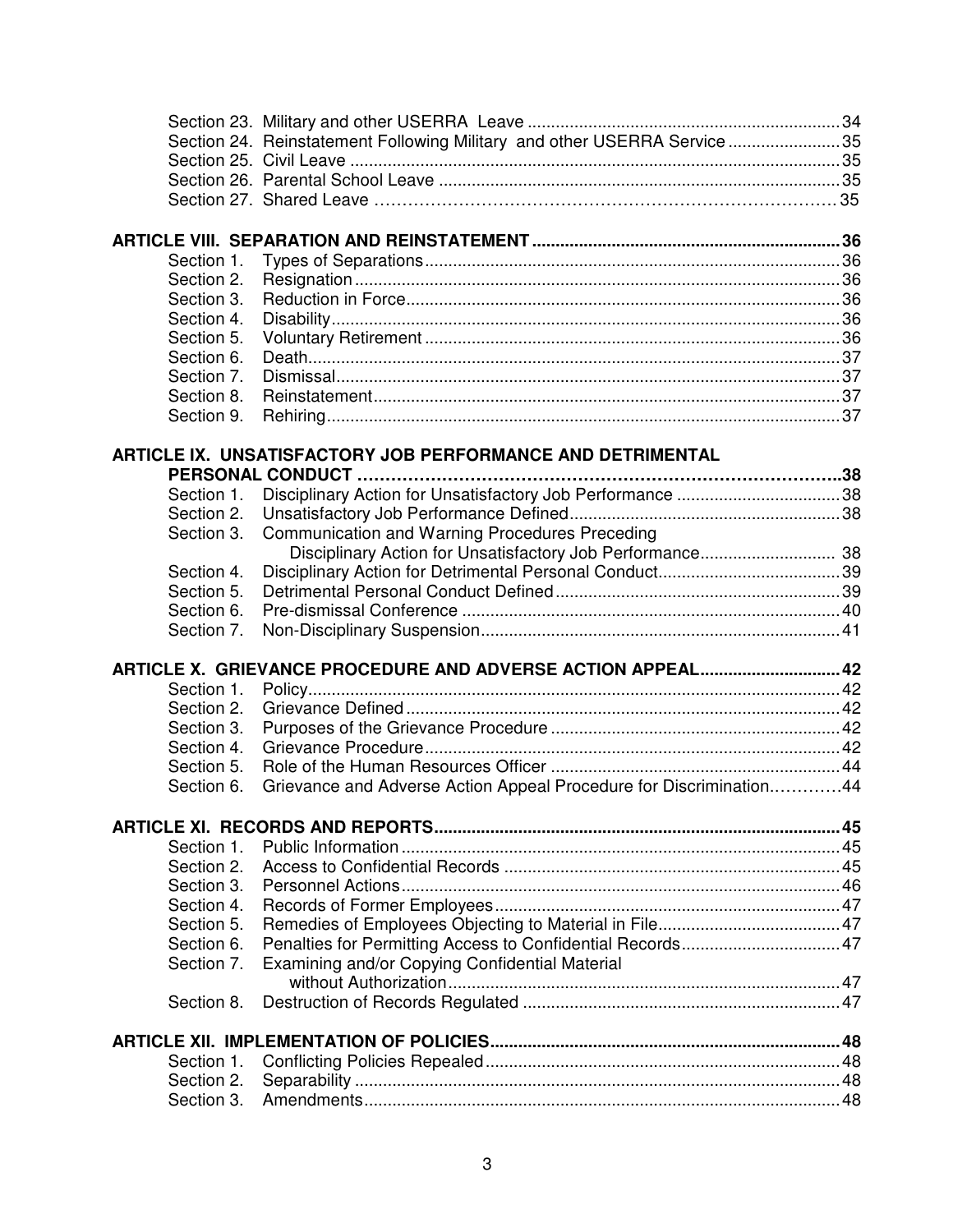# **ARTICLE I. GENERAL PROVISIONS**

# **Section 1. Purpose of the Policy**

It is the purpose of this policy and the rules and regulations set forth to establish a fair and uniform system of personnel administration for all employees of the Town under the supervision of the Town Manager. This policy is established under authority of Chapter 160A, Article 7, of the General Statutes of North Carolina.

# **Section 2. At Will Employment**

The Town of Landis is an "at will" employer. Nothing in this policy creates an employment contract or term between the Town and its employees. No person has the authority to grant any employee any contractual rights of employment.

All Town positions, benefits and funding for salary advancement are subject to budget review and approval each year by the Town Board.

### **Section 3. Merit Principle**

All appointments and promotions shall be made solely on the basis of merit. All positions requiring the performance of the same duties and fulfillment of the same responsibilities shall be assigned to the same class and the same salary range. No applicant for employment or employee shall be deprived of employment opportunities or otherwise adversely affected as an employee because of such individual's race, color, religion, sex, national origin, marital status, political affiliation, non-disqualifying disability, age, or genetic information.

### **Section 4. Responsibilities in the Administration of the Personnel Program**

### **Responsibilities of the Town Board of Aldermen**

The Town Board of Aldermen shall be responsible for establishing and approving personnel policies, the position classification and pay plan, and may change the policies and benefits as necessary. They also shall make and confirm appointments when so specified by the North Carolina General Statutes.

### **Responsibilities of the Town Manager**

The Town Manager shall be accountable to the Town Board of Aldermen for the administration and technical direction of the personnel program. The Town Manager shall appoint, suspend, and remove all Town employees except those whose appointment is otherwise provided for by law. The Town Manager shall make appointments, dismissals and suspensions in accordance with the Town Charter and other policies and procedures spelled out in other Articles in this Policy.

The Town Manager shall supervise or participate in:

- a) recommending rules and revisions to the personnel system to the Town Board of Aldermen for consideration;
- b) making changes as necessary to maintain an up-to-date and accurate position classification plan;
- c) preparing and recommending necessary revisions to the pay plan;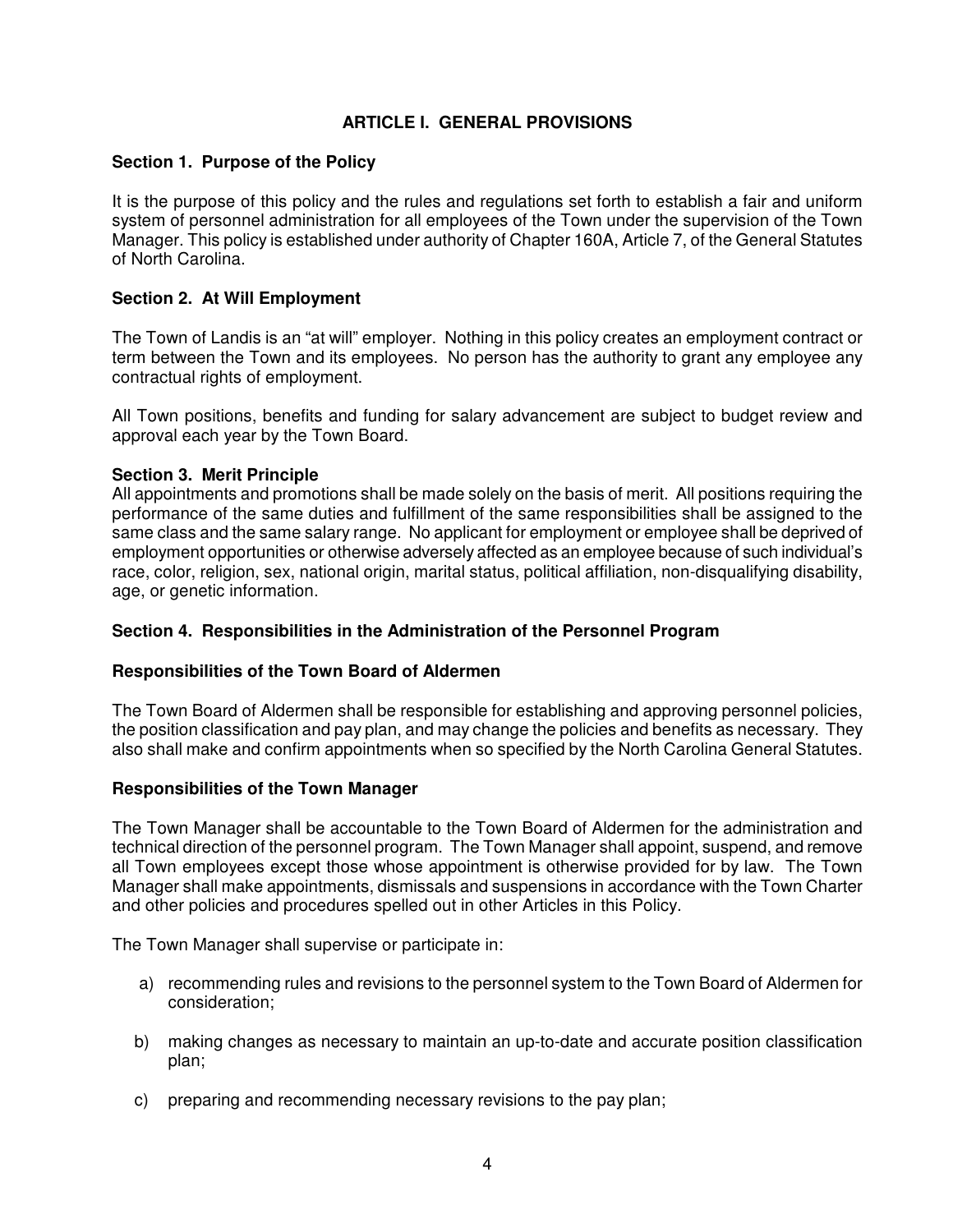- d) determining which employees shall be subject to the overtime provisions of Fair Labor Standards Act (FLSA);
- e) establishing and maintaining a roster of all persons and authorized positions in the municipal service, setting forth each position and employee, class title of position, salary, any changes in class title and status, and such data as may be desirable or useful;
- f) developing and administering such recruiting programs as may be necessary to obtain an adequate supply of competent applicants to meet the needs of the Town;
- g) developing and implementing such administrative procedures as are necessary to implement these polices provided the administrative procedures are not in conflict with these policies;
- h) performing such other duties as may be required by law or assigned by the Town Board of Aldermen not inconsistent with this Policy; and
- i) appointing an employee to the role of Human Resources Officer.

### **Responsibilities of the Human Resources Officer**

The Town Manager shall appoint a Human Resources Officer or perform this role him/herself. The responsibilities of the Human Resources Officer are to make recommendations to the Town Manager on the following:

- a) rules and revisions to the personnel system for the Town Manager's consideration;
- b) changes as necessary to maintain an up-to-date and accurate position classification plan;
- c) necessary revisions to the pay plan;
- d) which employees shall be subject to the overtime provisions of FLSA;
- e) maintenance of a roster of all persons in the municipal service;
- f) establishment and maintenance of a list of authorized positions in the municipal service at the beginning of each budget year which identifies each authorized position, class title of position, salary range, any changes in class title and status, position number and other such data as may be desirable or useful;
- g) development and administration of such recruiting programs as may be necessary to obtain an adequate supply of competent applicants to meet the needs of the Town;
- h) development and/or coordination of training and educational programs for Town employees;
- i) development and recommendation of such administrative procedures as are necessary to implement these polices provided the administrative procedures are not in conflict with these policies;
- j) periodic evaluations of the operation and effect of the personnel provisions of this Policy; and
- k) such other duties as may be assigned by the Town Manager not inconsistent with this Policy.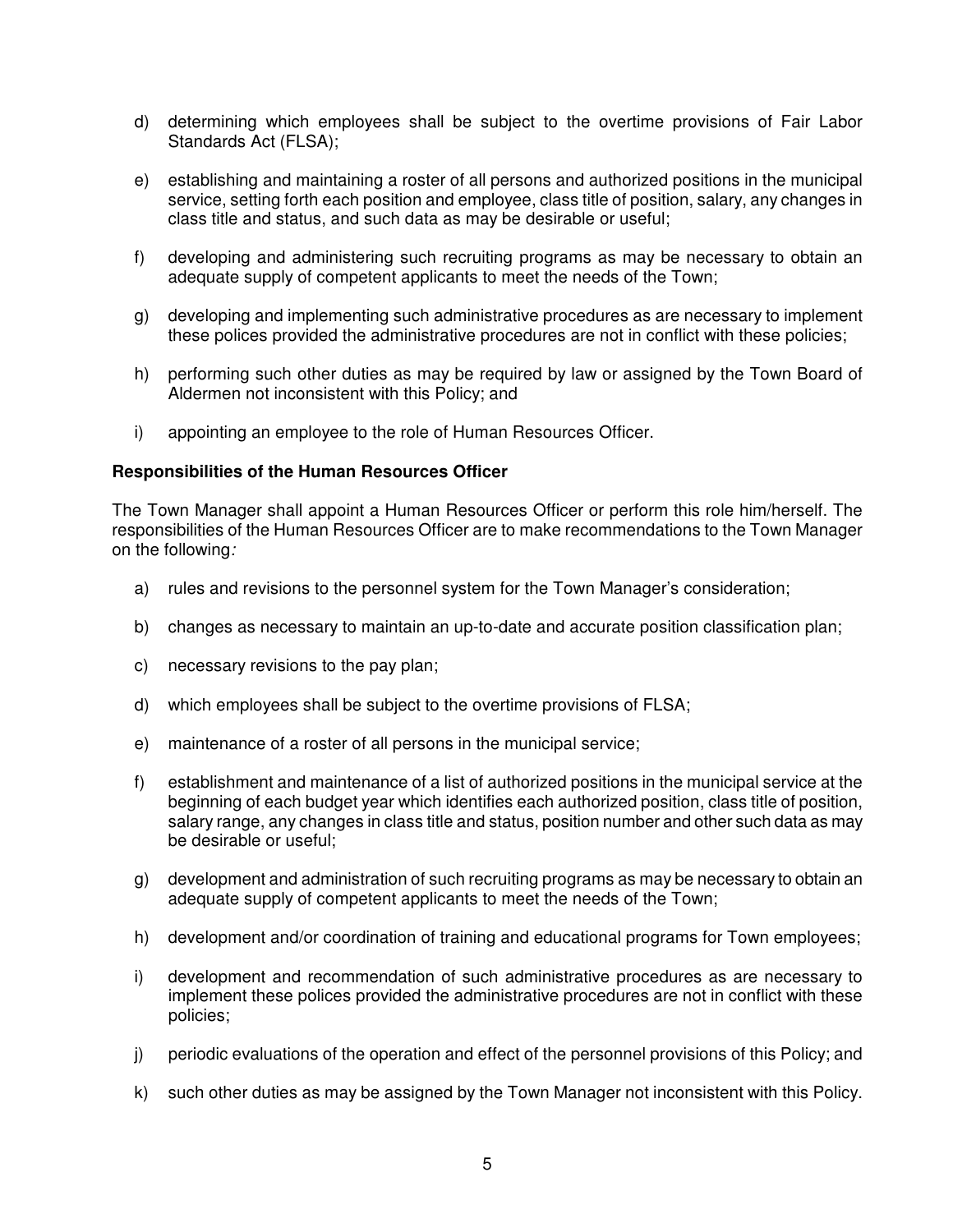# **Responsibilities of Supervisors and Department Heads:**

Supervisors shall meet their responsibilities as directed by the Town Manager, being guided by this Policy and Town ordinances. The Town will require all supervisors to meet their responsibilities by:

- a) dealing with all employees in a fair and equitable manner and upholding the principles of equal employment opportunities;
- b) developing and motivating employees to reach their fullest potential through continued education and training;
- c) making objective evaluations of individual work performance and discussing these evaluations with each employee so as to bring about needed improvements;
- d) keeping employees informed of their role in accomplishing the work of their unit and of conditions or changes affecting their work;
- e) making every effort to resolve employee problems and grievances and advising employees of their rights and privileges;
- f) cooperating and coordinating with other staff members in work flow and distribution of information;
- g) making proper documentation and maintaining current files.

#### **Section 5. Application of Policies, Plan, Rules, and Regulations**

The personnel policy and all rules and regulations adopted pursuant thereto shall be binding on all Town employees. The Town Attorney, members of the Town Board of Aldermen and advisory boards and commissions will be exempted except in sections where specifically included. An employee violating any of the provisions of this policy shall be subject to appropriate disciplinary action, as well as prosecution under any civil or criminal laws which have been violated.

### **Section 6. Departmental Rules and Regulations**

Because of the particular personnel and operational requirements of the various departments of the Town, each department is authorized to establish supplemental written rules and regulations applicable only to the personnel of that department. All such rules and regulations shall be subject to review by the Human Resources Officer and the approval of the Town Manager, and shall not in any way conflict with the provisions of this Policy, but shall be considered as a supplement to this Policy.

#### **Section 7. Definitions**

For the purposes of this Policy, the following words and phrases shall have the meanings respectively ascribed to them by this section:

**Full-time employee.** An employee who is in a position for which an average work week equals at least 40 hours, and continuous employment of at least 12 months, as required by the Town.

**Part-time employee.** An employee who is in a position for which an average work week of at least 20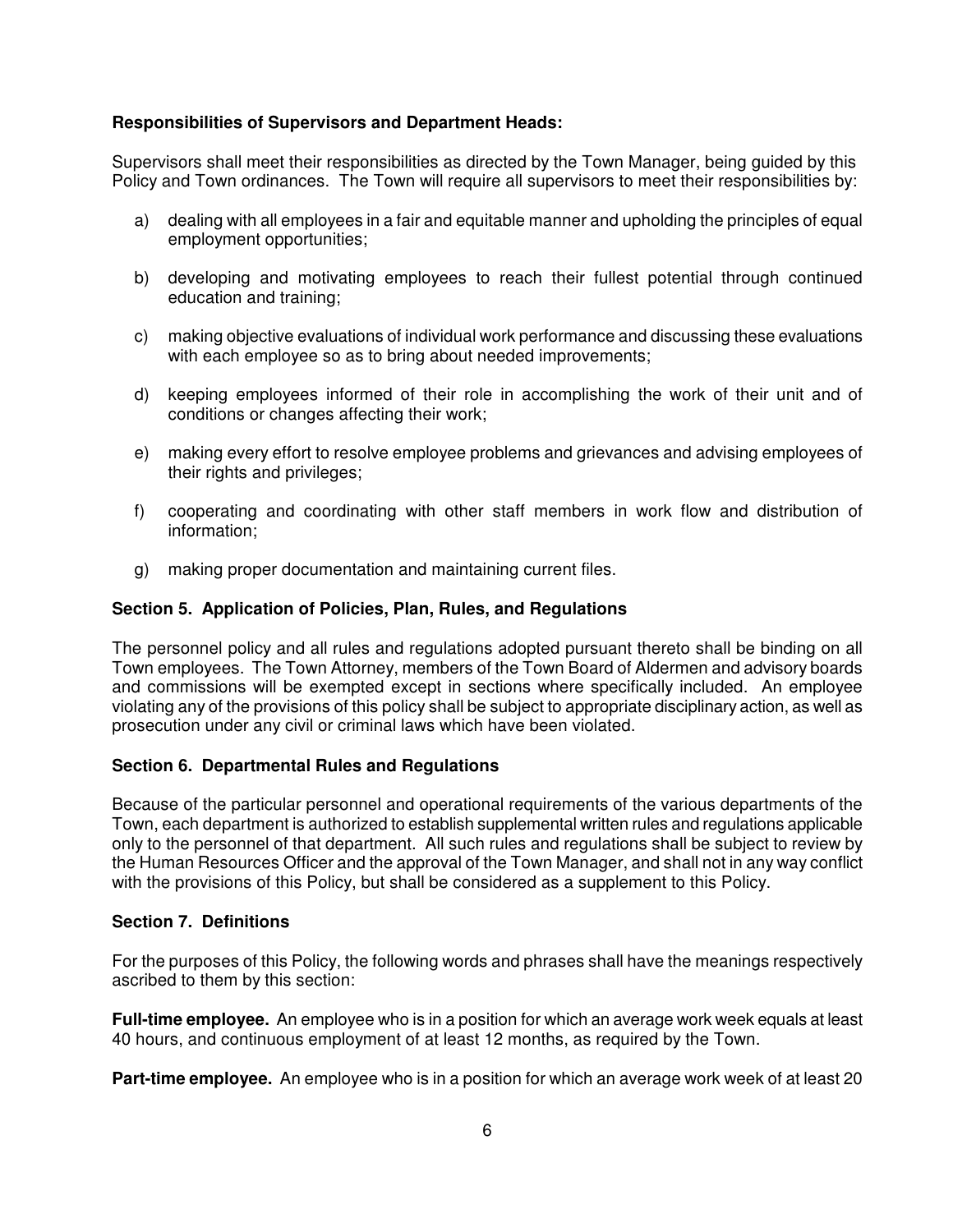hours and less than 40 hours and continuous employment of at least 12 months are required by the Town.

**Regular employee.** An employee appointed to a full or part-time position who has successfully completed the designated probationary period.

**Probationary employee.** An employee appointed to a full or part-time position who has not yet successfully completed the designated probationary period.

**Temporary employee.** An employee, not in a permanent position, for which either the average work week required by the Town over the course of a year is less than 20 hours, or continuous employment required by the Town is less than 12 months.

**Trainee.** An employee status when an applicant is hired (or employee promoted) who does not meet all of the requirements for the position. During the duration of a trainee appointment, the employee is on probationary status.

**Permanent position.** A position authorized for the budget year for a full twelve months and budgeted for twenty or more hours per week. All Town positions are subject to budget review and approval each year by the Town Board of Aldermen and all employees' work and conduct must meet Town standards. Therefore, reference to "permanent" positions or employment should not be construed as a contract or right to perpetual funding or employment.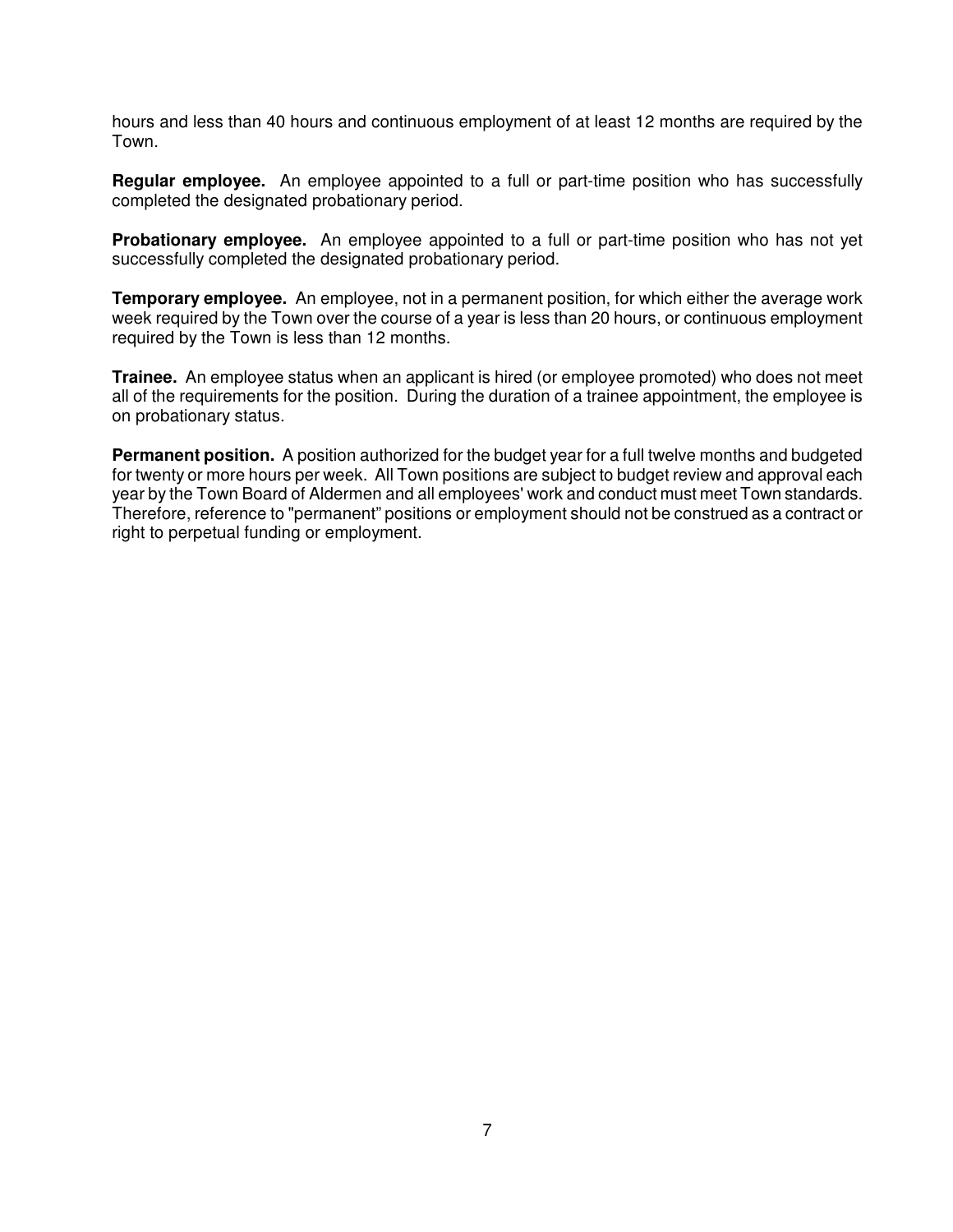# **ARTICLE II. POSITION CLASSIFICATION PLAN**

# **Section 1. Purpose.**

The position classification plan provides a complete inventory of all authorized and permanent positions in the Town service, and an accurate description and specification for each class of employment. The plan standardizes job titles, each of which is indicative of a definite range of duties and responsibilities.

# **Section 2. Composition of the Position Classification Plan**

The classification plan shall consist of:

- a) a grouping of positions in classes which are approximately equal in difficulty and responsibility which call for the same general qualifications, and which can be equitably compensated within the same range of pay under similar working conditions;
- b) class titles descriptive of the work of the class;
- c) written specifications for each class of positions; and
- d) an allocation list showing the class title of each position in the classified service.

# **Section 3. Use of the Position Classification Plan**

The classification plan is to be used:

- a) as a guide in recruiting and examining applicants for employment;
- b) in determining lines of promotion and in developing employee training programs;
- c) in determining salary to be paid for various types of work;
- d) in determining personnel service items in departmental budgets; and
- e) in providing uniform job terminology.

# **Section 4. Administration of the Position Classification Plan**

The Human Resources Officer shall allocate each position covered by the classification plan to its appropriate class, and shall be responsible for the administration of the position classification plan. The Human Resources Officer shall periodically review portions of the classification plan and recommend appropriate changes to the Town Manager.

# **Section 5. Authorization of New Positions and the Position Classification Plan**

New positions shall be established upon recommendation of the Town Manager and approval of the Town Board of Aldermen. New positions shall be recommended to the Town Board of Aldermen with a recommended class title after which the Human Resources Officer, with the approval of the Town Manager, shall either allocate the new position into the appropriate existing class, or revise the position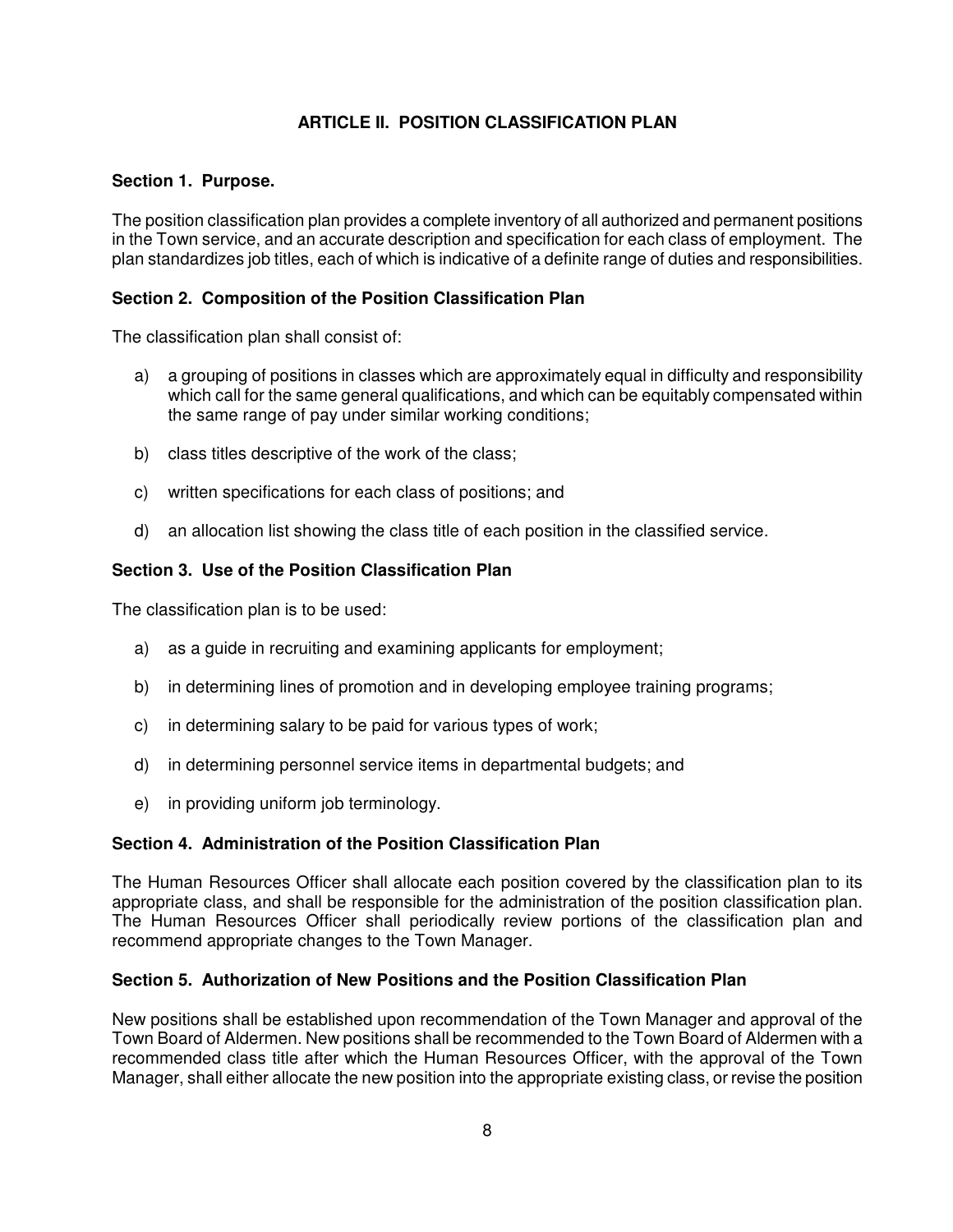classification plan to establish a new class to which the new position may be allocated. The position classification plan, along with any new positions or classifications, shall be approved by the Town Board of Aldermen and will be on file with the Human Resources Officer. Copies will be available for review to all Town employees upon request.

# **Section 6. Request for Reclassification**

Any employee who considers the position in which classified to be improper shall submit a request in writing for reclassification to such employee's immediate supervisor, who shall immediately transmit the request through the department head to the Human Resources Officer. Upon receipt of such request, the Human resources Officer shall study the request, determine the merit of the reclassification, and recommend to the Town Manage and Board of Aldermen a revision to the classification and pay plan where necessary.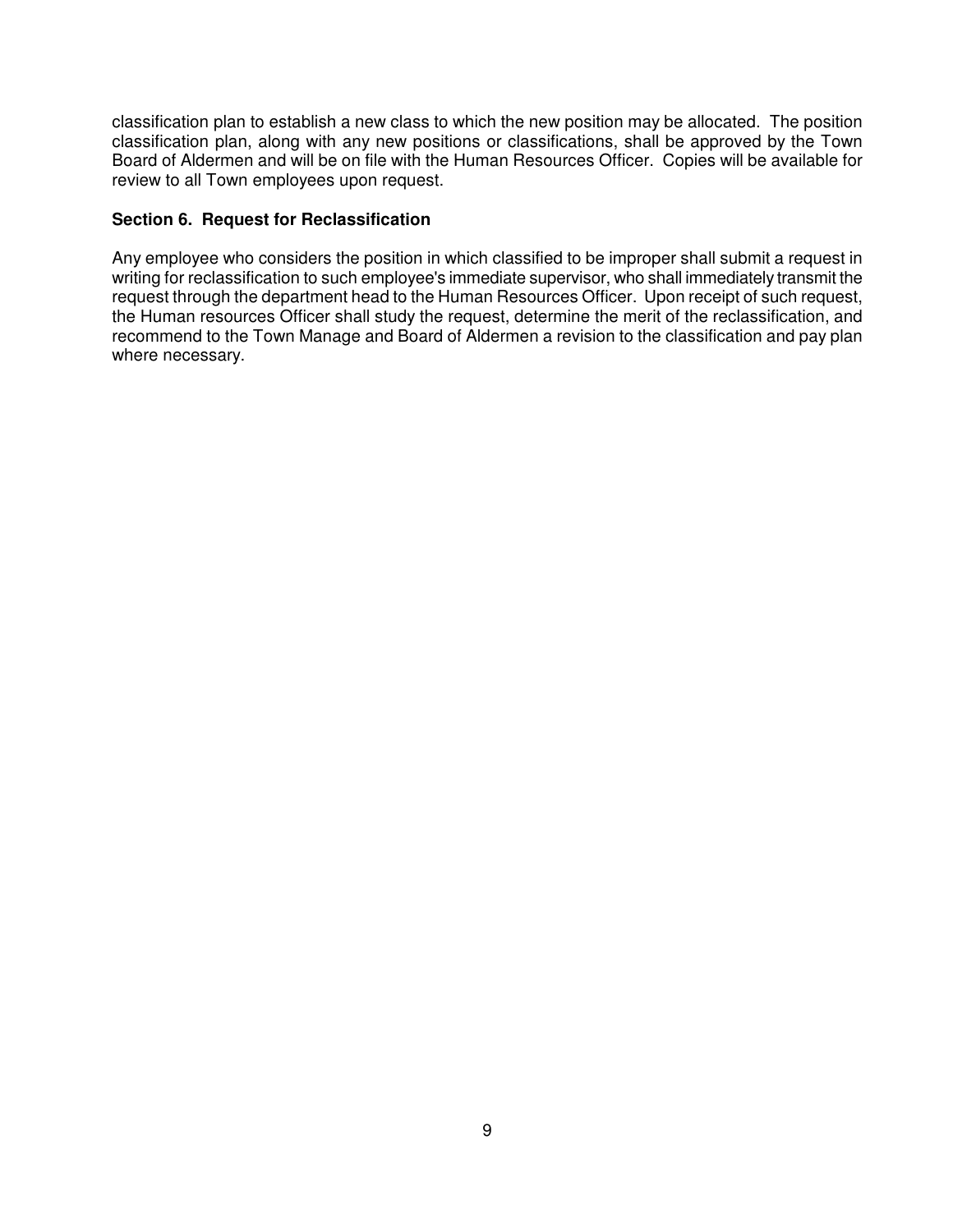# **ARTICLE III. THE PAY PLAN**

### **Section 1. Definition**

The pay plan includes the basic salary schedule and the "Assignment of Classes to Grades" adopted by the Town Board of Aldermen. The salary schedule consists of hiring (or beginning rate), minimum (normally probation completion), midpoint and maximum rates of pay for all classes of positions.

# **Section 2. Administration and Maintenance**

The Town Manager, assisted by the Human Resources Officer, shall be responsible for the administration and maintenance of the pay plan. All employees covered by the pay plan shall be paid at a rate listed within the salary range established for the respective position classification, except for employees in a trainee status or employees whose existing salaries are above the established maximum rate following transition to a new pay plan.

The pay plan is intended to provide equitable compensation for all positions, reflecting differences in the duties and responsibilities, the comparable rates of pay for positions in private and public employment in the area, changes in the cost of living, the financial conditions of the Town, and other factors. To this end, each budget year the Human Resources Officer shall make comparative studies of all factors affecting the level of salary ranges including the consumer price index, anticipated changes in surrounding employer plans, and other relevant factors, and will recommend to the Town Manager such changes in salary ranges as appear to be pertinent. Such changes shall be made in the salary ranges such that the minimum, midpoint, and maximum rates change according to the market subject to approval by the Town Board of Aldermen.

Periodically, the Town Manager shall recommend that individual salary ranges be studied and adjusted as necessary to maintain market competitiveness. Such adjustments will be made by increasing or decreasing the assigned salary grade for the class and adjusting the rate of pay for employees in the class when the action is approved by the Town Board of Aldermen.

# **Section 3. Starting Salaries**

All persons employed in positions approved in the position classification plan shall be employed at the minimum salary rate for the classification in which they are employed; however, exceptionally well qualified applicants may be employed above the minimum rate of the established salary range upon recommendation of the department head and Human Resources Officer and approval of the Town Manager.

### **Section 4. Trainee Designation and Provisions**

Applicants being considered for employment or Town employees who do not meet all of the requirements for the position for which they are being considered may be hired, promoted, demoted, or transferred by the Town Manager to a "trainee" status. In such cases, a plan for training, including a time schedule, must be prepared by the department head.

"Trainee" salaries shall be no more than two salary grades below the minimum salary rate established for the position for which the person is being trained. A new employee designated as "trainee" shall be regarded as being in a probationary period. However, probationary periods shall be no less than six months and trainee periods may extend up to eighteen months. A trainee shall remain a probationary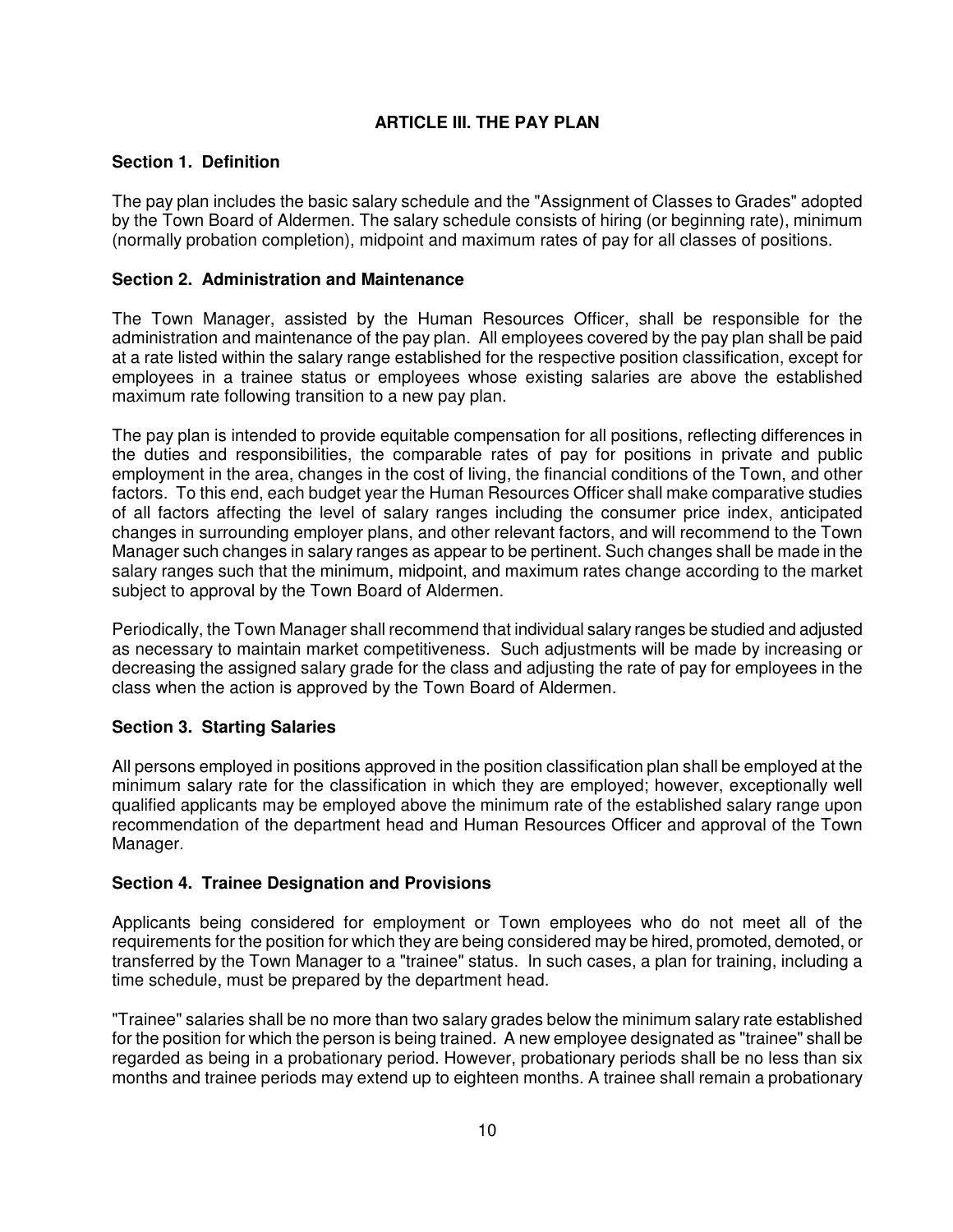employee until the trainee period is satisfactorily completed.

If the training is not successfully completed to the satisfaction of the Town Manager, the trainee shall be transferred, demoted, or dismissed. If the training is successfully completed, the employee shall be paid at least at the minimum rate established for the position for which the employee was trained.

# **Section 5. Probationary Pay Increases**

Subject to the availability of funds, employees hired or promoted into the minimum rate of the pay range shall receive a salary increase within the pay range of approximately 5% upon successful completion of the probationary period or upon six months of satisfactory service if the employee is not on probation.

Employees serving a twelve-month probationary period will be considered for this increase after six months of employment; employees with a twelve-month probationary period who receive an increase at the six month review will not be eligible for an increase at the end of the twelve-month probationary period. Employees hired or promoted at or above 5% of the minimum of the salary range are not eligible for a probationary increase.

# **Section 6. Performance Pay**

Upward movement within the established salary range for an employee is not automatic, but rather based upon specific performance-related criteria. Procedures for determining performance levels and performance pay increases or other performance-related movement within the range shall be established in procedures approved by the Town Manager and Board of Aldermen. Funding for merit pay increases are subject to annual review and appropriation by the Board of Aldermen.

### **Section 7. Performance Pay Bonus**

Employees who are at the maximum amount of the salary range for their position classification are eligible to be considered for a performance pay bonus at their regular performance evaluation time. Merit bonuses shall be awarded based upon the performance of the employee as described in the performance evaluation and in the same amounts as employees who are within the salary range. Performance pay bonuses shall be awarded in lump sum payments and do not become part of base pay. . Funding for performance pay bonus increases is subject to annual review and appropriation by the Board of Aldermen.

### **Section 8. Salary Effect of Promotions, Demotions, Transfers, and Reclassifications**

**Promotions.** The purpose of the promotion pay increase is to recognize and compensate the employee for taking on increased responsibility. When an employee is promoted, the employee's salary shall normally be advanced to the hiring rate of the new position, or to a salary which provides an increase of 5**%** over the employee's salary before the promotion, whichever is greater. In the event of highly skilled and qualified employees, shortage of qualified applicants, or other reasons related to the merit principle of employment, the Town Manager may set the salary at an appropriate rate in the range of the position to which the employee is promoted that best reflects the employee's qualifications for the job and relative worth to the Town, taking into account the range of the position and relative qualifications of other employees in the same classification. In no event, however, shall the new salary exceed the maximum rate of the new salary range. In setting the promotion salary, the Town shall consider internal comparisons with other employees in the same or similar jobs.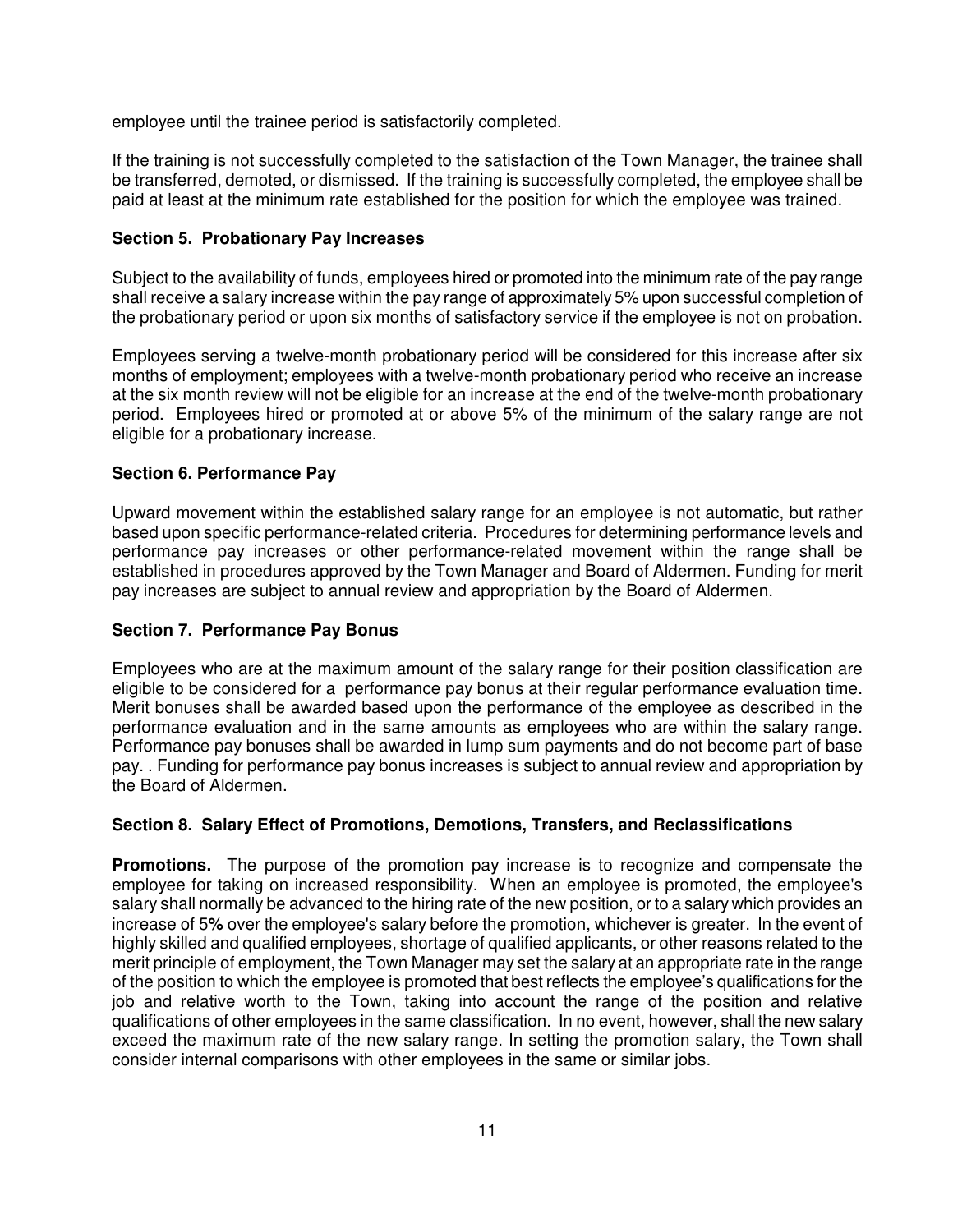**Demotions.** Demotion is the movement of an employee from one position to a position in a class assigned to a lower salary range. When an employee is demoted to a position for which qualified, the salary shall be set at the rate in the lower pay range which provides a salary commensurate with the employees' qualifications to perform the job and consistent with the placement of other employees within the same classification in that salary range. If the current salary is within the new range, the employee's salary may be retained at the previous rate if appropriate. If the demotion is the result of discipline, the salary shall be decreased at least 5%**.** Salaries of demoted employees may be no greater than the maximum of the new range.

**Transfers.** The salary of an employee reassigned to a position in the same class or to a position in a different class within the same salary range shall not be changed by the reassignment.

**Reclassifications.** An employee whose position is reclassified to a class having a higher salary range shall receive a pay increase of 5% or an increase to the hiring rate of the new pay range, whichever is higher. If the employee has completed probation, the employee's salary shall be advanced to at least the probation completion amount in the new range.

If the position is reclassified to a lower pay range, the employee's salary shall remain the same. If the employee's salary is above the maximum established for the new range, the salary of that employee shall be maintained at the current level until the range is increased above the employee's salary.

# **Section 9. Salary Effect of Salary Range Revisions**

Subject to the availability of funds and approval of the Town Board of Aldermen, when an individual class of positions is assigned to a higher salary range, employees in that class shall normally receive a pay increase of 5%, or to the hiring rate of the new range, whichever is higher. If the employee has passed probation, the employee's salary shall be advanced at least to the probation completion amount in the new range. When a class of positions is assigned to a lower salary range, the salaries of employees in that class will remain unchanged. If this assignment to a lower salary range results in an employee being paid at a rate above the maximum rate established for the class, the salary of that employee shall be maintained at that level until such time as the employee's salary range is increased above the employee's current salary.

Subject to the availability of funds and approval of the Town Board of Aldermen, general salary range adjustments (market adjustments) to the entire salary schedule will be implemented by adjusting the Town's overall salary schedule up (or down) by the same percentage amount. General salary range adjustments will be approved by the Town Board of Aldermen, normally during the annual budget review; employees may or may not receive the rate adjustment depending on the financial condition of the Town.

### **Section 10. Transition to a New Salary Plan**

The following principles shall govern the transition to a new salary plan:

- 1) No employee shall receive a salary reduction as a result of the transition to a new salary plan.
- 2) All employees being paid at a rate lower than the hiring rate established for their respective classes shall have their salaries raised at least to the new hiring rate for their classes, to the minimum if the employee has completed probation.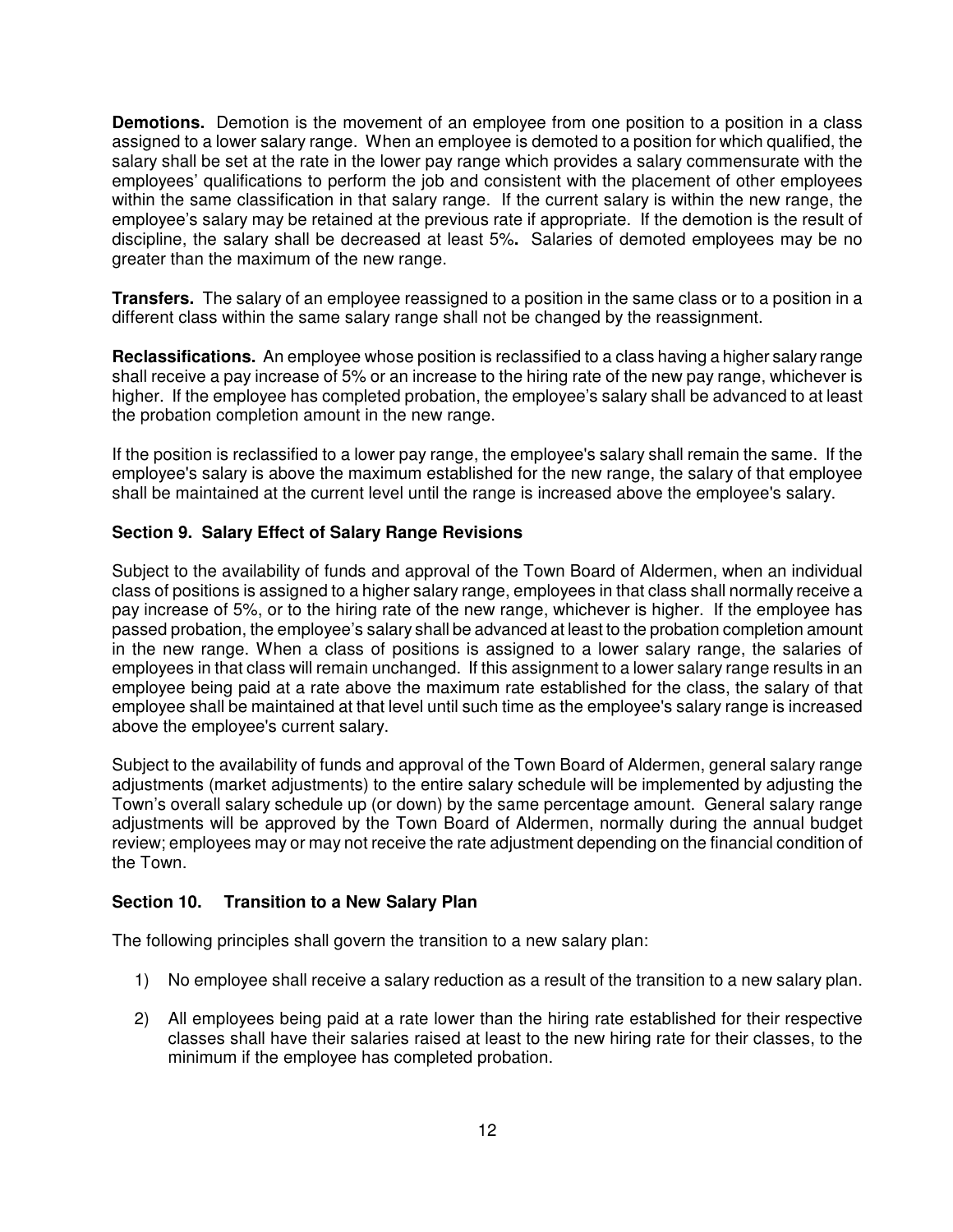- 3) All employees being paid at a rate below the maximum rate established for their respective classes shall be paid at a rate within the salary schedule.
- 4) All employees being paid at a rate above the maximum rate established for their respective classes shall have their salaries maintained at that salary level with no increases until such time as the employees' salary range is increased above the employees' current salary.

#### **Section 11. Effective Date of Salary Changes**

Salary changes approved after the first working day of a pay period shall become effective at the beginning of the next pay period, or at such specific date as may be provided by procedures approved by the Town Manager.

#### **Section 12. Fair Labor Standards Act and Overtime Pay Provisions**

Employees of the Town can be requested and may be required to work in excess of their regularly scheduled hours as necessitated by the needs of the Town and determined by the department head. Overtime work should normally be approved in advance by the department head, Town Manager or other designee.

To the extent that local government jurisdictions are so required, the Town will comply with the Fair Labor Standards Act (FLSA). The Human Resources Officer shall determine and recommend to the Town Manager which jobs are "non-exempt" and are therefore subject to the Act in areas such as hours of work and work periods, rates of overtime compensation, and other provisions.

#### **Non-Exempt Employees**

Employees are expected to work during all assigned periods exclusive of breaks or mealtimes. Employees are not to perform work at any time that they are not scheduled to work, unless they receive approval from their department head or supervisor, except in cases of emergency.

Non-exempt employees will be paid at a straight time rate for hours up to the FLSA established limit for their position (usually 40 hours in a 7-day period; 171 hours for sworn police in a 28 day cycle or 43 hours in a 7- day cycle). Hours worked beyond the FLSA established limit will be compensated in either time or pay at the appropriate overtime rate.

In determining eligibility for overtime in a work period, only hours actually worked shall be considered; in no event will vacation, sick leave, or holidays be included in the computation of hours worked for FLSA purposes.

Whenever practical, departments will schedule time off on an hour-for-hour basis within the applicable work period for non-exempt employees, instead of paying overtime. When time off within the work period cannot be granted, overtime worked will be compensated in accordance with the FLSA.

Compensatory leave balances may not exceed 240 hours except for public safety employees (sworn police) who may not accrue more than 480 hours. Any overtime worked after such maximum balances must be compensated in pay. The Manager will be notified whenever a compensatory balance exceeds 100 hours.

#### **Exempt Employees**

Employees in positions determined to be "exempt" from the FLSA (as Executive, Administrative or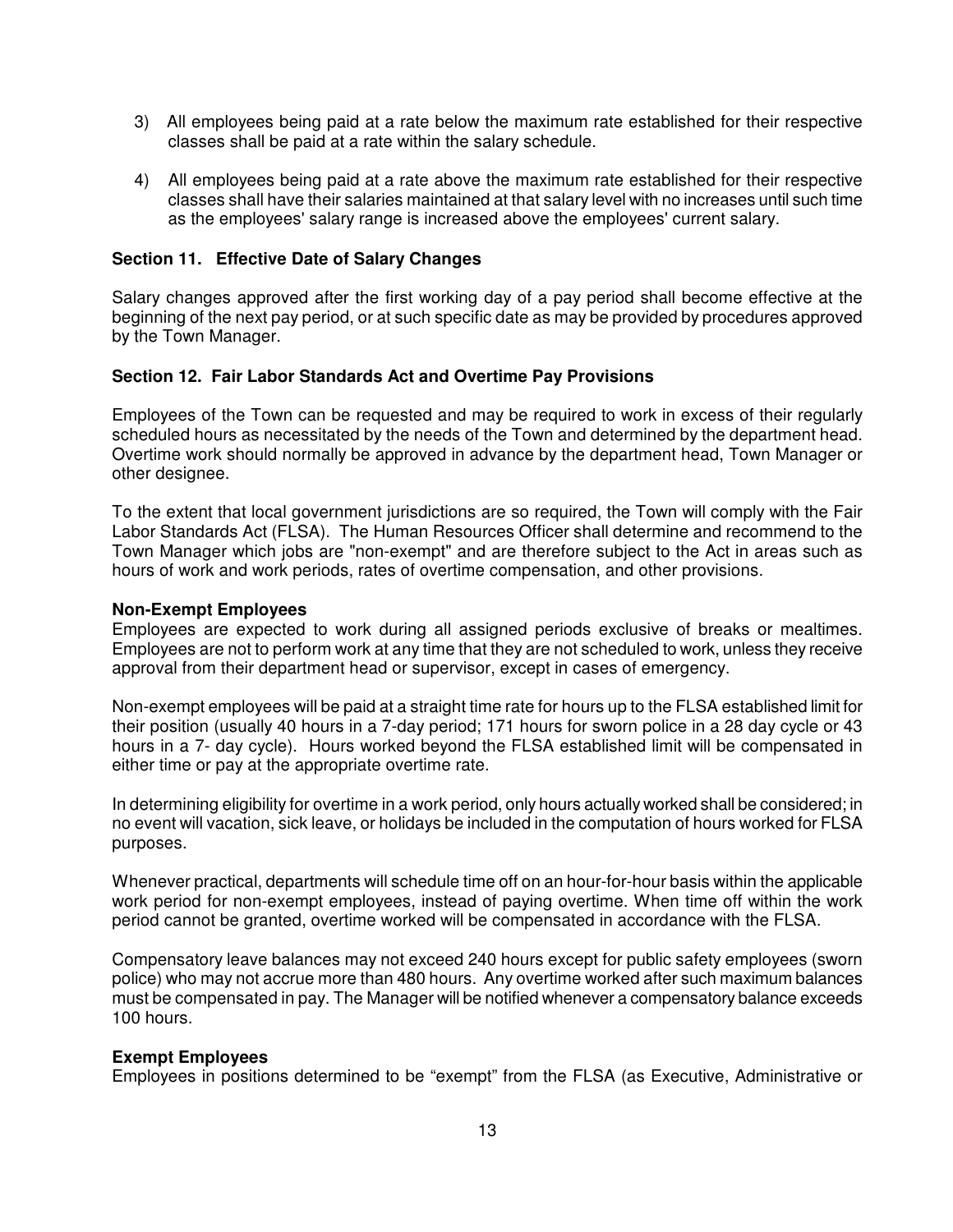Professional staff) are paid on a salary basis and will not receive pay for hours worked in excess of their normal work periods. These employees may be granted occasional compensatory leave by their supervisor where the convenience of the department allows and in accordance with procedures established by the Town Manager. Such compensatory time is not guaranteed to be taken and ends without compensation upon separation from the organization.

The Town intends to make deductions from the pay of exempt employees only for authorized reasons and prohibits improper pay deductions. Exempt employees who wish to question deductions they believe to be improper should contact the Human Resources Officer or may use the Town's grievance procedure, as explained in this policy. Reports of improper deductions will be investigated. If the deduction is found to be improper the Town will reimburse the employee for lost pay.

In declared disaster or emergency situations requiring long and continuous hours of work, exempt employees may be compensated at a rate of up to time and one half and/or be granted time off with pay for rest and recuperation to ensure safe working conditions for the duration of the emergency period, when authorized by the Town Manager or Town Board of Aldermen.

### **Section 13. Stand-by and Call-back Pay**

The Town provides a continuous twenty-four hour a day, seven day a week service to its customers. Therefore, it is necessary for certain employees to respond to any reasonable request for duty at any hour of the day or night. One of the conditions of employment with the Town is the acceptance of a share of the responsibility for continuous service, in accordance with the nature of each job position. If an employee fails to respond to reasonable calls for emergency service, either special or routine, the employee shall be subject to disciplinary actions up to and including dismissal.

**Stand-by.** Stand-by ("on-call") time is defined as that time when an employee must carry a pager or other communication device and must respond immediately to calls for service. Non-exempt employees required to be on "stand-by" duty will be paid for four hours of work at straight time for each week of stand-by time they serve.

Standby time requiring an employee to remain at a designated location or otherwise substantially restrict personal activities in order to be ready to respond when called is considered work time under the provisions of the FLSA.

**Call-back.** Non-exempt employees will be guaranteed a minimum payment of two hours of wages or compensatory time for being called back to work outside of normal working hours. Hours actually worked while on call-back are calculated beginning when the employee reports to the work site and are added to the regular total of hours worked for the week. "Call-back" provisions do not apply to previously scheduled overtime work (scheduled in advance).

### **Section 14. Payroll Deductions**

Deductions shall be made from each employee's salary, as required by law. Additional deductions may be made for insurance or for other reasons as authorized by the Town considering the capability of the payroll system, associated increase in workload, and appropriateness of the deduction.

### **Section 15. Hourly Rate of Pay**

Employees working in a part-time or temporary capacity with the same duties as full-time employees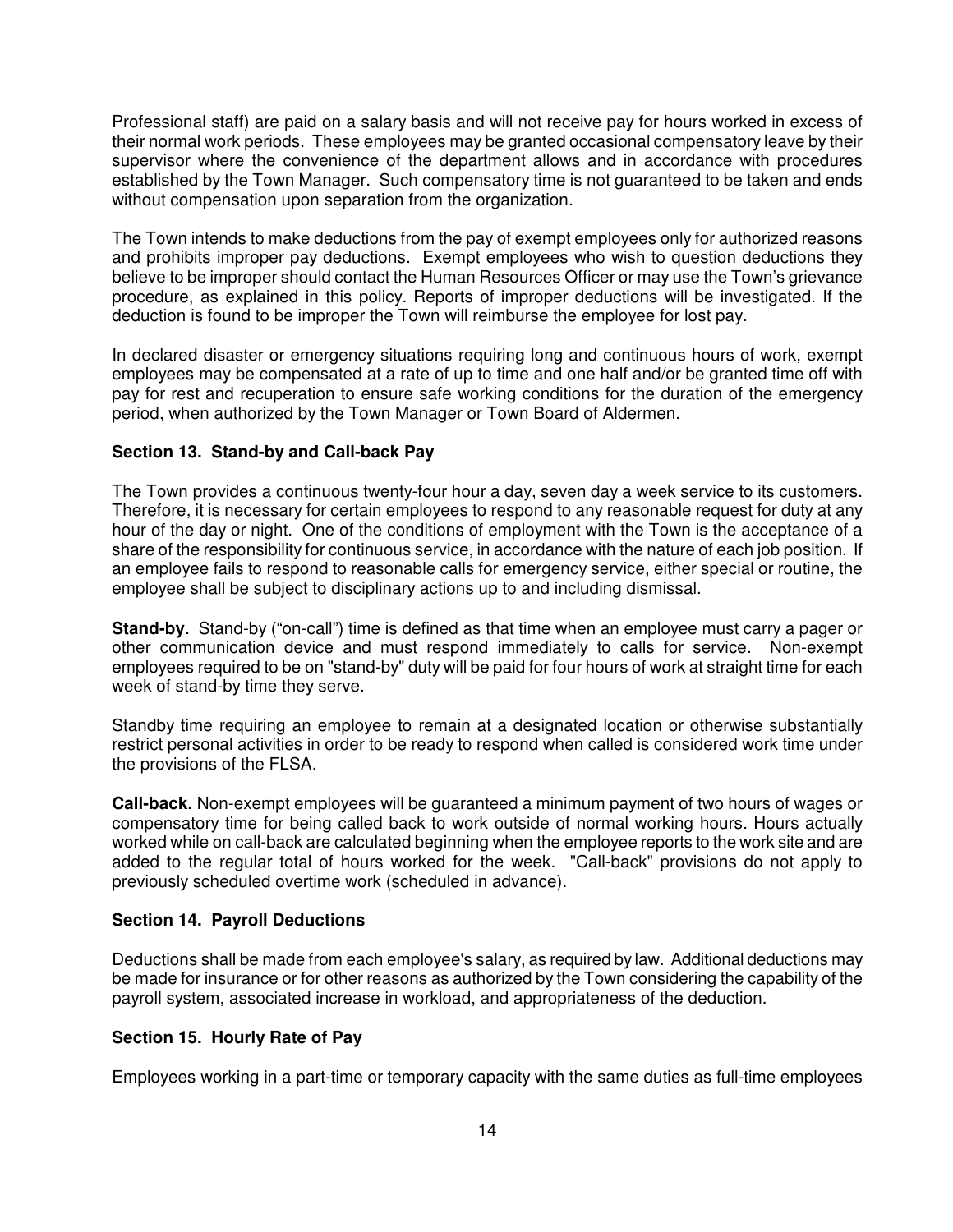will normally work at a rate in the same salary range as the full-time employees. Exceptions must be approved by the Town Manager.

The hourly rate for employees working other than 40 hours per week, such as police officers working an average 42 hours per week, will be determined by dividing the average number of hours scheduled per year into the annual salary for the position.

# **Section 16. Longevity Pay**

Full-time and part-time employees of the Town are compensated for years of continuous service by payment of a longevity supplement based on the following table. Employees shall receive longevity pay in late November or early December at a time designated by the Town Manager. Longevity pay shall reflect their continuous years of service as of their anniversary date according to the following schedule:

| <b>Years of Service</b> | <b>Longevity Amount</b> |  |
|-------------------------|-------------------------|--|
| 1 to 4                  | \$<br>300               |  |
| $5$ to $9$              | 500                     |  |
| 10 to 14                | 750                     |  |
| 15 plus                 | 1000                    |  |

Longevity pay may be approved each fiscal year depending upon the financial conditions of the Town and would not be considered a part of the annual base pay. Appropriate federal state, retirement, etc. deductions will be made.

### **Section 17. Pay for Interim Assignments in a Higher Level Classification**

An employee who is formally designated, for a period of at least one month, by the Town Manager to perform the duties of a job that is assigned to a higher salary grade than that of the employee's regular classification shall normally receive an increase for the duration of the interim assignment. The employee shall receive a salary adjustment to the minimum level of the job in which the employee is acting or an increase of 5%, whichever is greater. Criteria involved in determining the amount of the compensation will include:

- a) the difference between the existing job and that being filled on a temporary basis, and
- b) the degree to which the employee is expected to fulfill all the duties of the temporary assignment.

The salary increase shall be temporary and upon completion of the assignment, the employee shall go back to the salary he or she would have had if not assigned in the interim role, taking into account any increase the employee would have received if not placed in the interim role.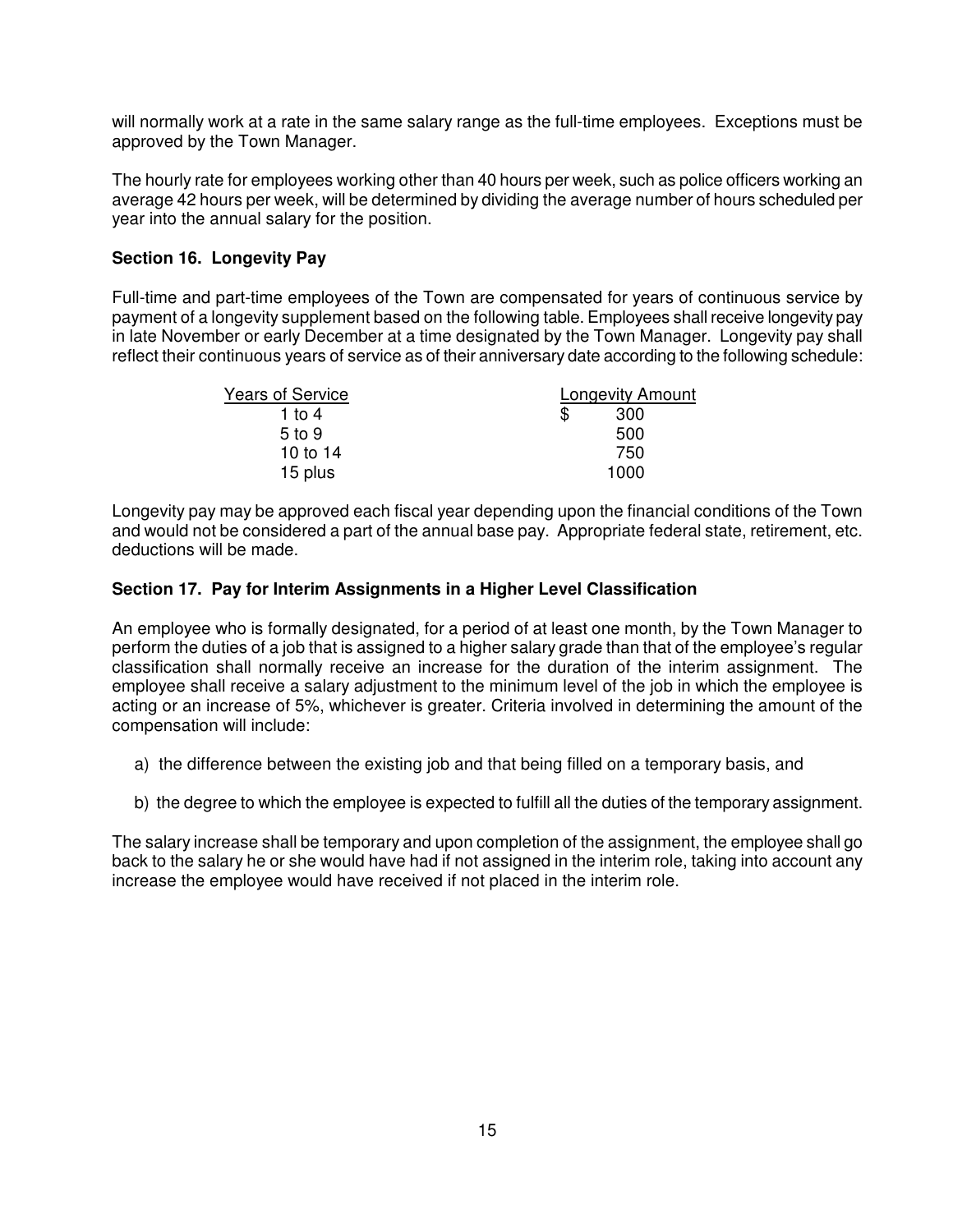# **ARTICLE IV. RECRUITMENT AND EMPLOYMENT**

# **Section 1. Equal Employment Opportunity Policy**

It is the policy of the Town to foster, maintain and promote equal employment opportunity. The Town shall select employees on the basis of the applicant's qualifications for the job and award them with respect to compensation and opportunity for training and advancement, including upgrading and promotion, without regard to age, sex, race, color, religion, national origin, disability, political affiliation, or marital status or genetic information. Applicants with physical disabilities shall be given equal consideration with other applicants for positions in which their disabilities do not represent an unreasonable barrier to satisfactory performance of essential duties with or without reasonable accommodation.

It is a violation of Town policy to retaliate in any way against an employee who assists, participates in, or supports this policy or anyone making a bona-fide complaint under the this policy or who participates or assists in any EEOC, OSHA or other internal or eternal processes protected by law.

### **Section 2. Implementation of Equal Employment Opportunity Policy**

The Human Resources Officer and all personnel responsible for recruitment and employment will continue to review regularly the implementation of this Personnel Policy and relevant practices to assure that equal employment opportunity based on reasonable, job-related requirements is being actively observed to the end that no employee or applicant for employment shall suffer discrimination because of age, sex, race, color, religion, disability, national origin, political affiliation, marital status or genetic information. Notices with regard to equal employment matters shall be posted in conspicuous places on Town premises in places where notices are customarily posted.

### **Section 3. Recruitment, Selection and Appointment**

**Recruitment Sources.** When position vacancies occur, the Human Resources Office shall publicize these opportunities for employment, including applicable salary information and employment qualifications. Information on job openings and hiring practices will be provided to recruitment sources, including organizations and news media available to minority applicants. In addition, notice of vacancies shall be posted at designated conspicuous Town sites. Individuals shall be recruited from a geographic area as wide as necessary and for a period of time sufficient to ensure that well-qualified applicants are obtained for Town service. The North Carolina Employment Security Commission may be used as a recruitment source. In rare situations because of emergency conditions, high turnover, etc., the Town may hire or promote without advertising jobs upon approval of the Town Manager.

**Job Advertisements.** Jobs will be advertised in local area newspapers, professional publications, and other relevant publications, as needed, in order to establish a diverse and qualified applicant pool. Employment advertisements shall contain assurances of equal employment opportunity and shall comply with Federal and State statutes.

**Application for Employment.** All persons expressing interest in employment with the Town shall be given the opportunity to file an application for employment for positions which are vacant. The Town accepts applications and resumes only for vacant advertised positions. Applications will be received by the Human Resources Officer who will pre-screen applications for minimum qualifications.

**Application Reserve File.** Applications shall be kept in an inactive reserve file for a period of two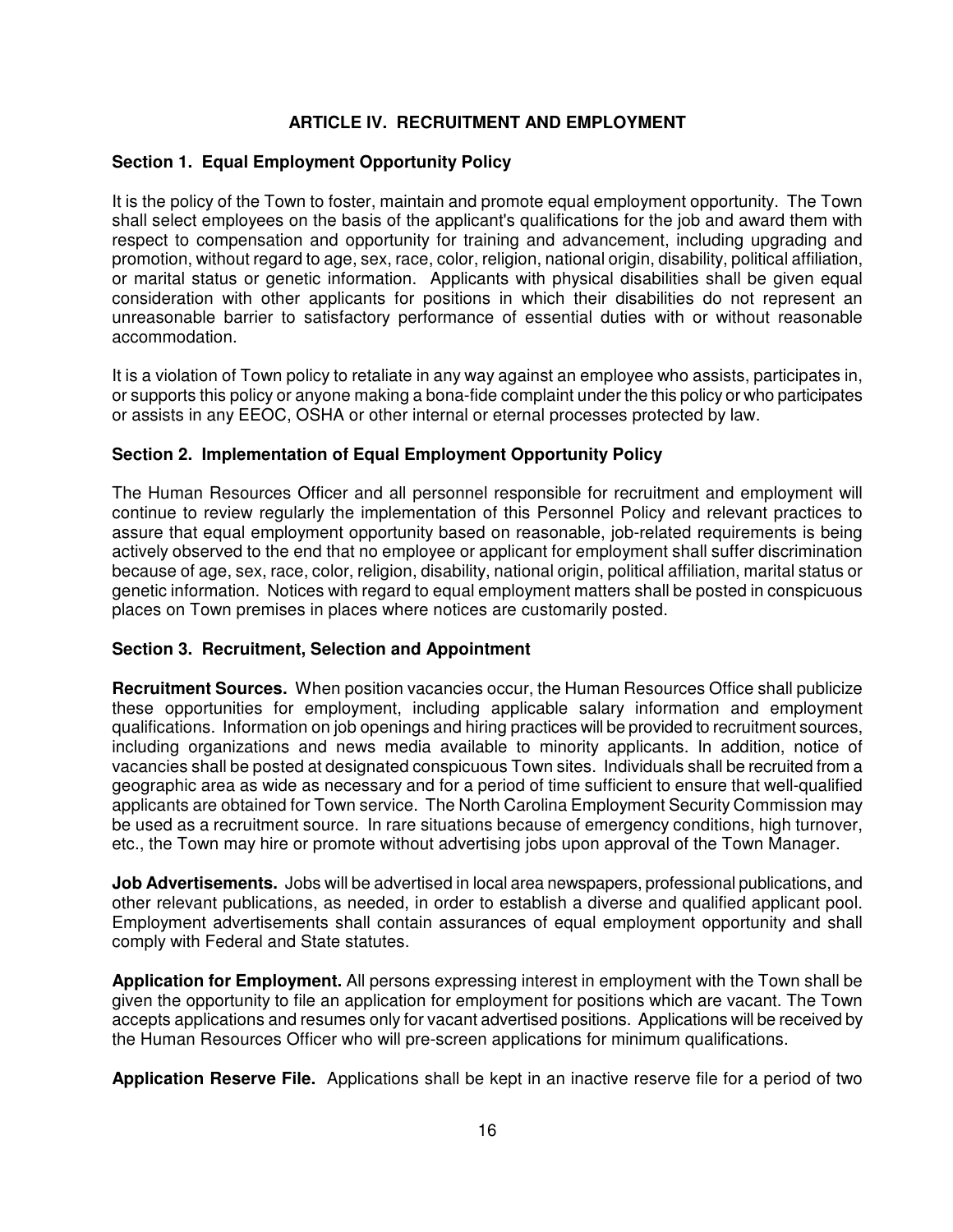years in accordance with Equal Employment Opportunity Commission guidelines.

**Selection.** Department heads, with the assistance of the Human Resources Officer, shall make such investigations and conduct such examinations as necessary to assess accurately the knowledge, skills, and experience qualifications required for the position, including criminal history where job-related. All selection devices administered by the Town shall be valid measures of job performance.

**Appointment.** Before any commitment is made to an applicant either internal or external, the department head shall make recommendations to the Human Resources Officer including the position to be filled, the salary to be paid, and the reasons for selecting the candidate over other candidates. The Human Resources Officer and department head shall recommend approval of appointments and the starting salary for all applicants to the Town Manager. The Town Manager shall approve appointments and the starting salary for all applicants.

An offer of employment shall be conditional pending the outcome of a background investigation, including a criminal history and/or driving record report, drug screen and physical examination as appropriate for the position.

All employees shall, within three days of employment, complete an "I-9" form and provide proof that they are legally authorized to work in the United States.

# **Section 4. Probationary Period**

An employee appointed or promoted to a permanent position shall serve a probationary period. Employees shall serve a six-month probationary period, except that employees in sworn police positions shall serve a twelve-month probationary period. Employees hired as "trainees" shall remain on probation until the provisions of their traineeship are satisfied. During the probationary period, supervisors shall monitor an employee's performance and communicate with the employee concerning performance progress**.** Employees serving a twelve-month probation shall have a probationary review at the end of six months as well as before the end of twelve months.

An important purpose of the probationary period is to provide an opportunity for the appointee to adjust to the new job. Likewise it serves as a trial period during which the employee demonstrates his or her ability to perform the work, to accept additional responsibility, to demonstrate good work habits and to work well with the public and fellow employees. Before the end of the probationary period, the supervisor shall conduct a performance evaluation conference with the employee and discuss accomplishments, strengths, and needed improvements. A summary of this discussion shall be documented in the employee's personnel file. The supervisor shall recommend in writing whether the probationary period should be completed, extended, or the employee transferred, demoted, or dismissed. With approval of the Town Manager probationary periods may be extended for a maximum of six additional months.

Disciplinary action, including demotion and dismissal, may be taken at any time during the probationary period of a new hire without following the steps outlined in this policy for disciplinary action. A probationary employee dismissed during the probationary period is not eligible for terminal pay for accrued annual leave

A promoted employee who does not successfully complete the probationary period may be transferred or demoted to a position in which the employee shows promise of success. If no such position is available, the employee shall be dismissed. Promoted and demoted employees who are on probation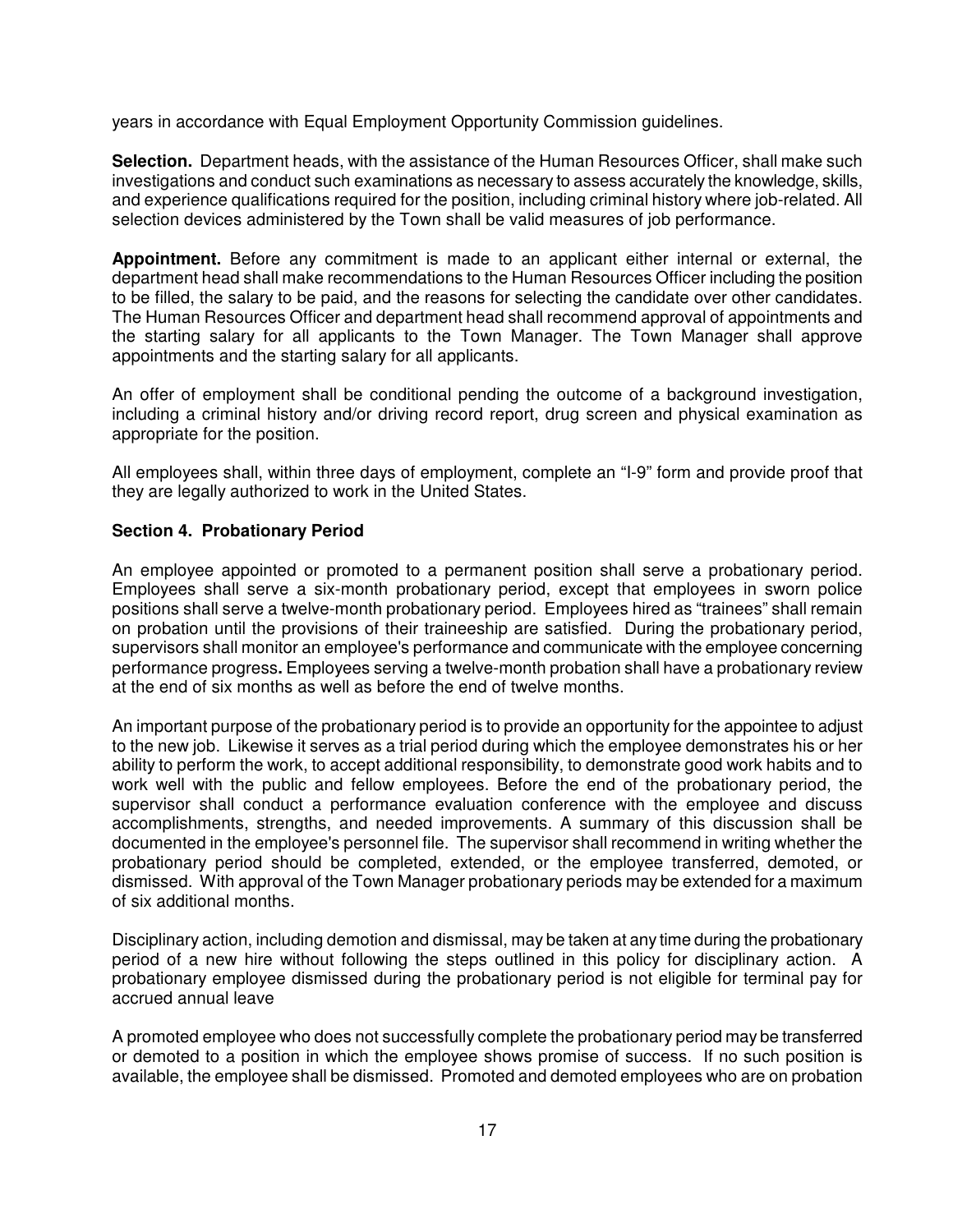retain all other rights and benefits.

Upon successful completion of the six month probationary period, the employee is eligible to be considered for a probationary pay increase as outlined in Article III, and to use accrued leave as outlined in Article VII.

# **Section 5. Promotion**

Promotion is the movement of an employee from one position to a vacant position in a class assigned to a higher salary range. It is the Town's policy to create career opportunities for its employees whenever possible. Therefore, when a current employee applying for a vacant position is best suited of all applicants, that applicant shall be appointed to that position. The Town will balance three goals in the employment process:

- 1) the benefits to employees and the organization of promotion from within;
- 2) providing equal employment opportunity and a diversified workforce to the community; and
- 3) obtaining the best possible employee who will provide the most productivity in that position.

Therefore, except in rare situations where previous Town experience is essential (such as promotions to Police Sergeant), or exceptional qualifications of an internal candidate so indicate, the Town will consider external and internal candidates rather than automatically promote from within. Candidates for promotion shall be chosen on the basis of their qualifications and their work records. Internal candidates shall apply for promotions using the same application process as external candidates.

### **Section 6. Demotion**

Demotion is the movement of an employee from one position to a position in a class assigned to a lower salary range. Demotion may be voluntary or involuntary. An employee whose work or conduct in the current position is unsatisfactory may be demoted provided that the employee shows promise of becoming a satisfactory employee in the lower position. Such disciplinary demotion shall follow the disciplinary procedures outlined in this Policy.

An employee who wishes to accept a position with less complex duties and reduced responsibilities may request a demotion. A voluntary demotion is not a disciplinary action and is made without using the above-referenced disciplinary procedures.

# **Section 7. Transfer**

Transfer is the movement of an employee from one position to a position in a class in the same salary range. If a vacancy occurs and an employee in another department is eligible for a transfer, the employee shall apply for the transfer using the usual application process. A department head wishing to transfer an employee to a different department or classification shall make a recommendation through the Human Resources Officer to the Town Manager with the consent of the receiving department head. Any employee transferred without requesting the action may appeal the action in accordance with the grievance procedure outlined in this Policy. Notwithstanding the employee's right to file a grievance, the Town reserves the right to transfer employees either temporarily or permanently when doing so will serve the Town's best interest.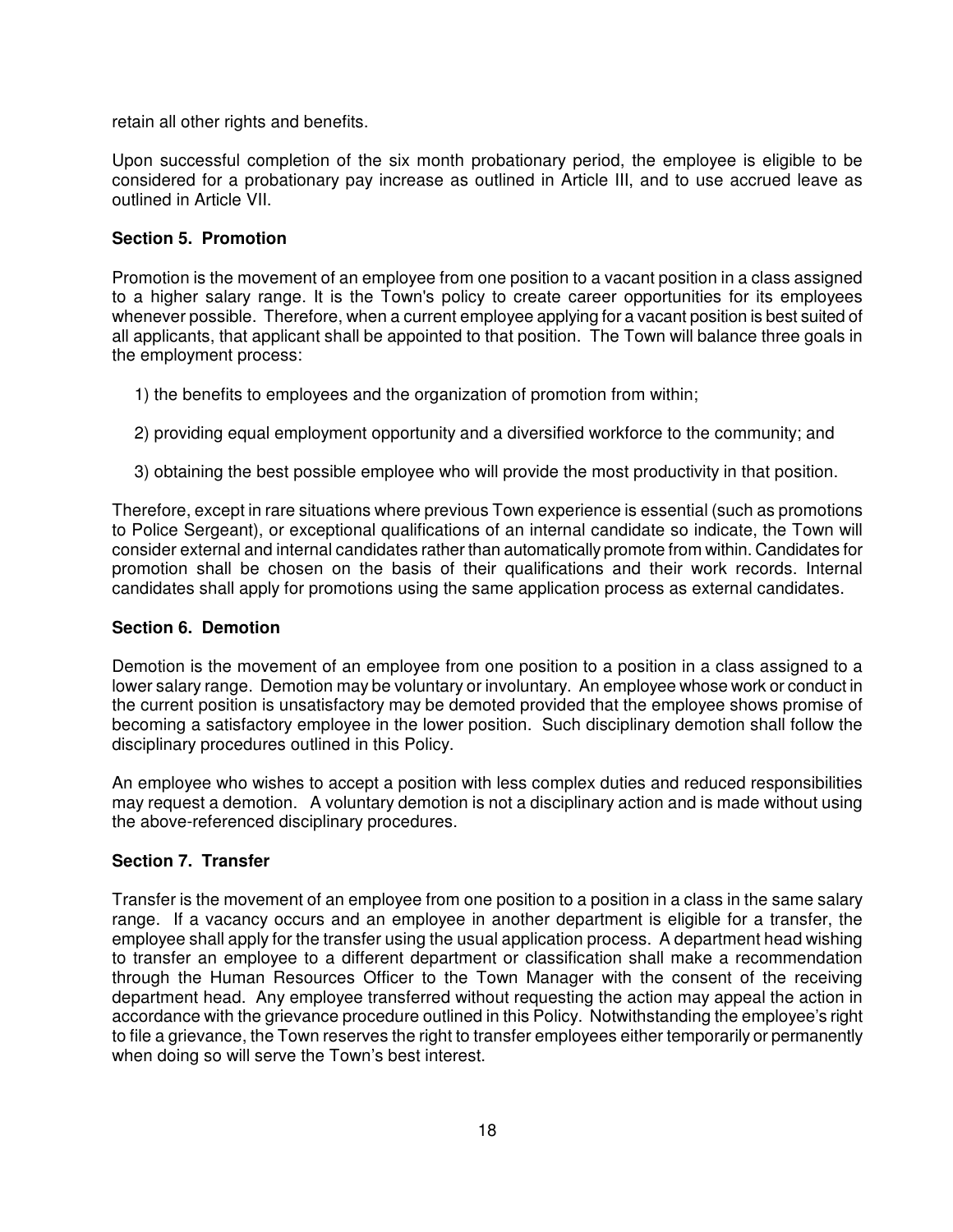An employee who has successfully completed a probationary period may be transferred into the same classification without serving another probationary period.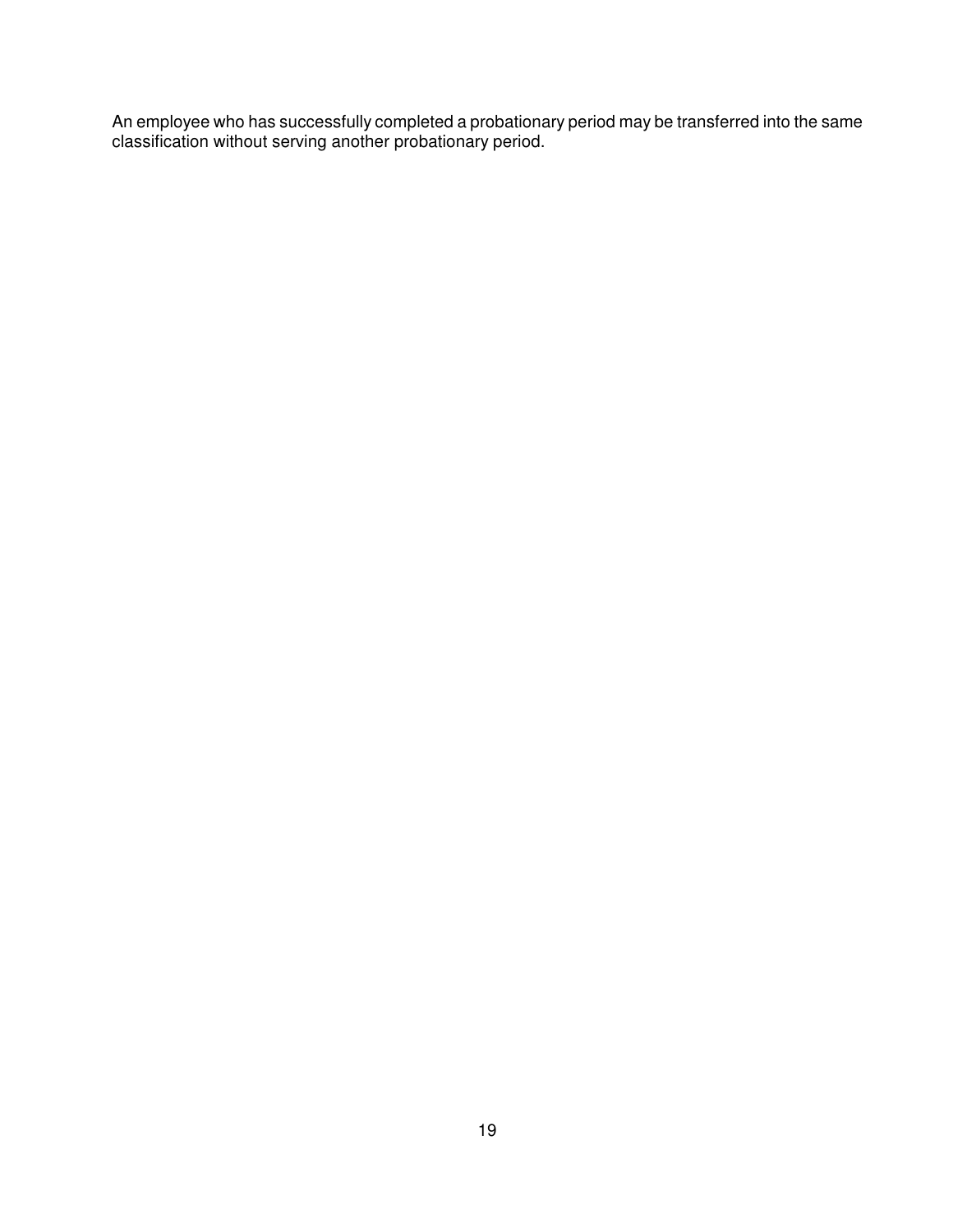# **ARTICLE V. CONDITIONS OF EMPLOYMENT**

### **Section 1. Work Schedule**

Department heads shall establish work schedules, with the approval of the Town Manager which meet the operational needs of the department in the most cost effective manner possible. The normal work schedule for most full-time employees shall be forty hours per week with possible variations in the Police and Fire Departments.

# **Section 2. Political Activity**

Each employee has a civic responsibility to support good government by every available means and in every appropriate manner. Each employee may join or affiliate with civic organizations of a partisan or political nature, may attend political meetings, may advocate and support the principles or policies of civic or political organizations in accordance with the Constitution and laws of the United States and the State of North Carolina. However, no employee shall:

- a) Engage in any political or partisan activity while on duty;
- b) Use official authority or influence for the purpose of interfering with or affecting the result of a nomination or an election for office;
- c) Be required as a duty of employment or as condition for employment, promotion or tenure of office to contribute funds for political or partisan purposes;
- d) Coerce or compel contributions from another employee of the Town for political or partisan purposes;
- e) Use any supplies or equipment of the Town for political or partisan purposes; or
- f) Be a candidate for nomination or election to office under the Town Charter;

Any violation of this section shall subject the employee to disciplinary action including dismissal.

### **Section 3. Outside Employment**

The work of the Town shall have precedence over other occupational interests of employees. All outside employment for salaries, wages, or commissions and all self-employment must be reported in writing in advance to the employee's supervisor, who in turn will report it to the department head. The department head will review such employment for possible conflict of interest and then submit a record of the employment to the Town Manager for review and approval. Conflicting and/or unreported outside employment are grounds for disciplinary action up to and including dismissal. Documentation of the approval of outside employment will be placed in the employee's personnel file.

Examples of conflicts of interest in outside employment include but are not limited to:

- a) employment with organizations or in capacities that are regulated by the employee or employee's department; or
- b) employment with organizations or in capacities that negatively impact the employee's perceived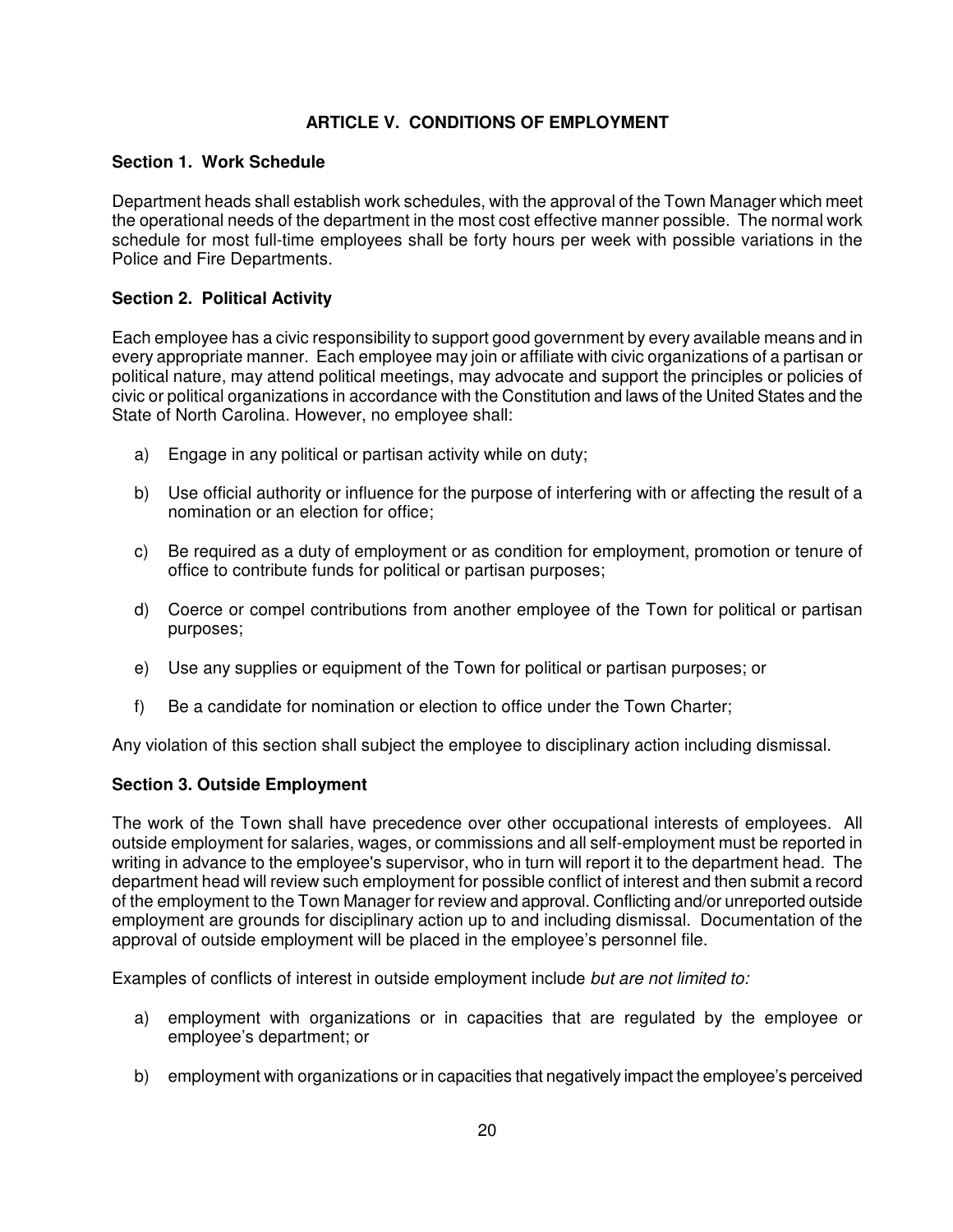integrity, neutrality, or reputation related to performance of the employee's Town duties.

An employee who sustains an injury or illness in connection with outside employment and is receiving worker's compensation from that employer shall not be entitled to receive Town worker's compensation benefits or accrued Town sick leave.

# **Section 4. Dual Employment**

Dual employment is defined as employees holding more than one job with the Town. The Fair Labor Standards Act regulates dual employment very strictly requiring that any hours over 40 in the two or more combined jobs be compensated at time and one half using an hourly rate that is pro-rated based on the two different jobs. The Town will consult FLSA regulations in all dual employment cases to insure that the regulations are followed.

### **Section 5. Employment of Relatives**

The Town prohibits the hiring and employment of immediate family in full or part-time positions within the same work unit if such employment would result in one family member supervising another or if one member will occupy a position of influence over another member's employment or any condition of employment. Examples of potential influence include but are not limited to hiring, promotions, salary administration and disciplinary action.

For the purposes of this Article, immediate family shall be defined as spouse, child, parent, sibling, grandparent, grandchild, aunt and uncle to include in-law, step and half relationships. The definition for this Article also includes individuals living in the same household who share a relationship comparable to immediate family members.

The Town also prohibits the employment of any person into a position who is an immediate family member of individuals holding the following positions: Mayor, Town Board of Aldermen Member, Town Manager, Finance Officer, Human Resources Officer, or Town Attorney. Otherwise, the Town will consider employing family members or related persons in the service of the Town, provided that such employment does not:

- 1) result in a relative supervising relatives;
- 2) result in a relative auditing the work of a relative;
- 3) create a conflict of interest with either relative and the Town; or
- 4) create the potential or perception of favoritism.

This provision shall not apply retroactively to anyone employed when the provision was adopted by the Town.

# **Section 6. Harassment Prohibited**

The Town prohibits harassment in any form that is based on sex, race, color, religion, national origin, age, disability, veteran status, or genetic information. Harassment is defined as conduct that culminates in tangible employment action or is sufficiently severe or pervasive as to create a hostile work environment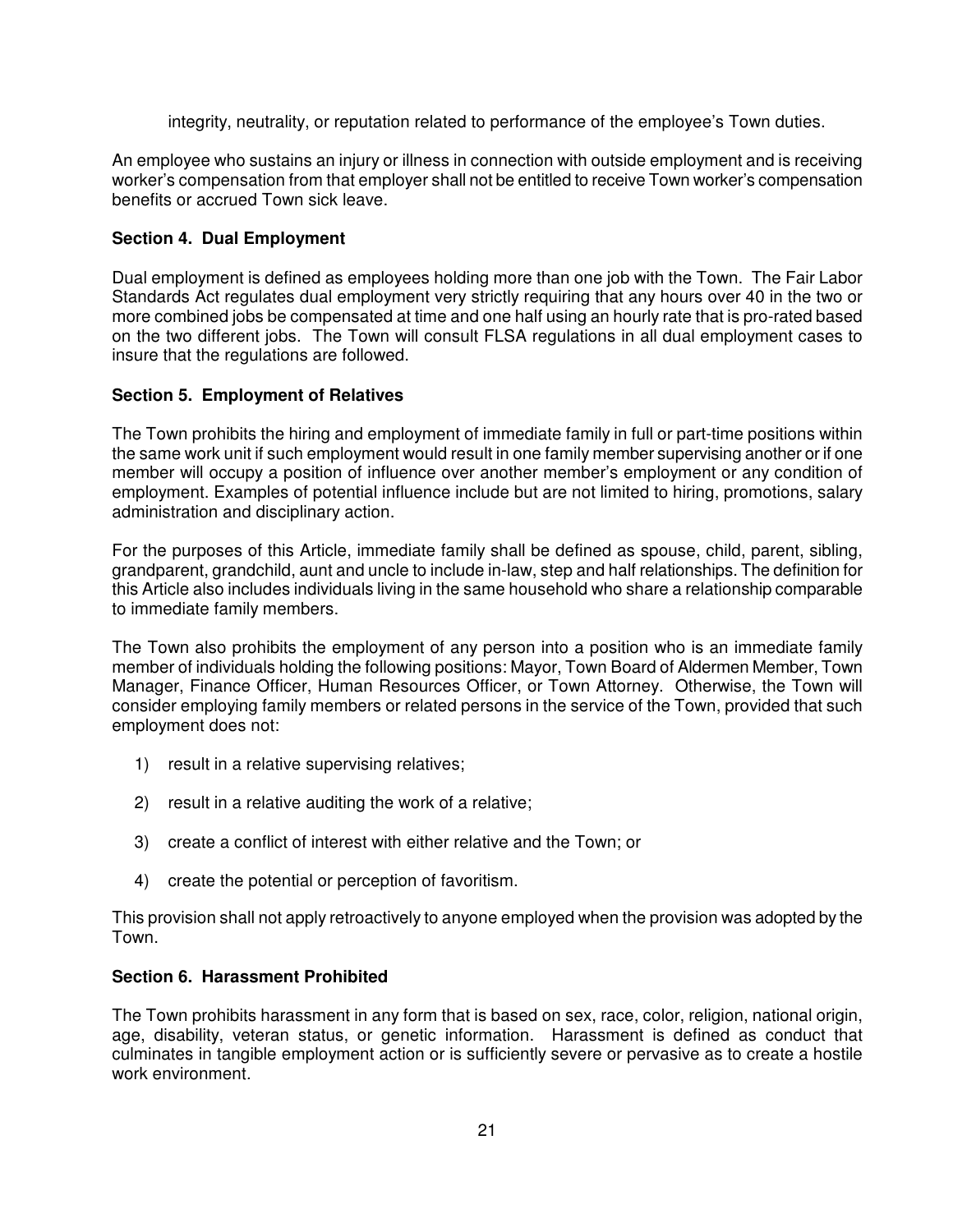A particular form of harassment, sexual harassment, is defined as unwelcome sexual advances, requests for sexual favors, and other verbal or physical conduct of a sexual nature when

- 1) submission to such conduct is made either explicitly or implicitly a term or condition of an individual's employment;
- 2) submission to or rejection of such conduct by an individual is used as the basis for employment decisions affecting such individual; or
- 3) such conduct has the purpose or effect of unreasonably interfering with an individual's work performance or creating an intimidating, hostile, or offensive working environment.

Sexual harassment includes repeated offensive sexual remarks, continual or repeated comments about an individual's body and offensive sexual language.

Any employee who believes that he or she may have a complaint of harassment may follow the Grievance Procedure described in this Policy or may file the complaint directly with the Human Resources Officer or department head who will immediately notify the Town Manager. The employee may file the complaint directly with the Town Manager if it involves a department head. The Human Resources Officer will ensure that an investigation is conducted into any allegation of harassment and advise the employee and appropriate management officials of the outcome of the investigation.

Employees who are found to be engaged in harassment are subject to disciplinary action up to and including dismissal. Employees making complaints of harassment are protected against retaliation from alleged harassers or other employees.

# **Section 7. Expectation of Ethical Conduct – Acceptance of Gifts or Favors**

The proper operation of Town government requires that public employees be independent, impartial, and responsible to the people; that governmental decisions and policy be made in the proper channels of the governmental structure; that public office not be used for personal gain; and that the public have confidence in the integrity of its government. No official or employee of the Town shall solicit or accept any gift, favor, or thing of value that may tend to influence such employee in the discharge of the employee's duties, or grant in the discharge of duty an improper favor, service, or thing of value.

### **Section 8. Performance Evaluation**

Supervisors and/or department heads shall normally conduct performance evaluation conferences with each employee at least once a year. These performance evaluations shall be documented in writing and placed in the employee's personnel file. Procedures for the performance evaluation program shall be published by the Human Resources Officer with the approval of the Town Manager.

### **Section 9. Safety**

Safety is the responsibility of both the Town and employees. It is the policy of the Town to establish a safe work environment for employees. The Town shall establish a safety program including policies and procedures regarding safety practices and precautions and training in safety methods. Department heads and supervisors are responsible for insuring safe work procedures, including the use of all required personal protective equipment and providing necessary safety training programs.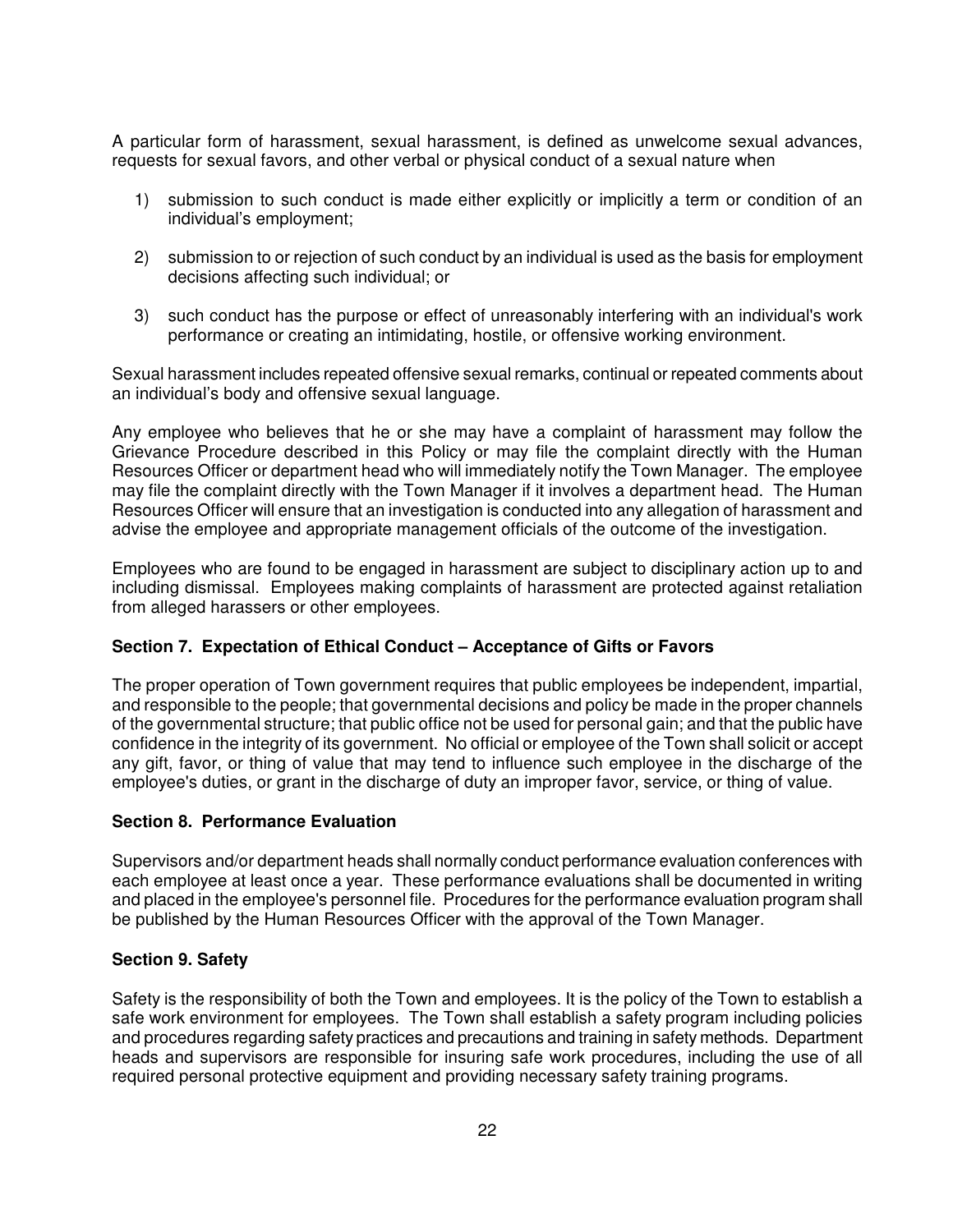All employees shall properly use all personal safety equipment furnished by and/or required by the Town. Employees shall follow the safety policies and procedures and attend safety training programs as a condition of employment.

### **Section 10. Use of Town Property and Equipment**

Town equipment, materials, tools and supplies shall not be available for personal use and are not to be removed from Town property except in the conduct of official Town business, unless approved by the Town Manager. All offices, desks, files, lockers, etc. are considered Town property and are provided to the employee for the employee's use in his/her employment. The Town reserves the right to inspect all areas and articles that are on Town property and shall maintain a master key and/or combinations for locks. Any information or article which an employee considers private and/or personal should not be kept on Town property.

All Town property issued to the employee shall be returned to the employee's supervisor upon termination of employment prior to the issuance of the final pay check.

### **Section 12. Substance Abuse Policy**

The Town is committed to a drug-free workplace to maintain a safe and healthy working environment for employees and a productive, effective work force for the Town's citizens. The Town prohibits employees reporting to work with their ability to perform impaired by alcohol, illegal drugs, intentionally and inappropriately used prescriptions, over-the-counter drugs, or other chemicals and substances. A separate Substance Abuse Policy will be maintained by the Town and provided to all employees.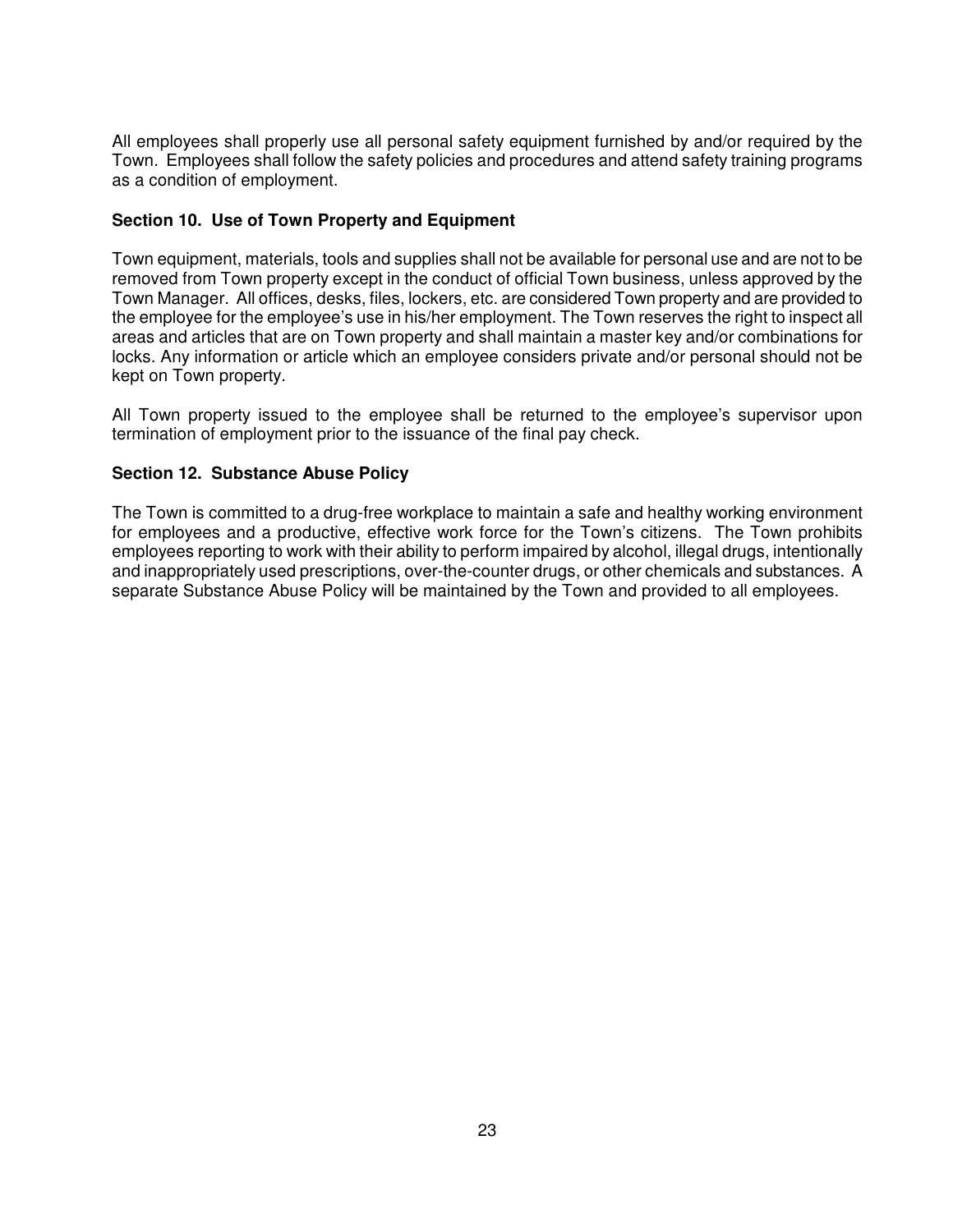# **ARTICLE VI. EMPLOYEE BENEFITS**

# **Section 1. Eligibility**

All full-time employees of the Town are eligible for employee benefits as provided for in this Article which are subject to change at the Town's discretion and annual budget appropriations. Part-time and temporary employees are eligible only for legally mandated benefits such as workers' compensation and FICA..

# **Section 2. Employee Group Health**

The Town provides group health insurance programs for full-time and part-time employees and their families as specified under the terms of the group insurance contract. The Town will comply with the Affordable Care Act by providing health insurance for all employees expected to work 30 or more hours per week for three or more months.

The Town pays the entire cost of health insurance for full and part-time employees. These employees may, if they so desire, purchase available group health, dental and/or vision coverage through the Town for qualified dependents within the stipulations of the insurance contract. Employees will pay the total cost of dependent coverage.

Information concerning cost and benefits shall be available to all employees from the Human Resources Office.

### **Section 3. Other Optional Insurance Plans**

The Town may make other insurance plans available to employees upon authorization of the Town Manager or Town Board of Aldermen. For information about optional group benefit programs, employees may contact Human Resources.

### **Section 4. Retirement**

Each employee who is expected to work for the Town more than 1,000 hours annually shall join the North Carolina Local Governmental Employees' Retirement System after 30 days of employment as a condition of employment.

### **Section 5. Supplemental Retirement Benefits**

The Town provides supplemental retirement benefits for its full-time employees. As prescribed by North Carolina State Law, the Town will contribute a percentage of salary to the State 401-K plan for each sworn law enforcement officer (currently 5%) beginning after 30 days of employment.

All full-time employees may make voluntary contributions to the 401-K plan up to the limits established by law and the 401-K provider.

# **Section 6. Social Security**

The Town, to the extent of its lawful authority and power, has extended Social Security benefits to its eligible employees.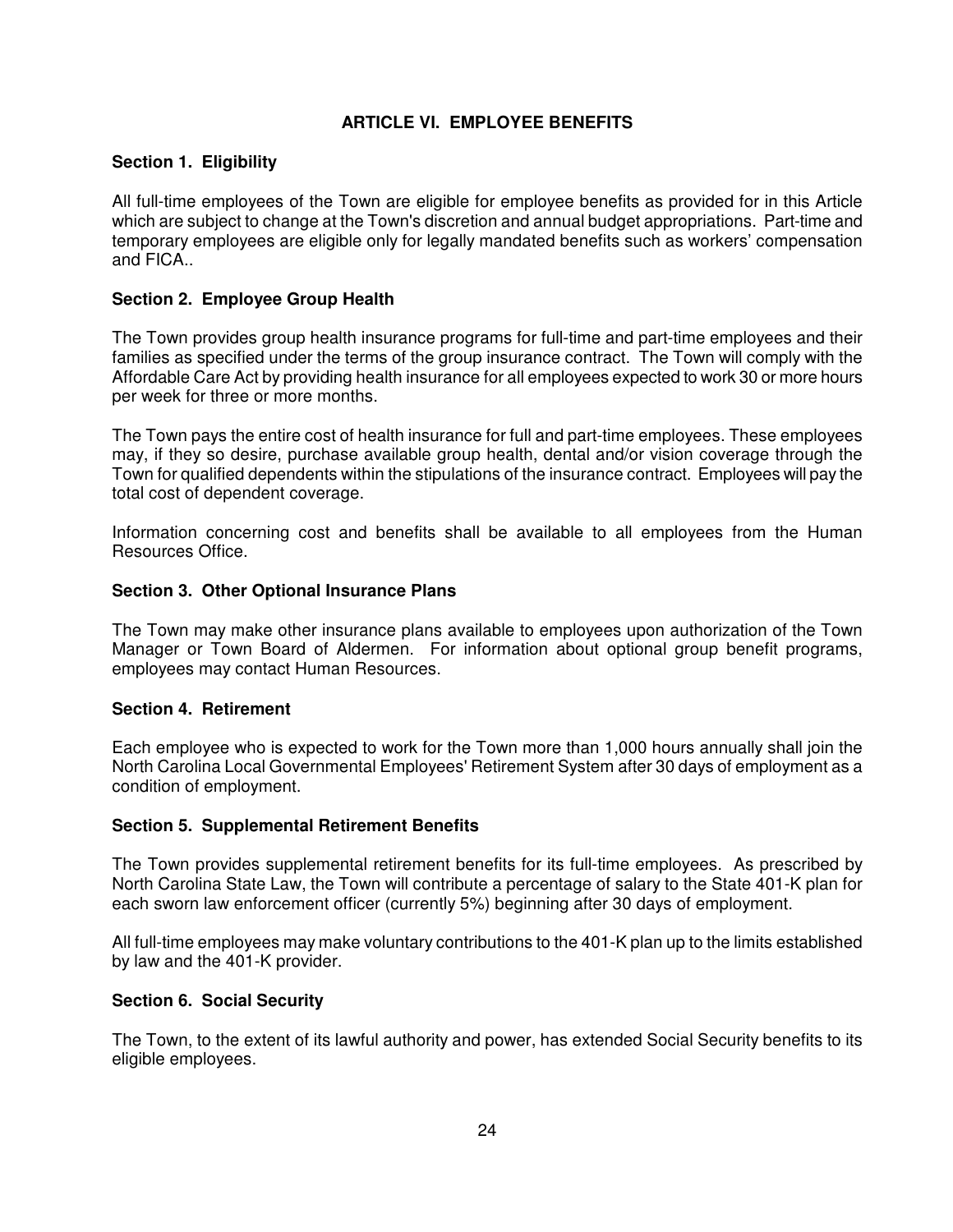# **Section 7. Worker's Compensation**

All employees of the Town (full-time, part-time, and temporary) are covered by the North Carolina Worker's Compensation Act and are required to report all injuries arising out of and in the course of employment to their immediate supervisors at the time of the injury in order that appropriate action may be taken at once.

Responsibility for claiming compensation under the Worker's Compensation Act is on the injured employee, and such claims must be filed by the employee with the North Carolina Industrial Commission within two years from date of injury. The department head and the Human Resources Officer will assist the employee in filing the claim.

Pursuant to a declaration invoking Section 304 of the Homeland Security Act, this provision will also apply to reactions to small pox vaccinations administered to Town employees under the Homeland Security Act. Such reactions shall be treated the same as any other worker's compensation claim.

### **Section 8. Unemployment Compensation**

In accordance with Public Law 94-566 and subsequent amendments, local governments are covered by unemployment insurance. Town employees who are terminated due to a reduction in force or released from Town service may apply for benefits through the local Employment Security Commission office, where a determination of eligibility will be made.

### **Section 9. Law Enforcement Separation Allowance**

Every sworn law enforcement officer, as defined by N.C. Gen. Statute 128-21(11b) or N.C. Gen. Statute 143-166.50, shall be eligible for a separation allowance, as provided by N.C. Gen. Statute 143-166.42, in the amount specified in N.C. Gen. Statute 143-166.41(a).

Eligibility and continuation of these benefits are subject to the following conditions:

- a) The officer shall have completed 30 or more year of creditable service, or have attained 55 years of age and completed five or more years of creditable service (as defined in General Statute 143-166.42); and
- b) The officer shall not have attained 62 years of age;
- c) The officer shall have completed at least five years of continuous service as a law enforcement officer immediately preceding a service retirement, as defined by N.C. Gen. Statute 143-166.41(a)(3) and 143-166.41(b).
- d) The law enforcement officer, after separation from Town employment, notifies the Town of any new employment involving local law enforcement duties. Such notification shall include the nature and extent of the employment, and any change of employment status.

Payment of separation allowance benefits to a retired officer shall cease at the first of:

a) The death of the officer;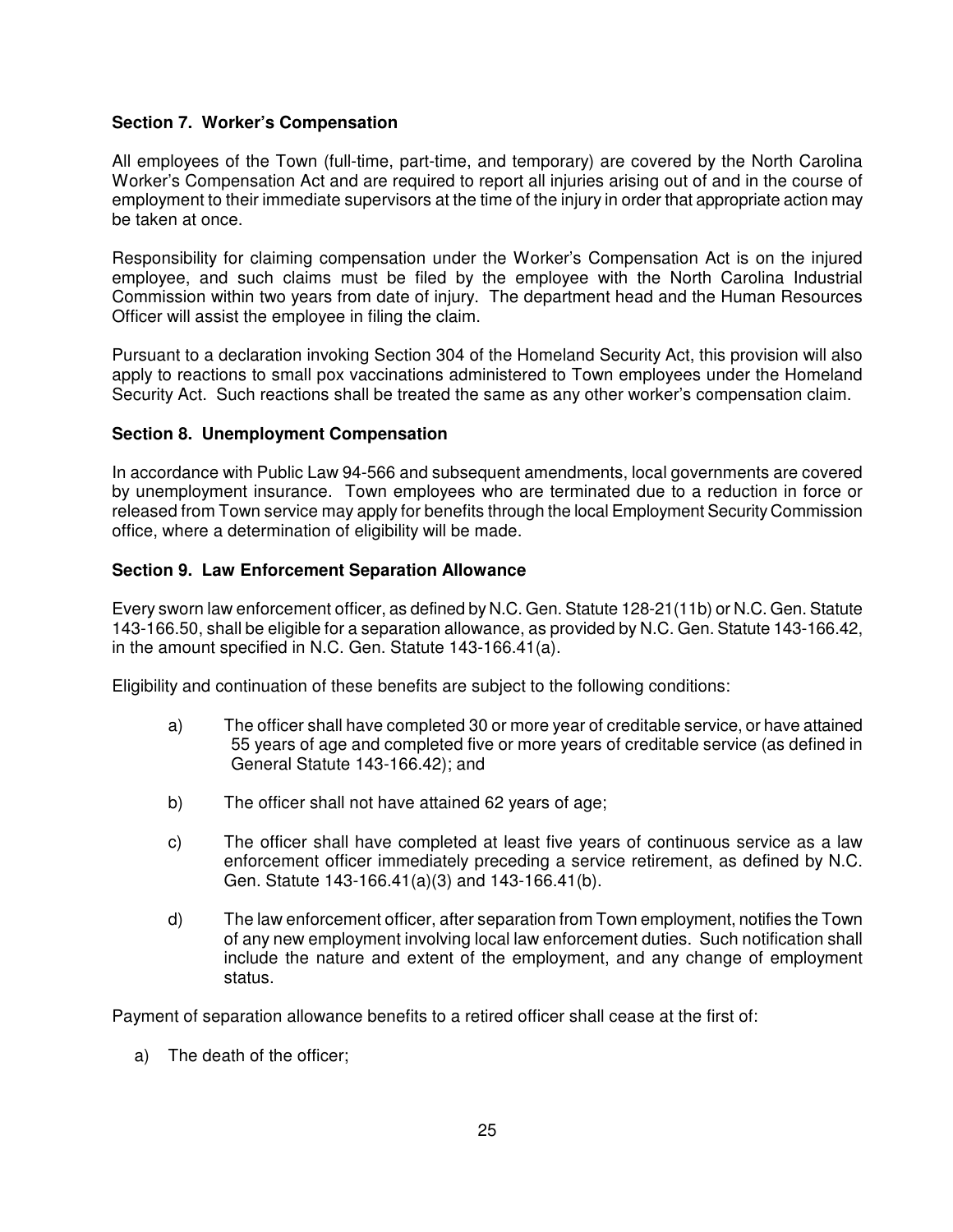- b) The last day of the month in which the officer attains 62 years of age; or
- c) The first day of re-employment in any position in any local government in North Carolina.

The Town may employ retired officers in a public safety position in a capacity not requiring participation in the Local Governmental Employees' Retirement System and doing so shall not cause payment to cease to those officers under these benefits. Participation in the retirement system is required by anyone scheduled to work 1000 hours per year or more.

Should the separation allowance for law enforcement officers, now required by law, be rescinded, this separation allowance shall be rescinded at the same time.

# **Section 10. Credit Union Membership**

Employees of the Town of Landis are eligible for membership in the North Carolina Local Employees' Federal Credit Union. Administration of this credit union is being provided under contract with the North Carolina State Employee's Credit Union.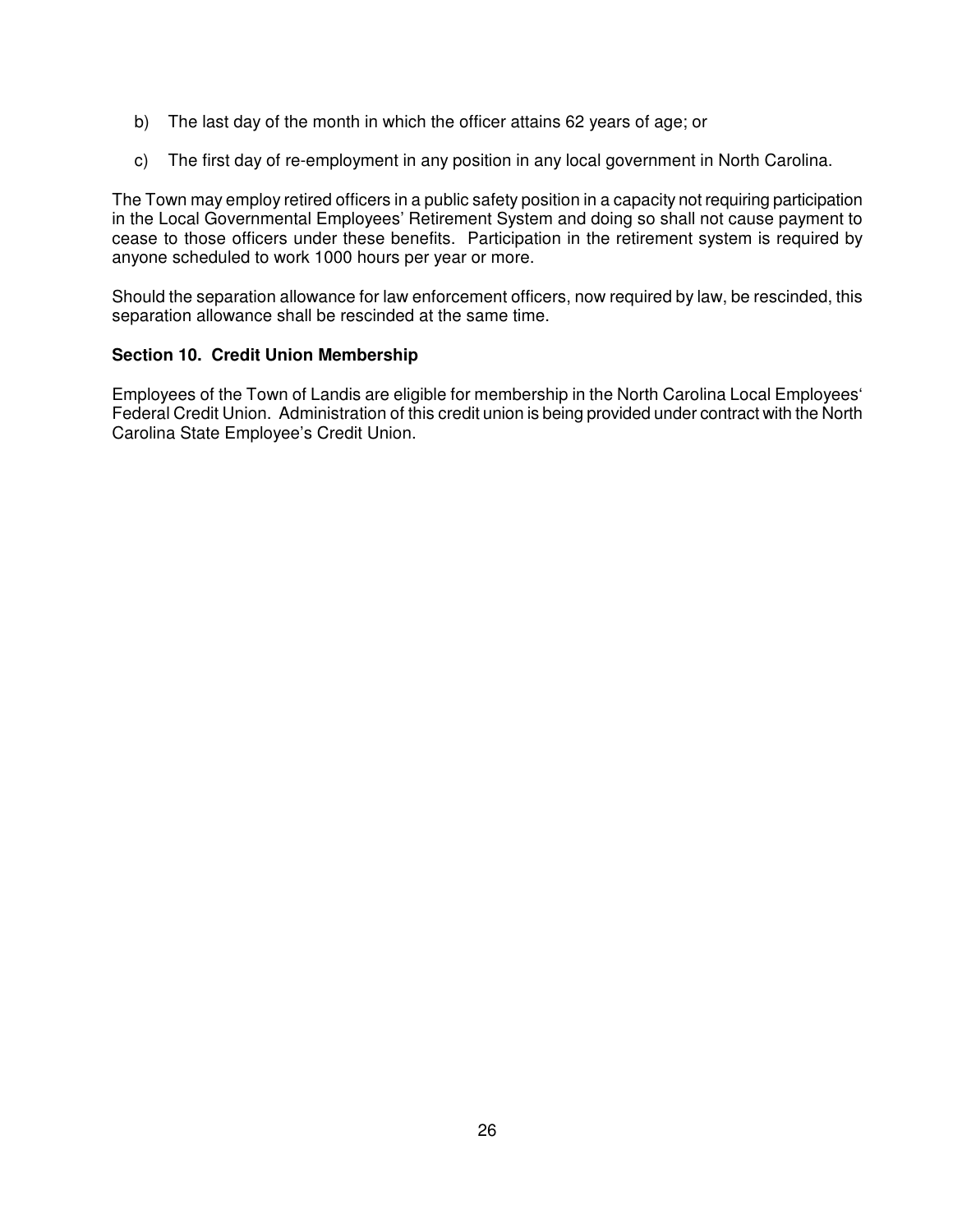# **ARTICLE VII. HOLIDAYS AND LEAVES OF ABSENCE**

#### **Section 1. Policy**

The policy of the Town is to provide vacation leave, sick leave, and holiday leave to all full-time employees and to provide proportionately equivalent amounts to employees having average work weeks of different lengths. Employees shall accrue leave proportionately with each payroll.

#### **Section 2. Holidays**

The following days, and other such days as the Council may designate, are holidays with full pay for employees of the City.

| New Years Day    | <b>Veterans Day</b>            |
|------------------|--------------------------------|
| Good Friday      | Thanksgiving Thursday & Friday |
| Memorial Day     | Christmas (see below)          |
| Independence Day | One day of employee's choice   |
| Labor Day        |                                |

When a holiday falls on a Saturday or a Sunday, Monday shall be observed as a holiday except for Christmas.

| Monday, Tuesday, and Wednesday  |
|---------------------------------|
| Tuesday, Wednesday and Thursday |
| Wednesday, Thursday, and Friday |
|                                 |
|                                 |
|                                 |

In order to receive a paid holiday, an employee must be on paid status before and after the holiday.

Employees wishing to schedule time off for religious observances, other than those observed by the Town, may request vacation leave from their respective department head. The department head will attempt to arrange the work schedule so that an employee may be granted vacation leave for the religious observance. Vacation leave for religious observances may be denied only when granting leave would create an undue hardship for the Town.

### **Section 3. Holidays: Effect on Other Types of Leave**

Regular holidays which occur during a vacation, sick or other leave period of any employee shall not be considered as vacation, sick, or other leave.

### **Section 4. Holidays: Compensation When Work is Required or Regularly Scheduled Off for Shift Personnel**

Employees required to perform work on regularly scheduled holidays may be granted compensatory time off or paid at their regular rate for hours actually worked in addition to any holiday pay to which they are entitled. If a holiday falls on a regularly scheduled off-duty day for shift personnel, the employee will receive the additional hours for paid holiday leave. Whether holiday time is provided in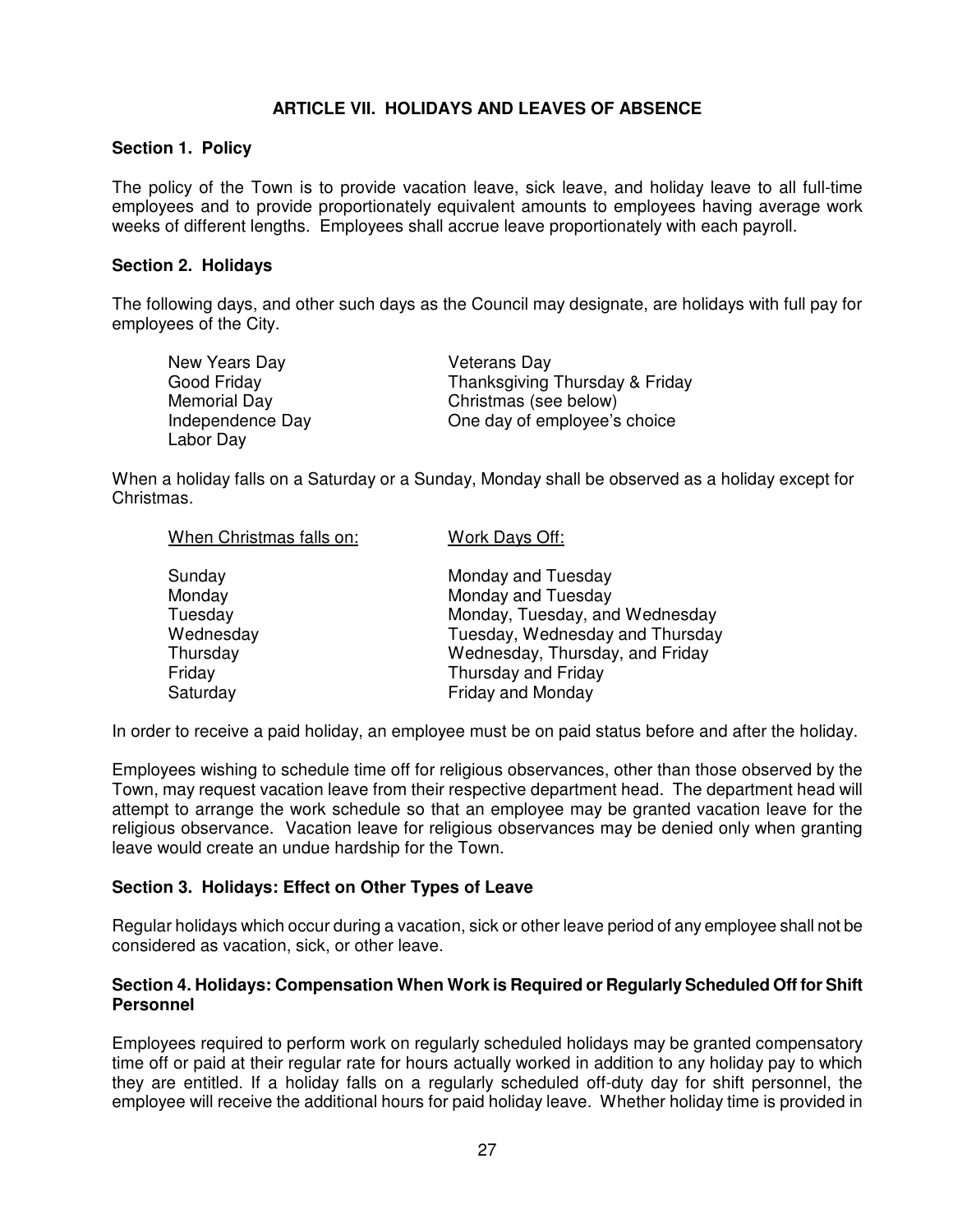time or pay for shift employees is determined by the Town. Employees shall receive holiday compensation in hours or pay based on the pro rata amount identified in Section 16 of this Article.

# **Section 5. Vacation Leave**

Vacation is a privilege granted to employees by the Town. Vacation leave is intended to be used for rest and relaxation, school appointments, and other personal needs. Vacation should be requested in advance in methods determined by the department and approved by the supervisor.

Vacation leave may also be used by employees who wish to observe religious holidays other than those granted by the Town. Employees who wish to use leave for religious observances must request leave from their respective department heads. The department head will attempt to arrange the work schedule so that an employee may be granted vacation leave for the religious observance. Vacation leave for religious observance may be denied only when granting the leave would create an undue hardship for the Town.

### **Section 6. Vacation Leave: Use by Probationary Employees**

Employees serving a probationary period following initial employment may accumulate vacation leave but shall not be permitted to take vacation leave during the first six months of employment unless approved by the Town Manager. A probationary employee who is dismissed during the probationary period will not be eligible for terminal pay for any accumulated vacation leave.

### **Section 7. Vacation Leave: Accrual Rate**

Each full-time general employee of the Town will accrue vacation on the following schedule. Employees who work other than 40 hours per week will earn vacation at a pro-rated amount. Sworn law enforcement officers who work an average workweek of 42 hours (168 hours in a 28 day cycle) will earn a prorated amount based on the average number of hours in the work week. (See Section 16 of this Article for more information.)

| <b>Years of Service</b> | Days Accrued Per Year |
|-------------------------|-----------------------|
| $0 - 3$                 | 10                    |
| $3 - 5$                 | 15                    |
| $5 - 15$                | 18                    |
| 15 plus                 | 21                    |

### **Section 8. Vacation Leave: Maximum Accumulation**

Vacation leave may be accumulated without any applicable maximum until the pay period containing June 30 of each fiscal year. During the pay period containing June 30, any employee with a balance exceeding 30 days( pro-rated according to Section 16) shall have the excess accumulation transferred to sick leave so that only a balance of 30 days is carried forward to July 1.

Regardless of accumulated balance if an employee separates from service, the payment for accumulated vacation leave shall not exceed 30 days. Employees are not eligible to receive pay for vacation time not taken.

Employees are cautioned not to retain excess accumulated vacation leave until late in the fiscal year. Because of the necessity to keep all functions in operation, large numbers of employees cannot be granted vacation leave at any one time. If an employee has excess leave accumulation during the latter part of the year and is unable to take such leave because of staffing demands, the employee shall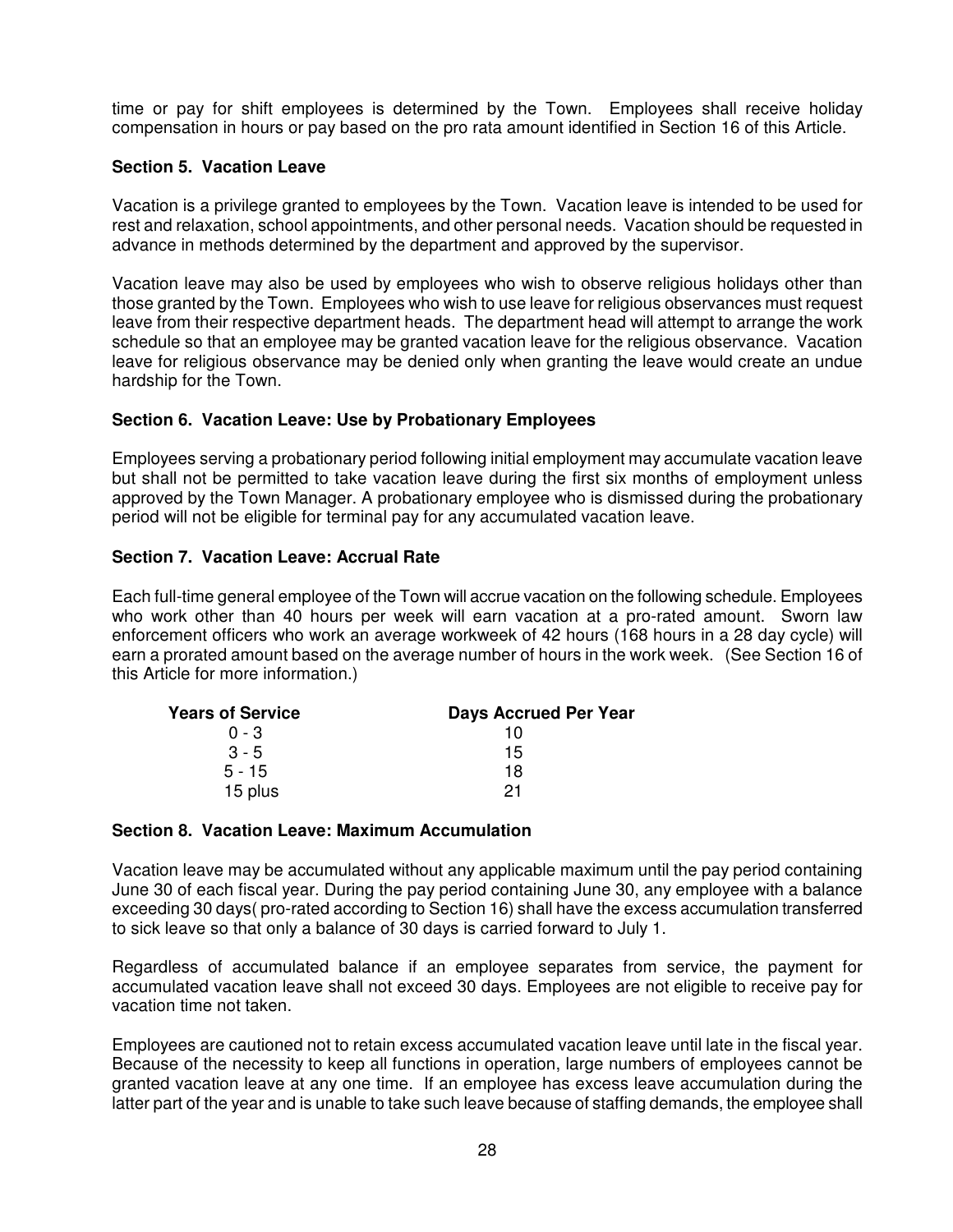receive no special consideration either in having vacation leave scheduled or in receiving any exception to the maximum accumulation.

# **Section 9. Vacation Leave: Manner of Taking**

Employees should request vacation from their supervisor and take vacation only when approved. Employees shall be granted the use of accrued vacation leave upon request in advance at those times designated by the department head which will least obstruct normal operations of the Town. Department heads are responsible for insuring that approved vacation leave does not hinder the effectiveness of service delivery.

# **Section 10. Vacation Leave: Payment upon Separation**

An employee who has successfully completed six months of the probationary period will normally be paid for accumulated vacation leave upon separation not to exceed 30 days provided notice is given to the supervisor at least two weeks in advance of the effective date of resignation, thirty days for department heads.

Any employee failing to give the notice required by this section shall forfeit payment for accumulated leave. The notice requirement may be waived by the Town Manager when deemed to be in the best interest of the Town.

Employees who are involuntarily separated shall receive payment for accumulated vacation leave not to exceed twice the annual accumulation rate. At the discretion of the Town Manager, employees dismissed for serious violations of personal or criminal conduct may be determined ineligible to receive vacation pay.

### **Section 11. Vacation Leave: Payment upon Death**

The estate of an employee who dies while employed by the Town shall be entitled to payment of all the accumulated vacation leave credited to the employee's account not to exceed the maximums established in Section 8 of this Article.

### **Section 12. Sick Leave**

Sick Leave with pay is a privilege granted to employees by the Town, not a right, and may be used only for the purposes described in this Policy. Abuse of sick leave privileges will subject the employee to disciplinary action.

Sick Leave may be used for the following reasons: sickness, non-job related bodily injury, the first seven days of Worker's Compensation Leave, required physical or dental examinations or treatment, or exposure to a contagious disease, when continuing work might jeopardize the health of others.

Sick leave also may be used when an employee must care for a member of his or her immediate family who is ill. For the purposes of this benefit, immediate family is defined as spouse, child, sibling or parent. Sick leave may not be used to care for a healthy child.

Sick leave may also be used to supplement worker's compensation disability leave for the seven day waiting period before worker's compensation benefits begin.

Notification of the desire to take sick leave should be submitted to the employee's supervisor prior to the leave or according to departmental procedures.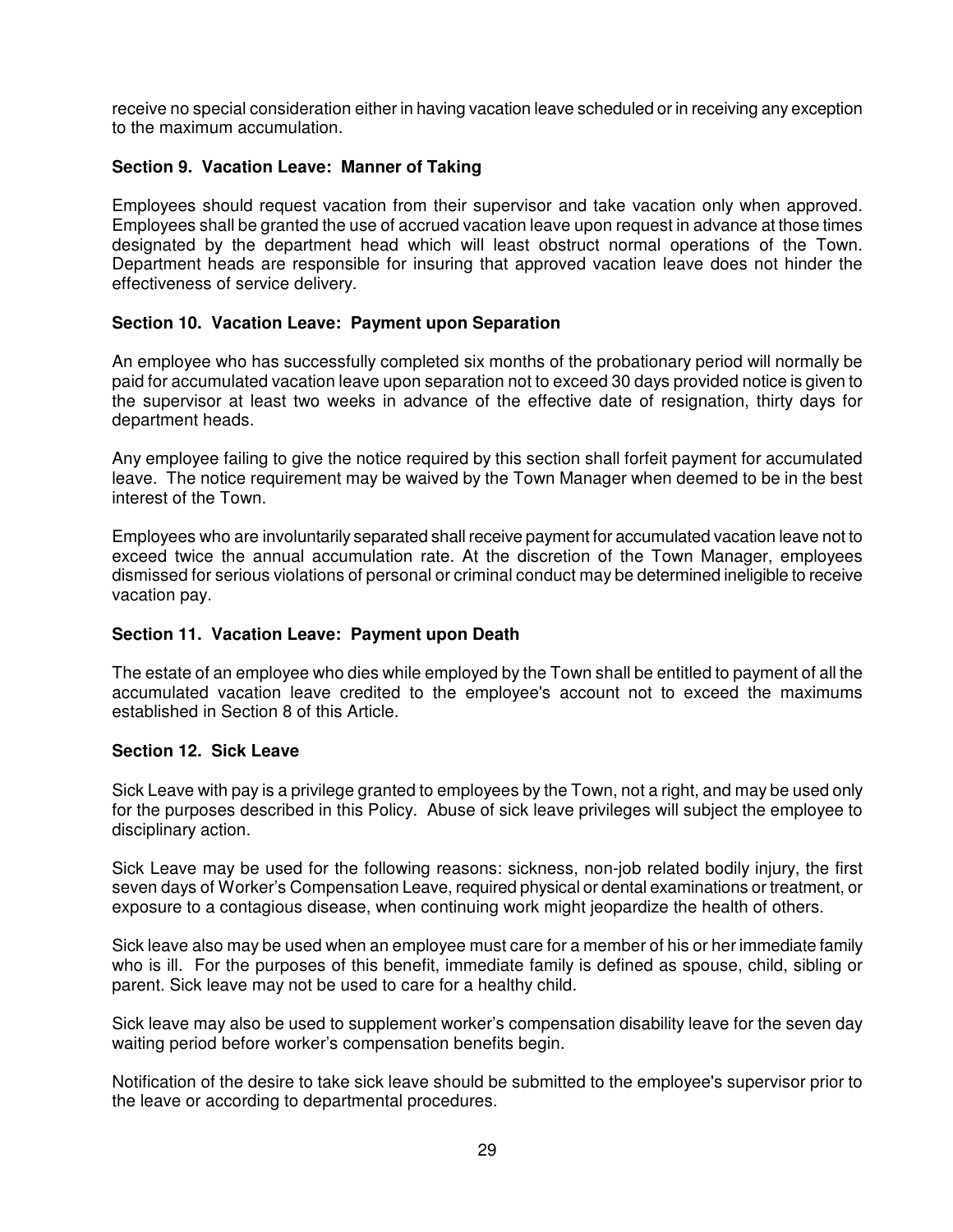# **Section 13. Sick Leave: Accrual Rate and Accumulation**

Sick leave shall accrue at a rate of one day per month of service or twelve days per year for general employees. Sick leave for full-time employees working other than the basic forty-hour work schedule (sworn law enforcement officers who work an average workweek of 42 hours-168 hours in a 28 day cycle) shall be prorated as described in this Article, Section 16. Sick leave will be cumulative for an indefinite period of time and may be converted upon retirement for service credit consistent with the provisions of the North Carolina Local Governmental Employees Retirement System. A day shall be calculated based on the formula found in Section 16 of this Article.

All sick leave accumulated by an employee shall end and terminate without compensation when the employee resigns or is separated from the Town, except as stated above for retirement or upon reinstatement with one year of separation.

### **Section 14. Transfer of Sick Leave from Previous Employer**

The Town will accept sick leave balances when documented by a previous employer covered by the North Carolina State or Local Government Retirement Systems and the employee did not withdraw accumulated retirement contributions from that employer when leaving employment.

The sick leave will be treated as though it were earned with the Town of Landis and may be used as any other accrued sick leave by the employee. The sick leave amount must be certified by the previous employer and it is the employee's responsibility to provide documentation from his or her previous employer within three (3) months of employment. Transferred sick leave will be credited to the employee upon successful completion of the six months of employment.

### **Section 15. Sick Leave: Medical Certification**

The employee's supervisor or department head may require a physician's certificate stating presence of employee's or employee's family member's illness and the employee's capacity to resume duties, for each occasion on which an employee uses sick leave or whenever the supervisor observes a "pattern of absenteeism." The employee may be required to submit to such medical examination or inquiry as the Town deems desirable. The department head shall be responsible for the application of this provision to the end that:

- 1) Employees shall not be on duty when they might endanger their health or the health of other employees; and
- 2) There will be no abuse of leave privileges.

Claiming sick leave under false pretense to obtain a day off with pay shall subject the employee to disciplinary action up to and including dismissal.

### **Section 16. Leave Pro-rated**

Holiday, annual, and sick leave earned by full-time employees with more hours than the basic work week (40 hours) shall be determined by the following formula:

1) The average number of hours scheduled for work per week by such employees shall be divided by the number of hours in the basic work week (usually 40 hours)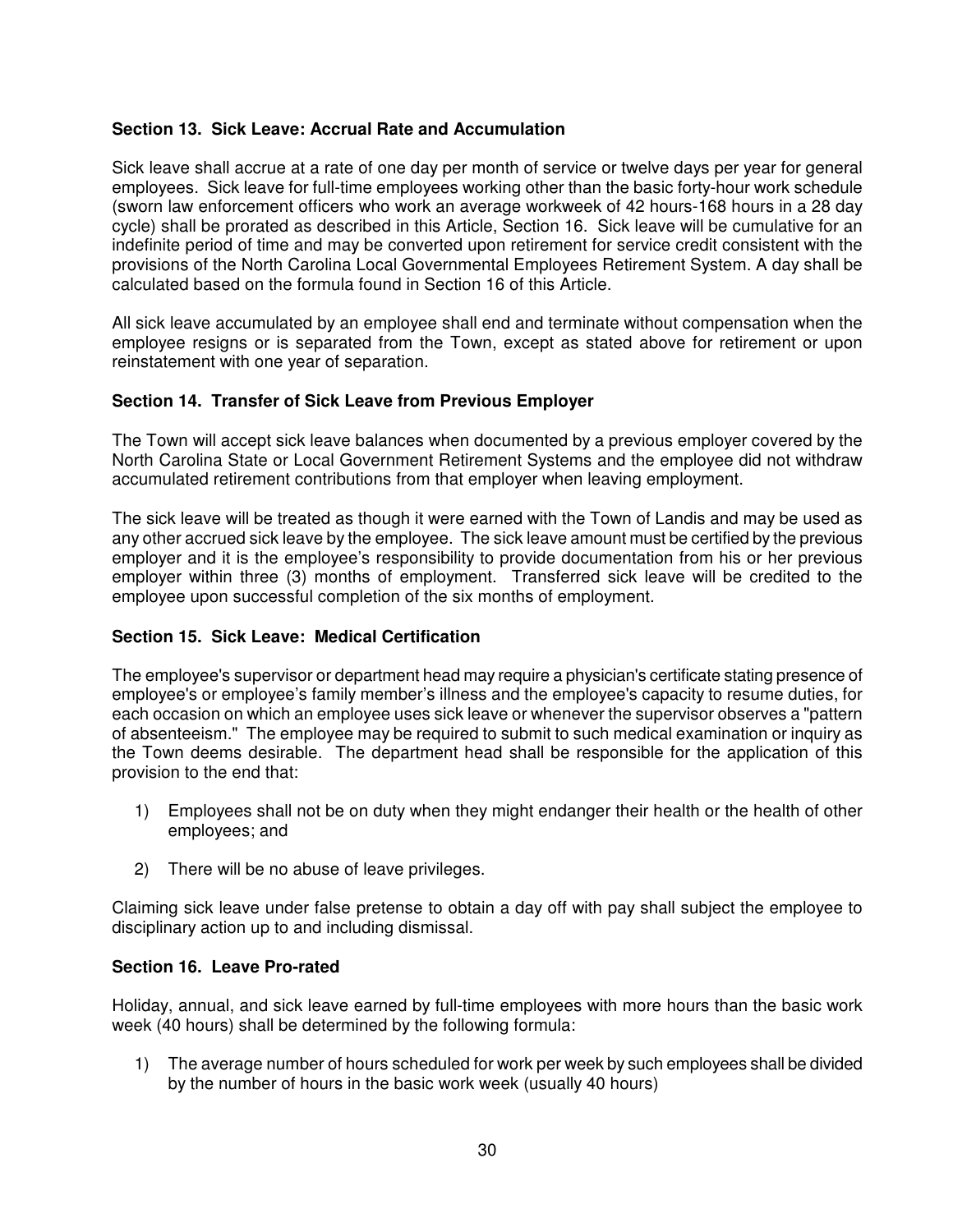- 2) The proportion obtained in step 1 shall be multiplied by the number of hours of leave earned annually by employees working the basic work week (40 hours).
- 3) The number of hours in step 2 divided by 12 shall be the number of hours of leave earned monthly by the employees concerned, or divided by 26 shall be the number of hours of leave earned biweekly, and divided by 52 would be the amount of leave earned weekly.

# **Section 17. Funeral Leave**

An employee may have up to three days at full pay granted in case of death in the immediate family. For the purposes of this benefit, immediate family is defined as spouse, child, parents of employee or spouse, grandparent, grandchild, brother or sister. Additional time or time to attend funerals of other family members may be charged to vacation leave, compensatory time or leave without pay.

### **Section 18. Family and Medical Leave**

The Town will grant up to 12 weeks of family and medical leave per twelve months to eligible employees in accordance with the Family and Medical Leave Act of 1993 (FMLA). Employees are eligible when they work for an employer with 50 or more employees. The leave may be paid (coordinated with the Town's Vacation and Sick Leave policies), unpaid, or a combination of paid and unpaid. Earned compensatory time may also be used during FMLA leave. Unpaid leave will be granted only when the employee has exhausted all appropriate types of paid leave. Additional time away from the job beyond the 12-week period may be approved in accordance with the Town's Leave without Pay policy.

To qualify for FMLA coverage, the employee must have worked for the employer 12 months or 52 weeks; these do not have to be consecutive. However, the employee must have worked 1,250 hours during the twelve-month period immediately before the date when the FMLA time begins.

Family and medical leave can be used for the following reasons:

- 1) the birth of a child and in order to care for that child;
- 2) the placement of a child for adoption or foster care;
- 3) to care for a spouse, child, or parent with a serious health condition;
- 4) the serious health condition of the employee; or
- 5) military exigency.

A serious health condition is defined as a condition which requires inpatient care at a hospital, hospice, or residential medical care facility, or a condition which requires continuing care by a licensed health care provider. This policy covers illness of a serious and long-term nature resulting in recurring intermittent or lengthy absences. Generally, a chronic or long term health condition which results in a period of incapacity for more than three days would be considered a serious health condition.

If a husband and wife both work for the Town and each wishes to take leave for the birth of a child, adoption or placement of a child in foster care, or to care for a parent (not parent in-law) with a serious health condition, the husband and wife together may only take a total of 12 weeks leave under FMLA.

An employee taking leave for the birth of a child may use paid sick leave for the period of actual disability, based on medical certification. The employee shall then use all paid vacation, accrued compensatory time and leave without pay for the remainder of the 12-week period.

"Military Exigency" is a qualifying exigency arising out of the fact that the employee's spouse, son,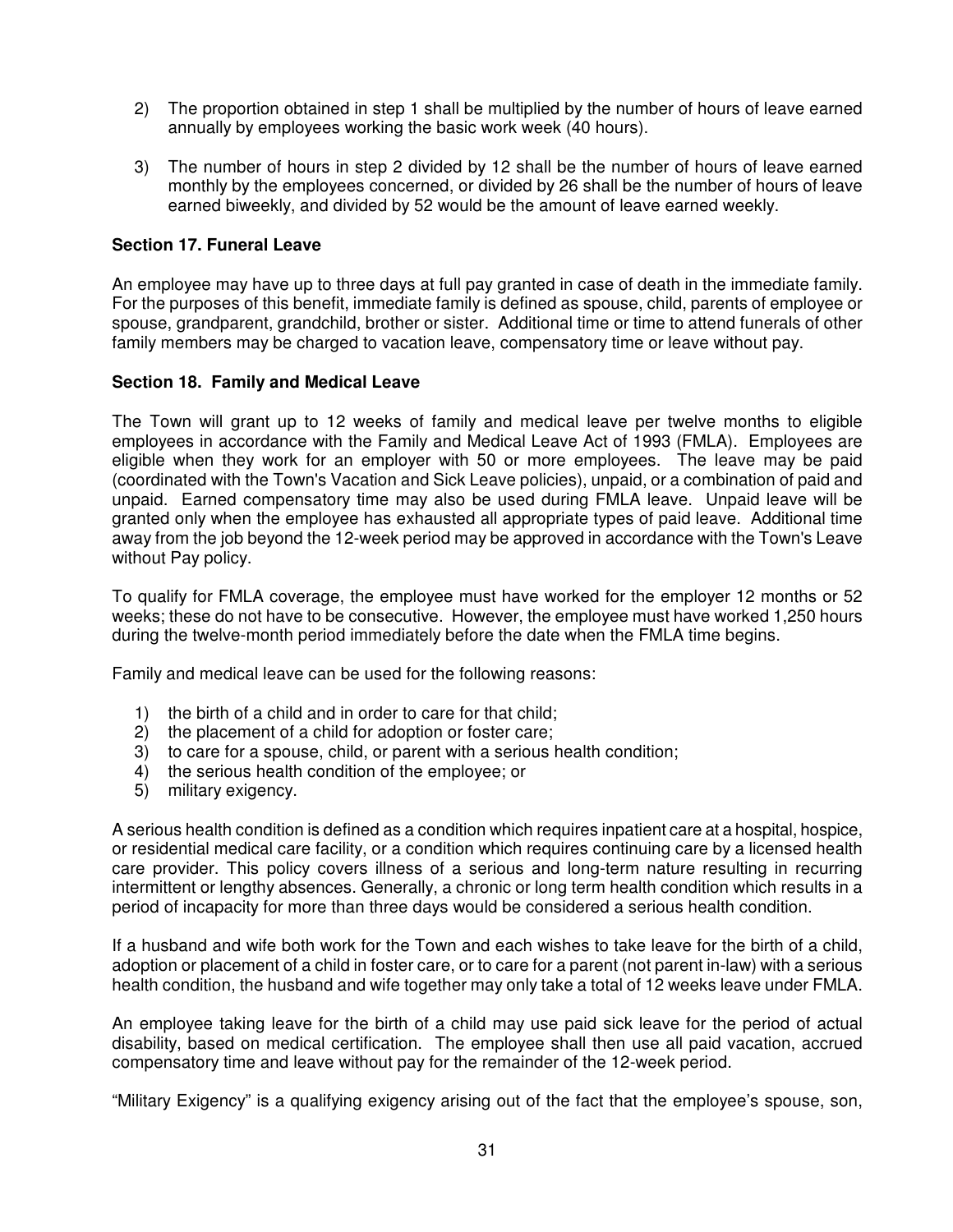daughter, or parent is a military service member (reserve or national guard) under a call or order to federal active duty in support of a contingency operation. Qualifying events are:

- 1) deployment of service member with seven or fewer days' notice;
- 2) military ceremonies and events such as family-assistance or informational programs related to the family member's active duty or call to active duty;
- 3) urgent, immediate childcare or arranging for alternative childcare for the children of service members;
- 4) attending school or daycare meetings relating to the child of service member;
- 5) making financial or legal arrangements related to a family member's active duty status or call to active duty; or
- 6) taking up to five days leave to spend with a covered military member who is on short-term temporary rest and recuperation leave during deployment;
- 7) attending counseling provided by someone other than a health provider for oneself, the covered military member, or the child of the military member, the need for which arises from the active duty service or call to active duty status or the covered military member; or
- 8) post-deployment activities for a period of ninety days after the termination of the service member's active duty status.

Military Caregiver Leave: An employee whose spouse, son, daughter, parent or next of kin is a current service member who is undergoing treatment, therapy, recuperation or outpatient treatment or has temporary disability retirement for injury or illness sustained in the line of duty, is eligible for 26 weeks of FMLA leave in a single 12 month period. During a single 12 month period, the employee is eligible for a total of 26 weeks of all types of FMLA Leave combined.

The request for the use of leave must be made in writing by the employee and approved by the department head or Town Manager.

An employee who takes leave under this policy will return to the same job or a job with equivalent status, pay, benefits, and other employment terms. The position will be the same or one which entails substantially equivalent skill, effort, responsibility, and authority.

### **Section 19. Family Medical Leave - Certification**

In order to qualify for leave under this law, the Town requires medical certification. This statement from the employee's or the family member's physician should include the date when the condition began, its expected duration, diagnosis, and brief statement of treatment. For the employee's own health condition, it should state that the employee is unable to perform the essential functions of his/her position. For a seriously ill family member, the certification must include a statement that the patient requires assistance and the employee's presence would be beneficial or desirable.

This certification should be furnished at least 30 days prior to the needed leave unless the employee's or family member's condition is a sudden one. The certification should be furnished as soon as possible (no longer than 15 days from the date of the employee's request). The certification and request must be made to the department head and filed with the Human Resources Officer.

The employee is expected to return to work at the end of the time frame stated in the medical certification, unless he/she has requested additional time in writing under the Town's Leave Without Pay policy.

### **Section 20. Family Medical Leave: Retention and Continuation of Benefits**

When an employee is on leave under FMLA, the Town will continue the employee's health benefits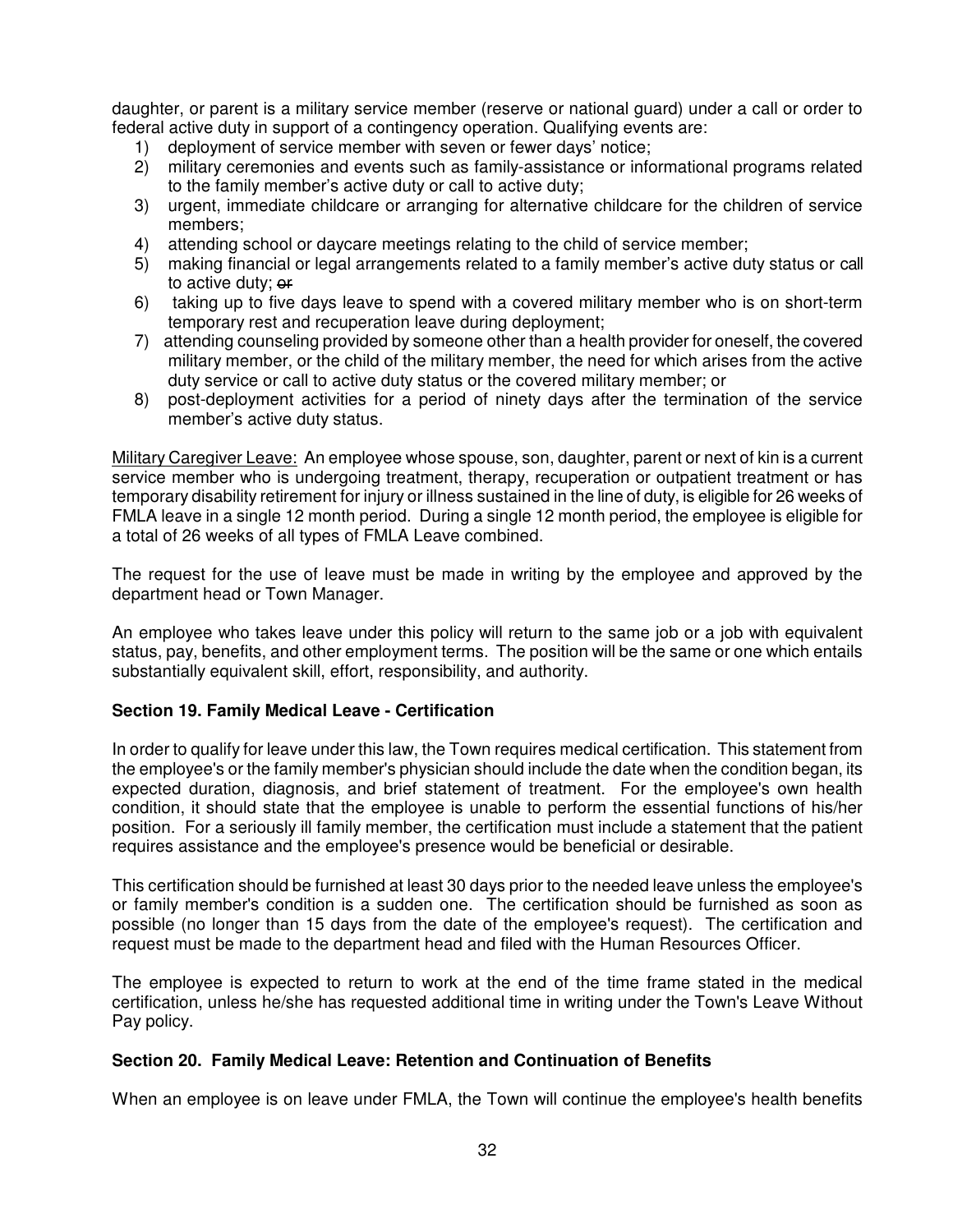during the leave period at the same level and under the same conditions as if the employee had continued to work. If an employee chooses not to return to work for reasons other than a continued serious health condition, the Town will require the reimbursement of the amount paid for the employee's health insurance premium during the FMLA leave period.

Other insurance and payroll deductions are the responsibility of the employee and the employee must make those payments for continued coverage of that benefit by the first of each month.

After using all paid leave for which the employee qualifies, the employee on FMLA may use Leave without Pay for the remainder of the FMLA 12/26 week entitlement. An employee ceases to earn holiday or leave credits on the date leave without pay begins.

### **Section 21. Leave Without Pay**

A full-time employee may be granted a leave of absence without pay for a period of up to twelve months by the Town Manager. The leave may be used for reasons of personal disability, sickness or disability of immediate family members, continuation of education, special work that will permit the Town to benefit by the experience gained or the work performed, or for other reasons deemed justified by the Town Manager.

The employee shall apply in writing to the Town Manager for leave. The employee is obligated to return to duty within or at the end of the time determined appropriate by the Town Manager. Upon returning to duty after being on leave without pay, the employee shall be entitled to return to the same position held at the time leave was granted or to one of like classification, seniority, and pay.

If the employee decides not to return to work, the department head shall be notified immediately. Failure to report at the expiration of a leave of absence, unless an extension has been requested and granted, shall be considered a resignation.

An employee shall retain all unused vacation and sick leave while on Leave Without Pay. An employee ceases to earn holiday or leave credits on the date leave without pay begins. The employee may continue to be eligible for benefits under the Town's group insurance plans at his or her own expense, subject to any regulation adopted by the Town and the regulations of the insurance carrier. If the Leave Without Pay is for a circumstance that coincides with FMLA or USERRA then the provisions of those policies will apply.

### **Section 22. Worker's Compensation Leave**

An employee absent from duty because of sickness or disability covered by the North Carolina Worker's Compensation Act may elect to use accrued sick leave, vacation, or compensatory time only during the first waiting period of seven days. The employee will not be required to reimburse the Town for this paid leave in the event the absence extends beyond twenty-one days and the first seven days is paid by worker's compensation. If the employee elects to use accrued sick leave, vacation, or compensatory time for the initial waiting period, he/she will be placed on leave without pay at the end of the seven days; part-time and temporary employees as well as full-time employees who do not elect to use paid leave for the initial waiting period will be placed on leave without pay effective with the date of injury. Once the waiting period is over, workers' compensation covers two thirds of regular pay.

Any worker's compensation disability that qualifies under the requirements of FMLA shall run concurrently with FMLA. An employee on worker's compensation leave without pay will be permitted to continue to be eligible for benefits under the Town's group insurance plans during the period of worker's compensation leave that is concurrent with FMLA.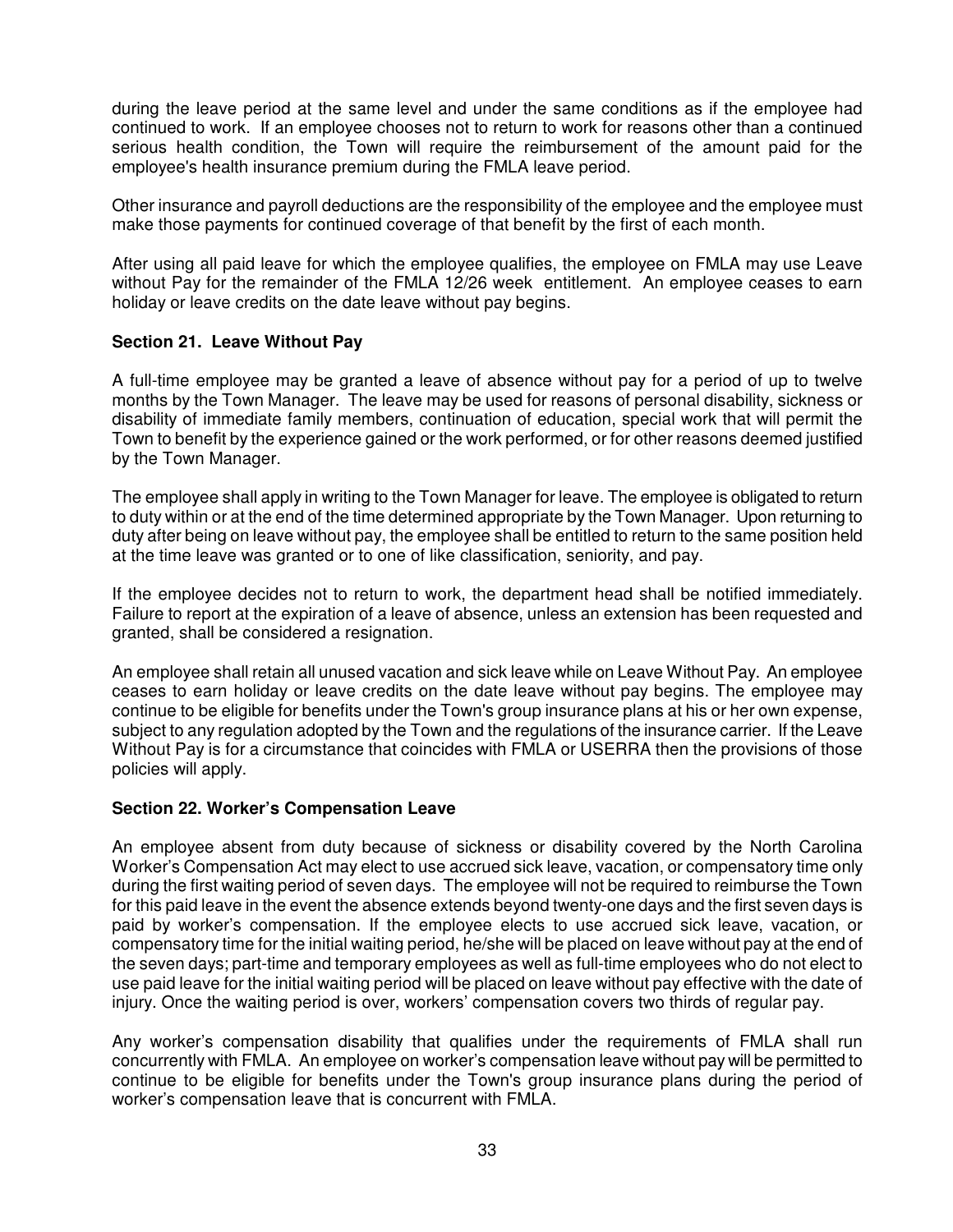Other insurance and payroll deductions are the responsibility of the employee and the employee must make those payments for continued coverage of that benefit. Any amounts owed are due and payable by the first of the month.

An employee shall retain all unused vacation and sick leave while on Worker's Compensation Leave Without Pay. An employee ceases to earn holiday or leave credits on the date Worker's Compensation Leave without Pay begins. After the period of FMLA eligibility ends, the employee may continue to be eligible for benefits under the Town's group insurance plans at his or her own expense subject to the regulations of the insurance carrier.

# **Section 23. Military and other USERRA Leave**

The Town will fully comply with the requirements of the 1994 Uniformed Services Employment and Re-Employment Rights Act (USERRA) and other related federal regulations.

For the purposes of USERRA covered employees are the following:

- 1. Armed Forces Active and Reserve (Army, Navy, Marine Corps, Air Force, Coast Guard);
- 2. Army National Guard and Air National Guard;
- 3. FEMA's Disaster Assistance Teams;
- 4. Commissioned Corps of the Public Health Service;
- 5. Military Service Academies; and
- 6. Reserve Officer's Training Corps (ROTC).

Employee taking leave under USERRA shall be eligible to take accumulated vacation leave, accrued compensatory time or be placed in a leave without pay status, and the provisions of that leave shall apply. While taking USERRA leave, the employee's unused leave balances will be retained and any seniority based benefits such as leave accrual rates will continue to accrue.

Employees performing USERRA duty of more than 30 days may elect to continue the town's health care for up to 24 months but will be responsible for paying the insurance premiums up to 102% of the premium costs. Employees whose USERRA duty is less than 31 days will have their health insurance coverage paid as if they were at work with the Town.

### **Military Training**

In addition to complying with the requirements of USERRA, the Town provides addition benefits for military training. Full-time employees who are members of an Armed Forces Reserve organization or National Guard shall be granted fifteen calendar days per year for military leave with pay. If the compensation received while on military leave is less than the salary that would have been earned during this same period as a Town employee, the employee shall receive partial compensation equal to the difference. The effect will be to maintain the employee's salary at the normal level during this period.

If such duty is required beyond the fifteen calendar days, the employee shall be eligible to take accumulated vacation leave or be placed in a leave without pay status, and the provisions of that leave shall apply. While on military leave, seniority-based benefits such as leave accrual rates shall continue to accrue as if the employee was actively at work. Employees on extended military leave will remain eligible for health benefits on a voluntary basis, at the employee's expense for a period of 24 months.

Part-time and temporary employees will be granted time of without pay to meet their military reserve or National Guard training obligations.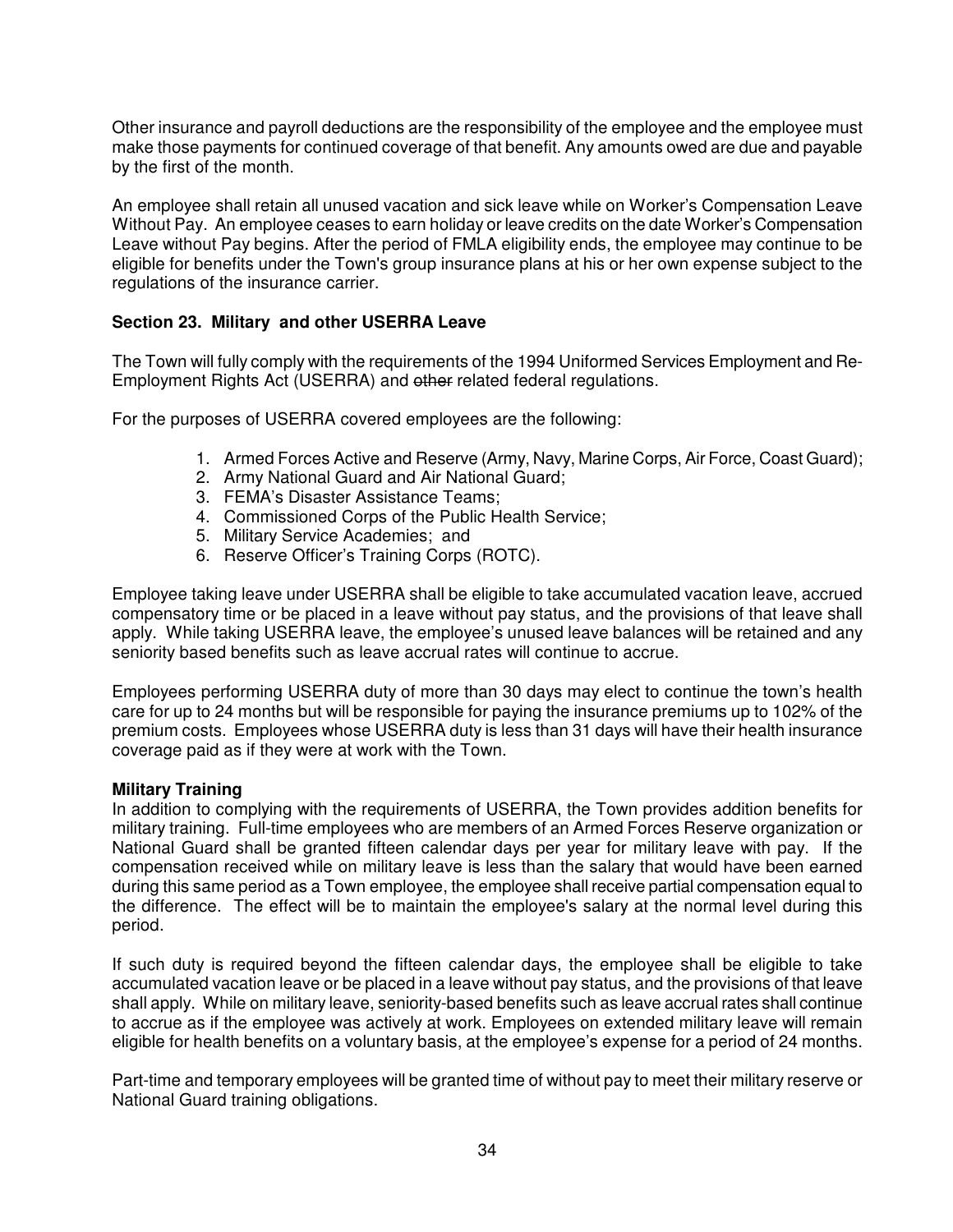# **Section 24. Reinstatement Following Military and other USERRA Service**

An employee who volunteers or is called to active duty with the United States military forces, and who returns to work in less than five years will be returned to the same or like position he or she occupied prior to the active duty enlistment with full seniority, status, leave accrual rates and pay as if there had been no break in employment. A military discharge form "DD214" with an honorable discharge must be submitted with the notification of intent to return to work.

Time limits for employees to reapply for return to work after release from military service are:

- 1) Less than 31 days absence employee must report to employer by the next business day.
- 2) 31 days-180 days absence notification to the supervisor must be submitted within 14 days.
- 3) More than 180 days absence notification to the supervisor must be submitted within 90 days.

All reporting deadlines are extended for two years if the employee is injured during USERRA service.

# **Section 25. Civil Leave**

A full-time Town employee called for jury duty or as a court witness for the federal or state governments, or a subdivision thereof, shall receive leave with pay for such duty during the required absence without charge to accumulated leave. The employee may keep fees and travel allowances received for jury or witness duty in addition to regular compensation; except, that employees must turn over to the Town any witness fees or travel allowance awarded by that court for court appearances in connection with official duties. While on civil leave, benefits and leave shall accrue as though on regular duty.

### **Section 26. Parental School Leave**

A Town employee who is a parent, guardian, or person standing in loco parentis (in place of the parent) may take up to four hours of unpaid leave annually to involve him or herself in school activities of his or her child(ren). This leave is subject to the three following conditions:

- 1) The leave must be taken at a time mutually agreed upon by the employee and the Town;
- 2) The Town may require the employee to request the leave in writing at least 48 hours prior to the time of the desired leave; and
- 3) The Town may require written verification from the child's school that the employee was involved at the school during the leave time.

Paid leave (vacation time) taken by a full-time employee to attend to school activities of his or her child shall count toward the fulfillment of this provision by the Town.

# **Section 27. Shared Leave**

The Town Manager has the authority to create administrative procedures whereby employees may donate vacation to other employees who have major illnesses or need leave to care for family members with major illnesses.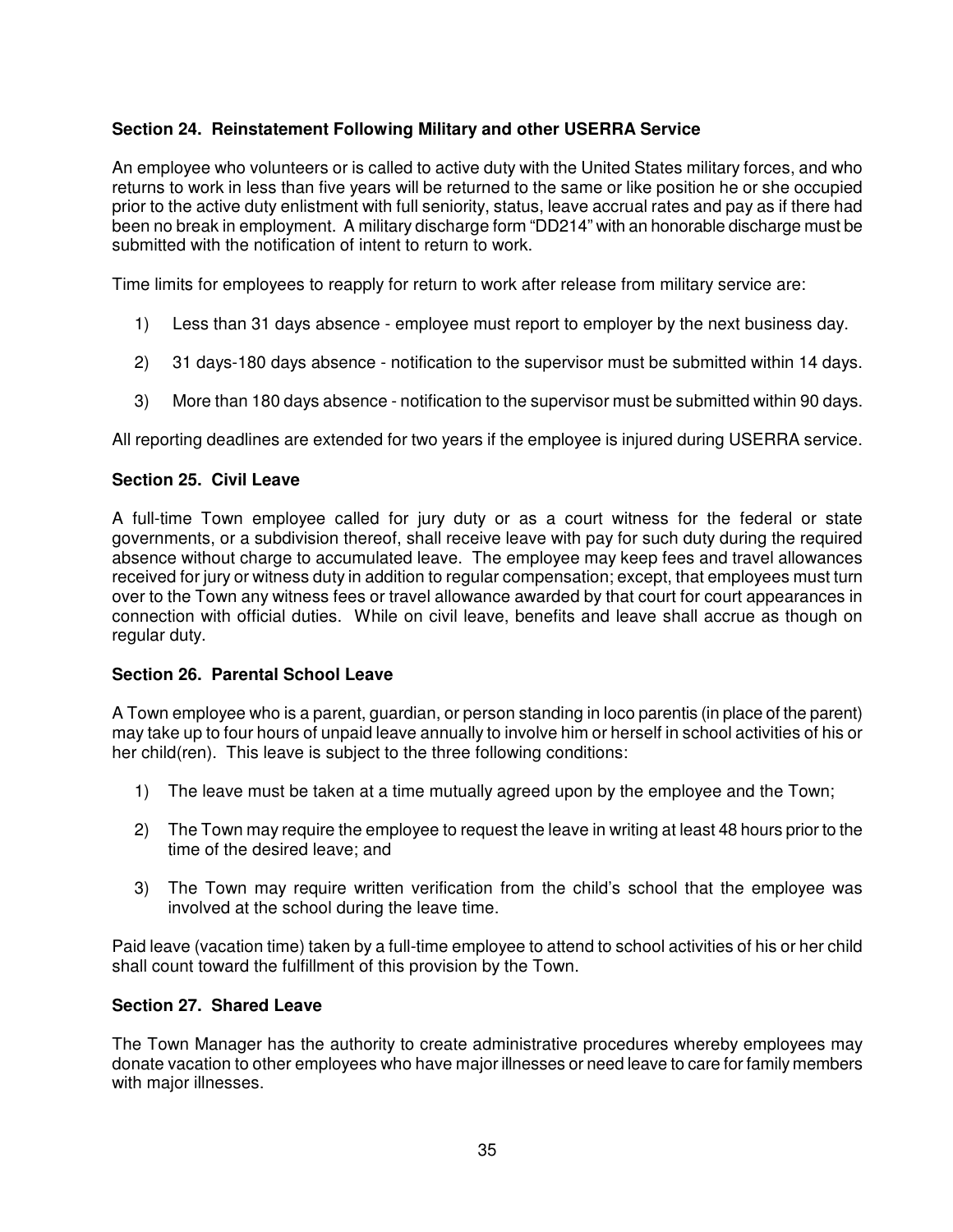# **ARTICLE VIII. SEPARATION AND REINSTATEMENT**

# **Section 1. Types of Separations**

All separations of employees from positions in the service of the Town shall be designated as one of the following types and shall be accomplished in the manner indicated: resignation, reduction in force, disability, voluntary retirement, dismissal, or death.

### **Section 2. Resignation**

An employee may resign by submitting the reasons for resignation and the effective date in writing to the immediate supervisor as far in advance as possible. In all instances, the minimum notice requirement is two calendar weeks. Failure to provide minimum notice shall result in forfeit of payment for accumulated vacation unless the notification requirement is waived upon recommendation of the department head and approval by the Town Manager. Thirty days notice is expected of department heads and the Town Manager.

Three consecutive days of absence without contacting the immediate supervisor or department head may be considered to be a voluntary resignation. Sick leave will only be approved during the final two weeks of a notice with a physician's certification or comparable documentation.

### **Section 3. Reduction in Force**

In the event that a reduction in force becomes necessary, consideration shall be given to the quality of each employee's performance, organizational needs, and seniority in determining those employees to be retained. Employees who are separated because of a reduction in force shall be given at least two weeks notice of the anticipated action. No regular employee shall be separated because of a reduction in force while there are temporary or probationary employees serving in the same class in the department, unless the regular employee is not willing to transfer to the position held by the temporary or probationary employee. Do nor know what they mean. Will the Town pay in this circumstance or just allow them to participate. Think you will want to clarify before finalizing the policy

### **Section 4. Disability**

The Town will comply with the Americans with Disabilities act and will make all responsible efforts to provide reasonable accommodation to employees who may be or become disabled. An employee who cannot perform the essential duties of a position because of a physical or mental impairment may be separated for disability. Action may be initiated by the employee or the Town. In cases initiated by the employee, such action must be accompanied by medical evidence acceptable to the Town Manager. The Town may require an examination, at the Town's expense, performed by a physician of the Town's choice.

Employees who meet the requirements of the North Carolina Local Governmental Employees Retirement System may qualify for a disability retirement. Information about this option is available from the Human Resources Officer or the Retirement System.

# **Section 5. Voluntary Retirement**

An employee who meets the conditions set forth under the provisions of the North Carolina Local Governmental Employee's Retirement System may elect to retire and receive all benefits earned under the retirement plan.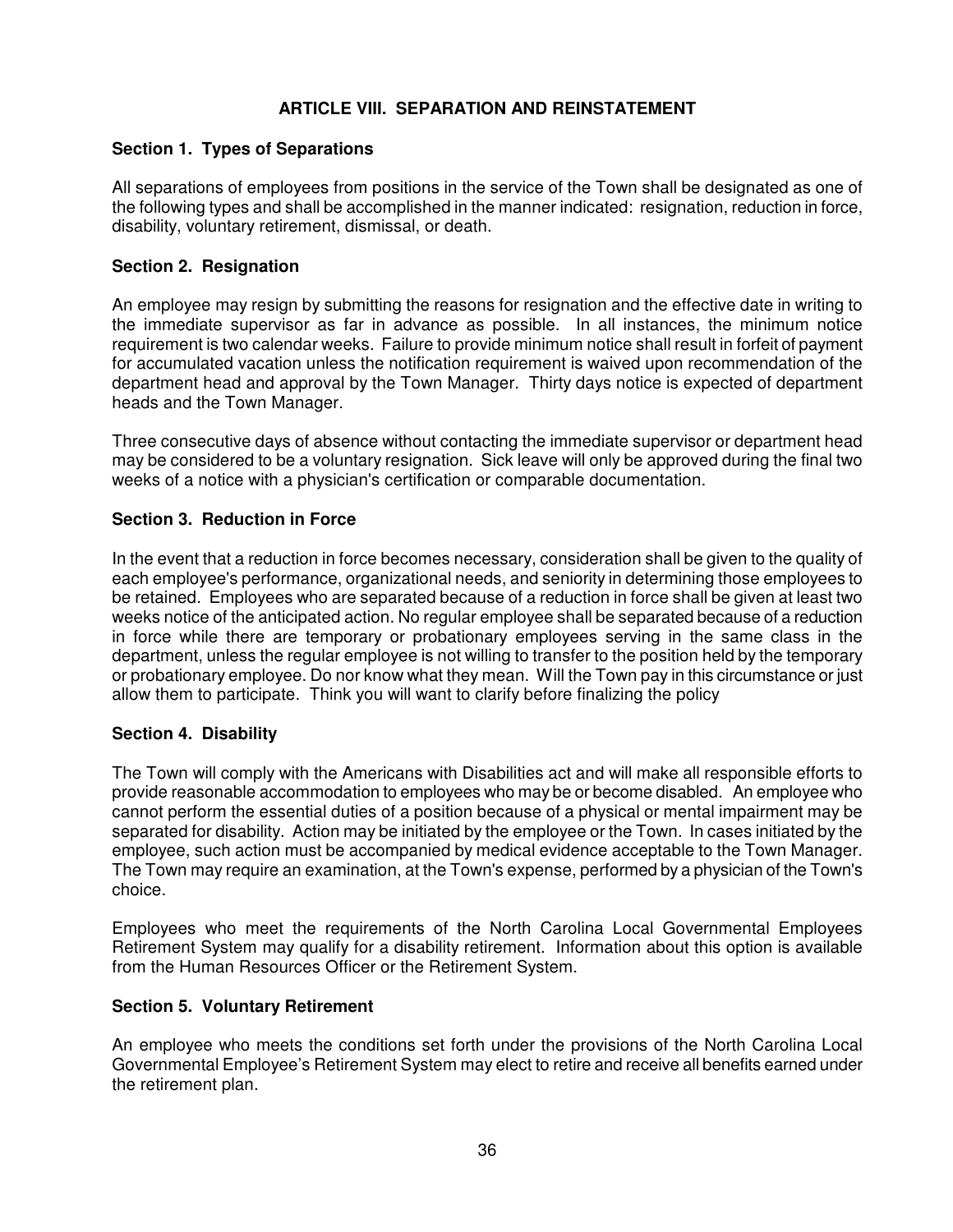# **Section 6. Death**

Separation shall be effective as of the date of death. All compensation due shall be paid to the estate of the employee.

# **Section 7. Dismissal**

An employee may be dismissed in accordance with the provisions and procedures of Article IX.

### **Section 8. Reinstatement**

An employee who is separated because of a reduction in force or who resigns while in good standing may be reinstated within one year of the date of separation, upon recommendation of the department head, and upon approval of the Town Manager. An employee who is reinstated in this manner shall be re-credited with his or her previously accrued sick leave.

### **Section 9. Rehiring**

An employee who resigns while in good standing may be rehired with the approval of the Town Manager, and may be regarded as a new employee, subject to all of the provisions of rules and regulations of this Policy. An employee in good standing who is separated due to a reduction in force shall be given the first opportunity to be rehired in the same or a similar position.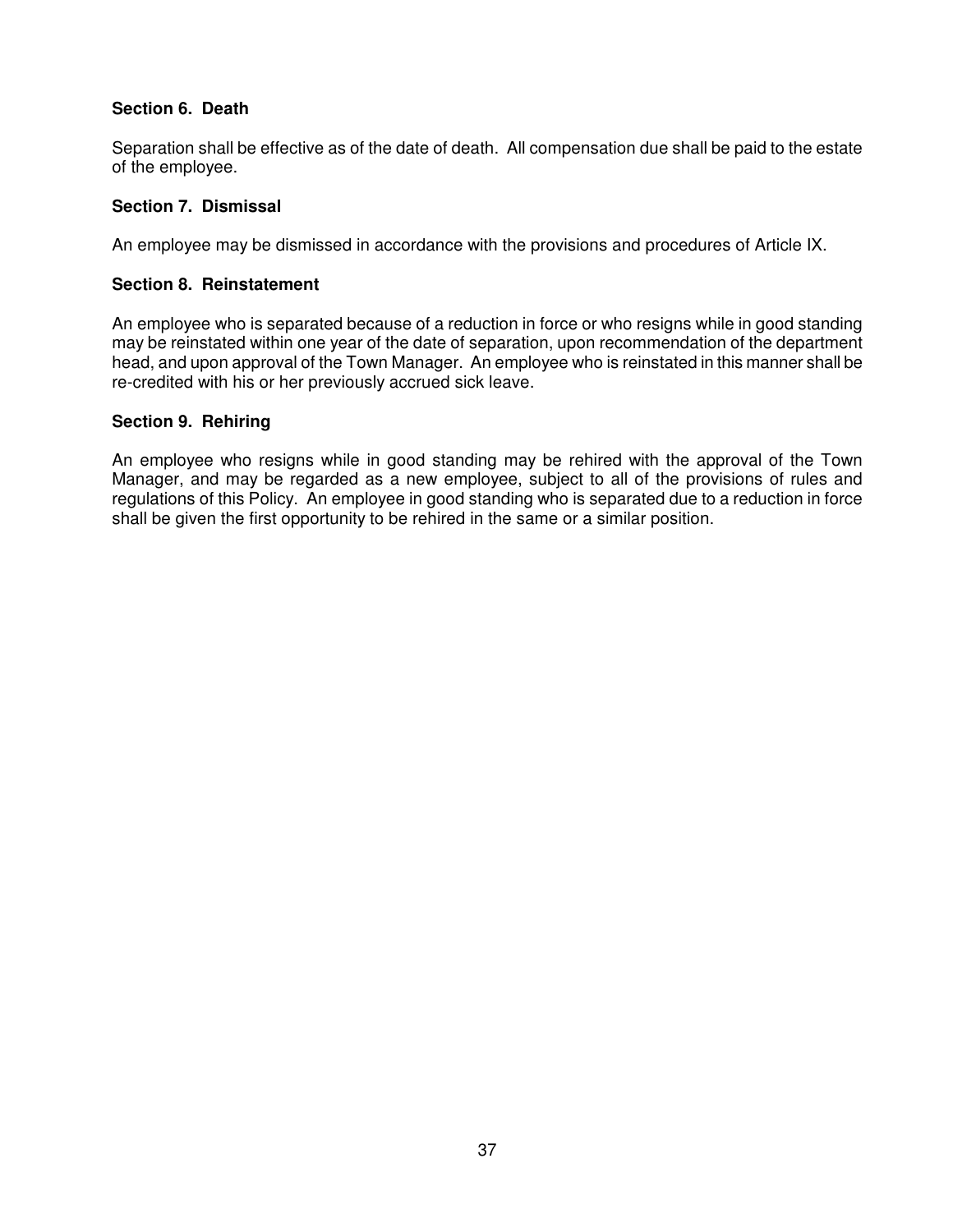# **ARTICLE IX. UNSATISFACTORY JOB PERFORMANCE AND DETRIMENTAL PERSONAL CONDUCT**

### **Section 1. Disciplinary Action for Unsatisfactory Job Performance**

A regular employee may be placed on disciplinary suspension, demoted, or dismissed for unsatisfactory job performance, if after following the procedure outlined below, the employee's job performance is still deemed to be unsatisfactory. The Human Resources Officer will be available to assist all parties with the procedures in taking or responding to disciplinary actions. All cases of disciplinary suspension, demotion, or dismissal must be approved by the Town Manager prior to giving final notice to the employee.

# **Section 2. Unsatisfactory Job Performance Defined**

Unsatisfactory job performance includes any aspects of the employee's job which are not performed as required to meet the standards set by the department head or Town Manager.

Examples of unsatisfactory job performance include, but are not limited to, the following:

- 1) Demonstrated inefficiency, negligence, or incompetence in the performance of duties;
- 2) Careless, negligent or improper use of Town property or equipment;
- 3) Physical or mental incapacity to perform duties after reasonable accommodation;
- 4) Discourteous treatment of the public or other employees;
- 5) Absence without approved leave;
- 6) Improper use of leave privileges;
- 7) Failure to report for duty at the assigned time and place;
- 8) Failure to complete work within time frames established in work plan or work standards;
- 9) Failure to meet work standards over a period of time; or
- 10) Failure to follow the chain of command to address work-related issues.
- 11) Failure to maintain certifications required by the job.

### **Section 3. Communication and Warning Procedures Preceding Disciplinary Action for Unsatisfactory Job Performance**

When an employee's job performance is unsatisfactory, or when incidents or inappropriate actions warrant, the supervisor shall meet with the employee as soon as possible in one or more counseling sessions to discuss specific performance problems. A brief summary of these counseling sessions shall be noted in the employee's file by the supervisor.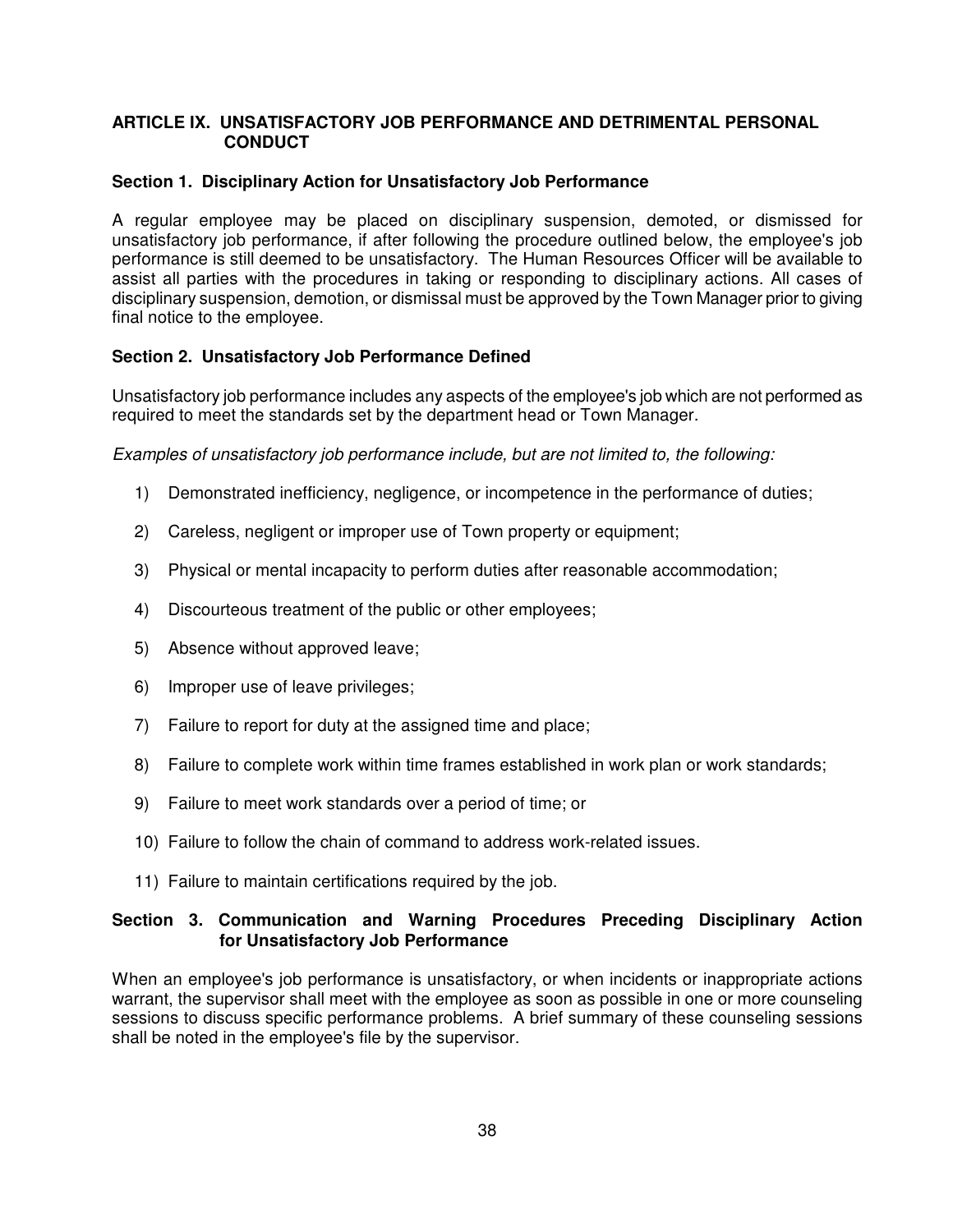An employee whose job performance is unsatisfactory over a period of time should normally receive at least two documented warnings, one of which may be in the final written warning, from the supervisor before disciplinary action resulting in dismissal is taken by the Town Manager. In each case, the supervisor should record the dates of discussions with the employee, the performance deficiencies discussed, the corrective actions recommended, and the time limits set. If the employee's performance continues to be unsatisfactory, then the supervisor should use the following steps:

- 1) A final written warning from the supervisor serving notice upon the employee that corrected performance must take place immediately in order to avoid suspension, demotion, or dismissal.
- 2) If performance does not improve, a written recommendation should be sent to the department head and Town Manager for disciplinary action such as suspension, demotion, or dismissal.

Disciplinary suspensions are for the purpose of communicating the seriousness of the performance deficiency, not for the purpose of punishment, and should not generally exceed three days (24 hours) for non-exempt employees. Suspensions for exempt employees shall be for one full work week in accordance with FLSA requirements to maintain exempt status. Under FLSA suspensions of less than a week are authorized for major safety violations or infractions of workplace conduct rules (detrimental personal conduct).

Demotions are appropriate when an employee has demonstrated inability to perform successfully in the current job, but shows promise and commitment to performing successfully in a lower level job. If no other options are available, dismissal is appropriate.

If after suspension or demotion, the employee's performance does not reach an acceptable level, the employee may be dismissed. Dismissals are appropriate when the employee has shown he/she is unwilling or unable to perform work in a manner that meets the work and conduct standards of the Town.

### **Section 4. Disciplinary Action for Detrimental Personal Conduct**

With the approval of the Town Manager, an employee may be placed on disciplinary suspension, demoted, or dismissed without prior warning for causes relating to personal conduct detrimental to Town service in order to:

- 1) avoid undue disruption of work;
- 2) to protect the safety of persons or property; or
- 3) for other serious reasons.

In exigent circumstances, a department head or designated supervisor may, with or without prior approval, suspend employees for the remainder of the work day. In such cases, the department head shall immediately notify the Town Manager.

### **Section 5. Detrimental Personal Conduct Defined**

Detrimental personal conduct includes behavior of such a serious detrimental nature that the functioning of the Town may be or has been impaired; the safety of persons or property may be or have been threatened; or the laws of any government may be or have been violated.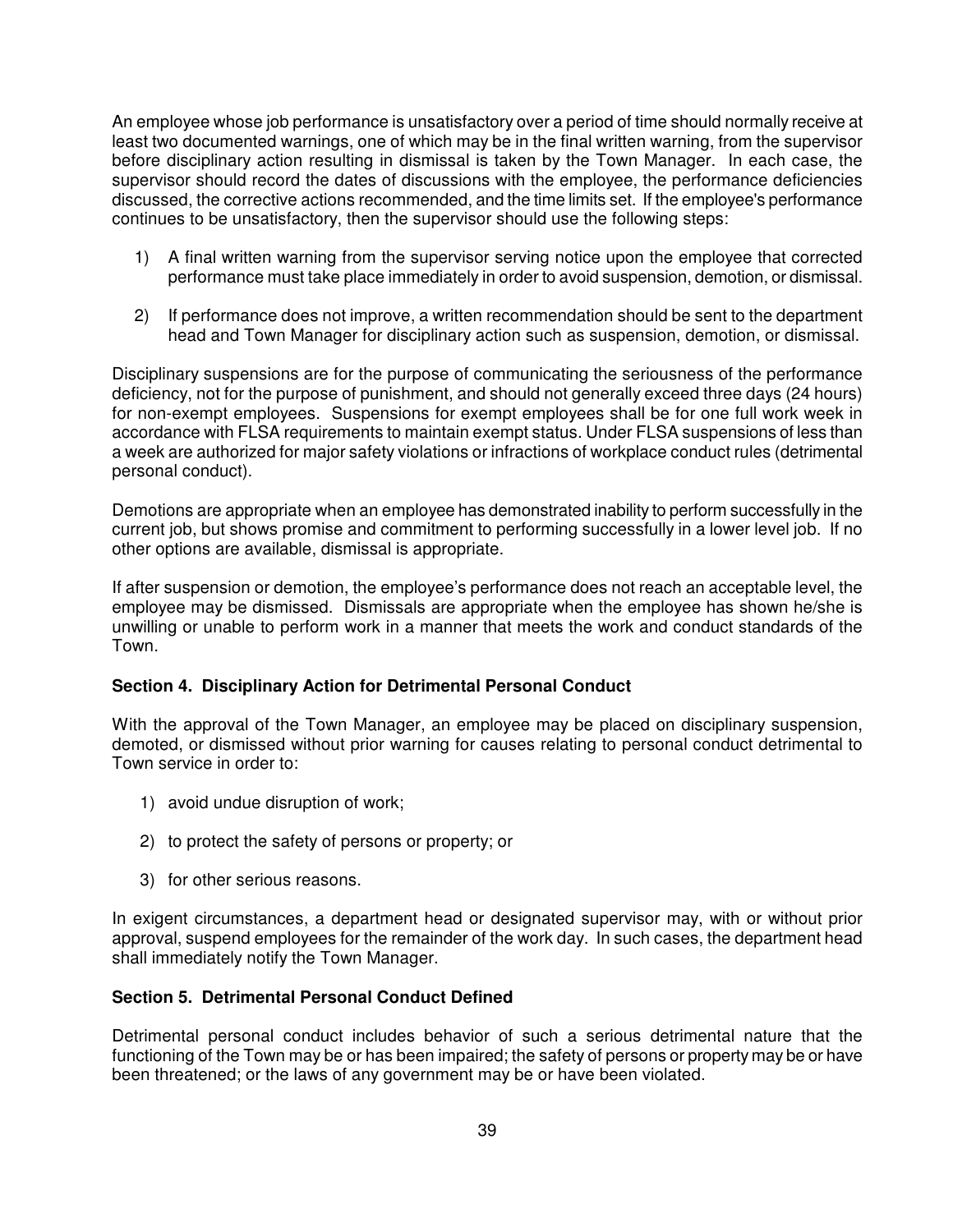Examples of detrimental personal conduct include, but are not limited to, the following:

- 1) Fraud or theft;
- 2) Conviction of a felony or the entry of a plea of nolo contendere thereto;
- 3) Falsification of records for personal profit, to grant special privileges, or to obtain employment;
- 4) Willful misuse or gross negligence in the handling of Town funds or personal use of equipment or supplies;
- 5) Willful or wanton damage or destruction to property;
- 6) Willful or wanton acts that endanger the lives and property of others;
- 7) Possession of unauthorized firearms or other lethal weapons on the job;
- 8) Brutality in the performance of duties;
- 9) Reporting to work under the influence of alcohol or drugs or partaking of such while on duty. Prescribed medication may be taken within the limits set by a physician as long as medically necessary;
- 10) Engaging in incompatible employment or serving a conflicting interest;
- 11) Request or acceptance of gifts in exchange for favors or influence;
- 12) Engaging in political activity prohibited by this Policy;
- 13) Harassment of an employee and/or the public on the basis of sex or any other protected class status; or
- 14) Harassment of an employee or the public with threatening or obscene language and/or gestures or any incidence of workplace violence
- 15) Stated refusal to perform assigned duties, flagrant violation of work rules and regulations.

# **Section 6. Pre-Dismissal Conference**

Before dismissal action is taken, whether for failure in personal conduct or failure in performance of duties, the department head or Town Manager (in the case of disciplinary action of a department head) will conduct a pre-dismissal conference. At this conference, the employee may present any response to the proposed dismissal to department head. The department head will consider the employee's response, if any, to the proposed dismissal, and will, within three working days following the predismissal conference, notify the employee in writing of the final decision after obtaining approval of the decision from the Town Manager. If the employee is dismissed, the notice shall contain a statement of the reasons for the action and the employee's appeal rights.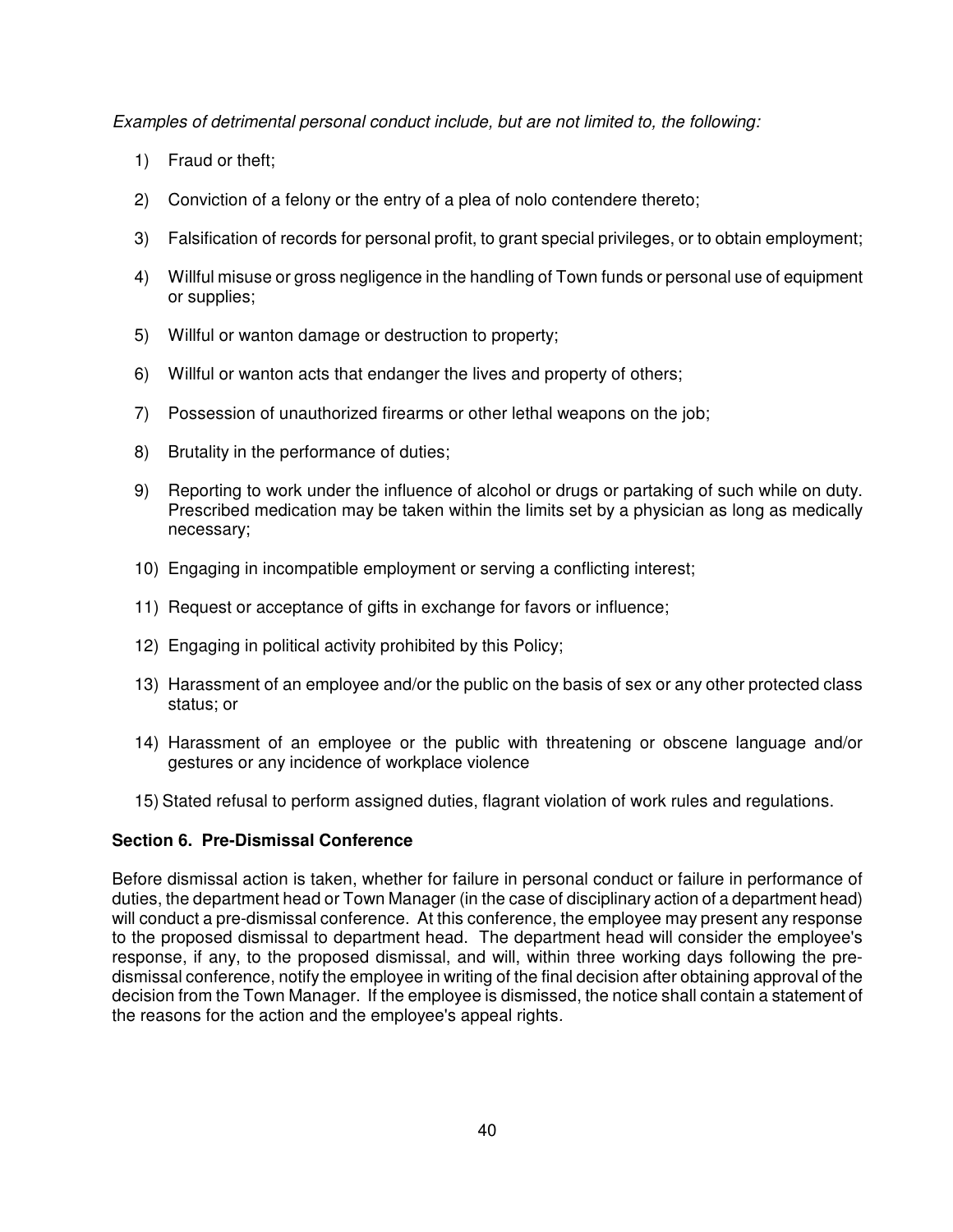### **Section 7. Non-Disciplinary Suspension**

During the investigation, hearing, or trial of an employee on any criminal charge, or during an investigation related to alleged detrimental personal conduct, or during the course of any civil action involving an employee, when suspension would, in the opinion of the department head or Town Manager, be in the best interest of the Town, the department head with approval of the Town Manager may suspend the employee for part or all of the proceedings as a non-disciplinary action. In such cases, the Town Manager may:

- 1) Temporarily relieve the employee of all duties and responsibilities and place the employee on paid or unpaid leave for the duration of the suspension, or
- 2) Assign the employee new duties and responsibilities and allow the employee to receive such compensation as is in keeping with the new duties and responsibilities.

If the employee is reinstated following the suspension such employee shall not lose any compensation or benefits to which otherwise the employee would have been entitled had the suspension not occurred. If the employee is terminated following suspension, the employee shall not be eligible for any pay from the date of suspension; provided, however, all other benefits with the exception of accrued vacation and sick leave shall be maintained during the period of suspension.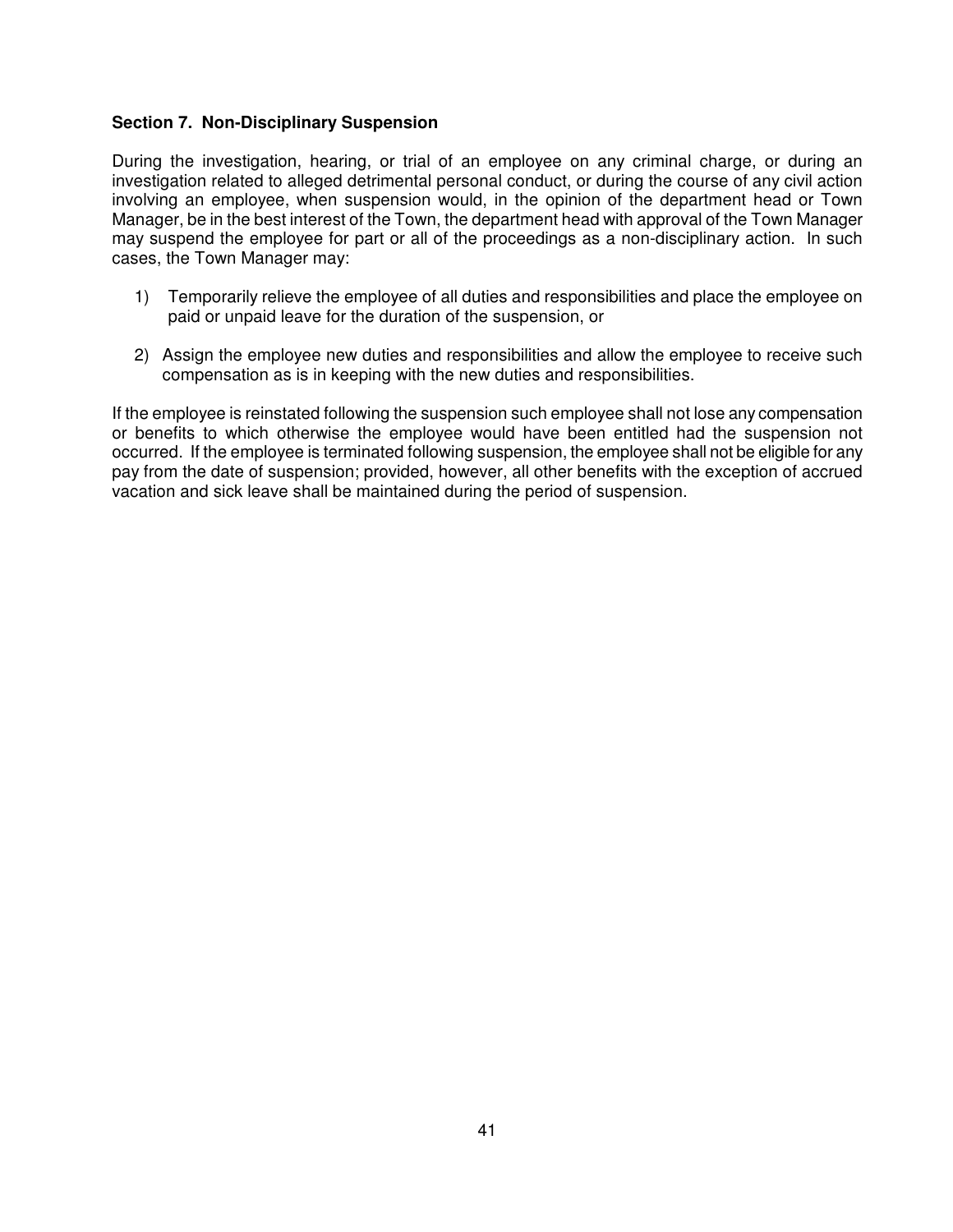# **ARTICLE X. GRIEVANCE PROCEDURE AND ADVERSE ACTION APPEAL**

### **Section 1. Policy**

It is the policy of the Town to provide a just procedure for the presentation, consideration, and disposition of employee grievances. The purpose of this article is to outline the procedure and to assure all employees that a response to their complaints and grievances will be prompt and fair. The Human Resources Officer will be available to assist all parties with the procedures during the grievance process.

Employees utilizing the grievance procedures shall not be subjected to retaliation or any form of harassment from supervisors or employees for exercising their rights under this Policy. Supervisors or other employees who violate this policy shall be subject to disciplinary action up to and including dismissal from Town service.

#### **Section 2. Grievance Defined**

A grievance is a claim or complaint by a current or a former employee based upon an event or condition, which affects the circumstances under which an employee works, allegedly caused by misinterpretation, unfair application, or lack of established policy pertaining to employment conditions.

### **Section 3. Purposes of the Grievance Procedure**

The purposes of the grievance procedure include, but are not limited to:

- 1) Providing employees with a procedure by which their complaints can be considered promptly, fairly, and without reprisal;
- 2) Encouraging employees to express themselves about the conditions of work which affect them as employees;
- 3) Promoting better understanding of policies, practices, and procedures which affect employees;
- 4) Increasing employees' confidence that personnel actions taken are in accordance with established, fair, and uniform policies and procedures;
- 5) Increasing the sense of responsibility exercised by supervisors in dealing with their employees;
- 6) Encouraging conflicts to be resolved between employees and supervisors who must maintain an effective future working relationship, and therefore, encouraging conflicts to be resolved at the lowest level possible of the chain of command; and
- 7) Creating a work environment free of continuing conflicts, disagreements, and negative feelings about the Town or its leaders, thus freeing up employee motivation, productivity, and creativity.

# **Section 4. Grievance Procedure**

When an employee has a grievance, the following successive steps are to be taken unless otherwise provided. The number of calendar days indicated for each step should be considered the maximum, unless otherwise provided, and every effort should be made to expedite the process. However, the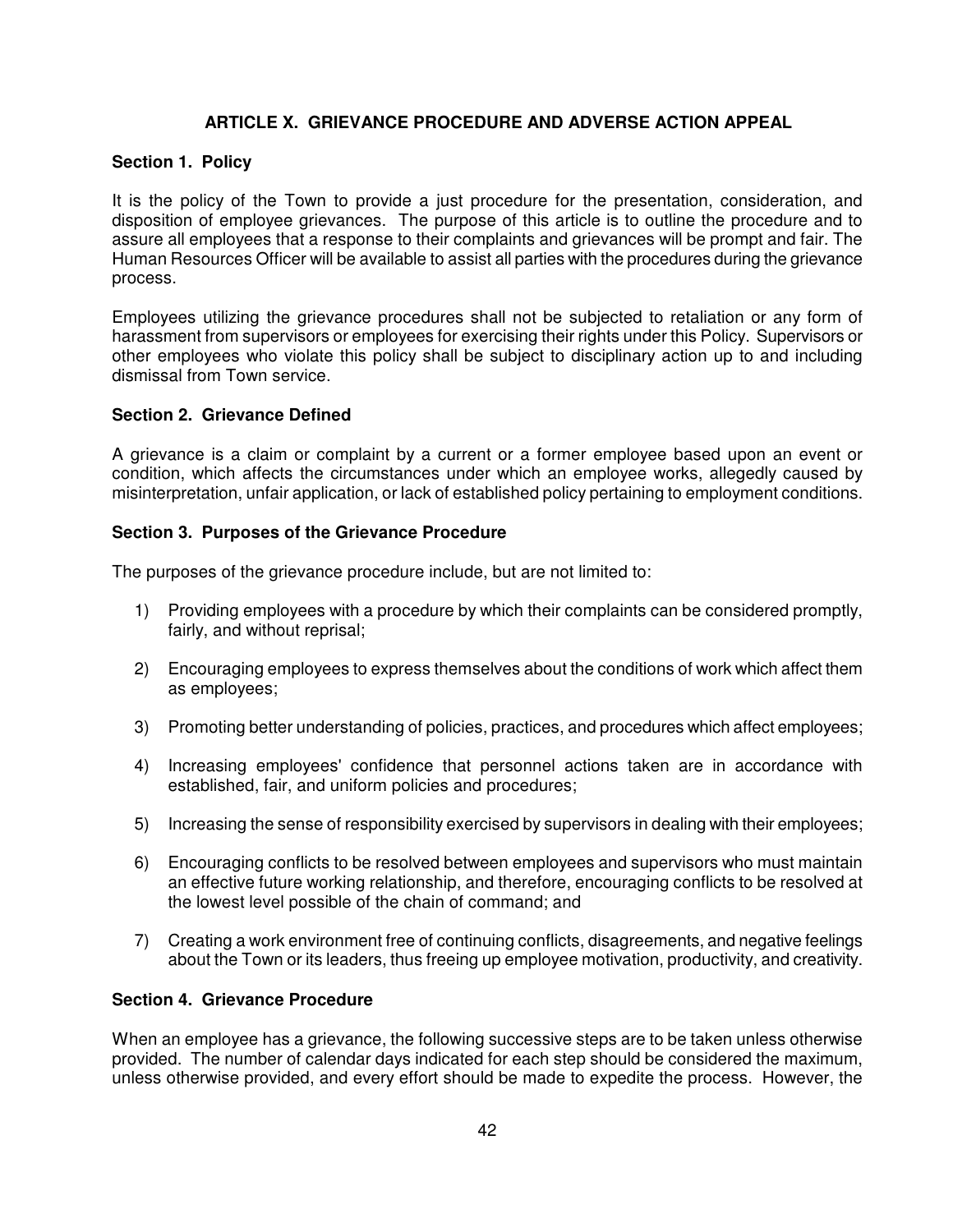time limits set forth may be extended by mutual consent. The last step initiated by an employee shall be considered to be the step at which the grievance is resolved. A decision to rescind a disciplinary suspension or demotion must be approved by the department head or Town Manager and rescinding a dismissal must be approved by the Town Manager before the decision becomes effective.

**Informal Resolution.** Prior to the submission of a formal grievance, the employee and supervisor should meet to discuss the problem and seek to resolve it informally. Either the employee or the supervisor may involve the respective department head or the Human Resources Officer as a resource to help resolve the grievance.

In some instances, if both parties agree, and with the approval of the Town Manager, the parties may request mediation assistance from a neutral party to assist in identifying mutually agreeable solutions or understandings. Mediation may be used at any step in the process if agreed to by the parties and with the approval of the Town Manager.

**Step 1.** If no resolution to the grievance is reached informally, the employee who wishes to pursue a grievance shall present the grievance to the appropriate supervisor in writing. The grievance must be presented within fifteen calendar days of the event or within fifteen calendar days of learning of the event or condition. The supervisor shall respond to the grievance within ten calendar days after receipt of the grievance. The supervisor should, and is encouraged to, consult with any employee of the Town in order to reach a correct, impartial, fair and equitable determination or decision concerning the grievance. Any employee consulted by the supervisor is required to cooperate to the fullest extent possible.

The response from the supervisor for each step in the formal grievance process shall be in writing and signed by the supervisor. In addition, the employee shall sign a copy to acknowledge receipt thereof. The responder at each step shall send copies of the grievance and response to the Human Resources Officer.

**Step 2.** If the grievance is not resolved to the satisfaction of the employee by the supervisor, the employee may appeal, in writing, to the appropriate department head within ten calendar days after receipt of the response from Step 1. The department head shall respond to the appeal, stating the determination of decision within ten calendar days after receipt of the appeal.

**Step 3.** If the grievance is not resolved to the satisfaction of the employee at the end of Step 2, the employee may appeal, in writing, to the Town Manager within ten calendar days after receipt of the response from Step 3. The Town Manager shall respond to the appeal, stating the determination of decision within ten calendar days after receipt of the appeal. The Town Manager's decision shall be the final decision. The Town Manager will notify the Town Board of Aldermen of any impending legal action.

**Department Heads.** In the case of department heads or other employees where the Town Manager has been significantly involved in determining disciplinary action, including dismissal, the Town may wish to obtain a neutral outside party to either:

- 1) provide mediation between the grieving department head and the Town Manager (see definition of mediation in "informal resolution" above); or
- 2) consider an appeal and make recommendations back to the Town Manager concerning the appeal. Such parties might consist of human resource professionals, attorneys trained in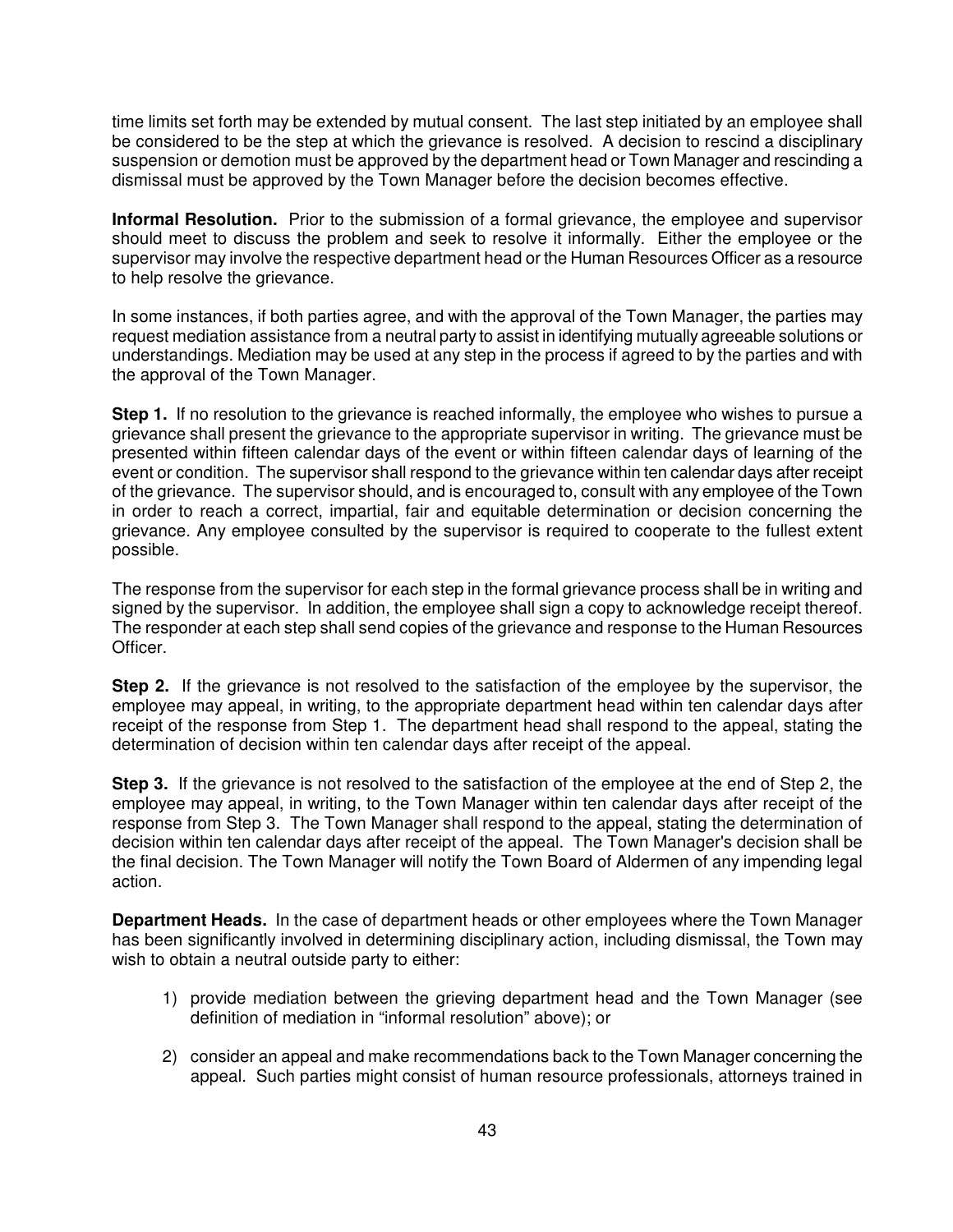mediation, mediators, or other parties appropriate to the situation.

The Town Manager's decision shall be the final decision. The Town Manager will notify the Town Board of Aldermen of any impending legal action.

# **Section 5. Role of the Human Resources Officer**

Throughout the grievance procedure, the roles of the Human Resources Officer shall be as follows:

- 1). To advise parties (including employee, supervisors, and Town Manager) of their rights and responsibilities under this policy, including interpreting the grievance and other policies for consistency of application;
- 2) To be a clearinghouse for information and decisions in the matter including maintaining files of all grievance documents;
- 3) To give notices to parties concerning timetables of the process, etc.;
- 4) To assist employees and supervisors in drafting statements; and
- 5) To facilitate the resolution of conflicts in the procedures or of the grievance at any step in the process; and
- 6) To help locate mediation or other resources as needed.

The Human Resources Officer shall also determine whether or not additional time shall be allowed to either side in unusual circumstances if the parties cannot agree upon extensions when needed or indicated.

### **Section 6. Grievance and Adverse Action Appeal Procedure for Discrimination**

When an employee, former employee, or applicant, believes that any employment action discriminates illegally (i.e. is based on age, sex, race, color, national origin, religion, creed, political affiliation, non-job related disability, or genetic information), he or she has the right to appeal such action using the grievance procedure outlined in this Article (Section 4 above). While such persons are encouraged to use the grievance procedure, they shall also have the right to go directly to the Human Resources Officer or to appeal directly to the Town Manager.

Employment actions subject to appeal because of discrimination include promotion, training, classification, pay, disciplinary action, transfer, layoff, failure to hire, or termination of employment. An employee or applicant should appeal an alleged act of discrimination within thirty calendar days of the alleged discriminatory action, but may appeal for up to six months following the action.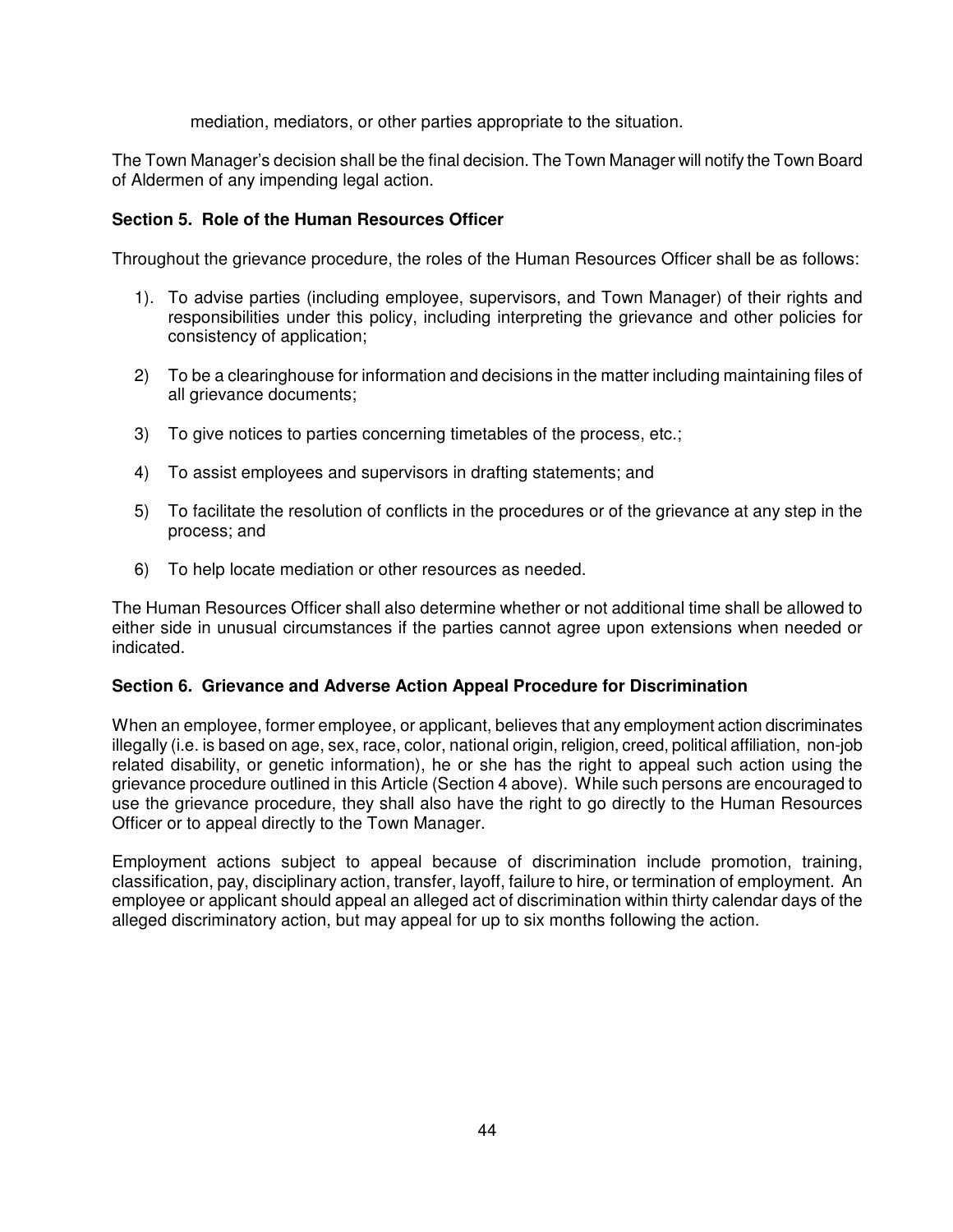# **ARTICLE XI. RECORDS AND REPORTS**

### **Section 1. Public Information**

In compliance with North Carolina GS 160A-168, the following information with respect to each Town employee is a matter of public record:

- 1) name;
- 2) age;
- 3) date of original employment or appointment to the service;
- 4) the terms of any contract by which the employee is employed whether written or oral, past and current , to the extent that the Town has the written contract or a record of the oral contract in its possession;
- 5) current position title;
- 6) current salary;
- 7) date and amount of each increase or decrease in salary with the Town;
- 8) date and type of each promotion, demotion, transfer, suspension, separation, or other change in position classification with the Town;
- 9) date and general description of the reasons for each promotion with the Town;
- 10) date and type of each dismissal, suspension, or demotion for disciplinary reasons taken by the Town. If the disciplinary action was a dismissal, a copy of the written notice of the final decision of the Town setting forth the specific acts or omissions that are the basis of the dismissal; and
- 11) the office to which the employee is currently assigned.

Any person may have access to this information for the purpose of inspection, examination, and copying, during regular business hours, subject only to such rules and regulations for the safekeeping of public records as the Town may adopt. An individual examining a personnel record may copy the information. The cost of photocopying may be assessed to the individual who requests the copies.

For the purposes of this subsection, the term "salary" includes pay, benefits, incentives, bonuses, deferred and all other forms of compensation paid by the Town.

A record will be maintained of all disclosures of personnel records, except for authorized personnel processing personnel actions or supervisors in the line of authority of the employee. Upon request the records of disclosure will be made available to the employee to whom it pertains.

#### **Section 2. Access to Confidential Records**

All information contained in a Town employee's personnel file, other than the information mentioned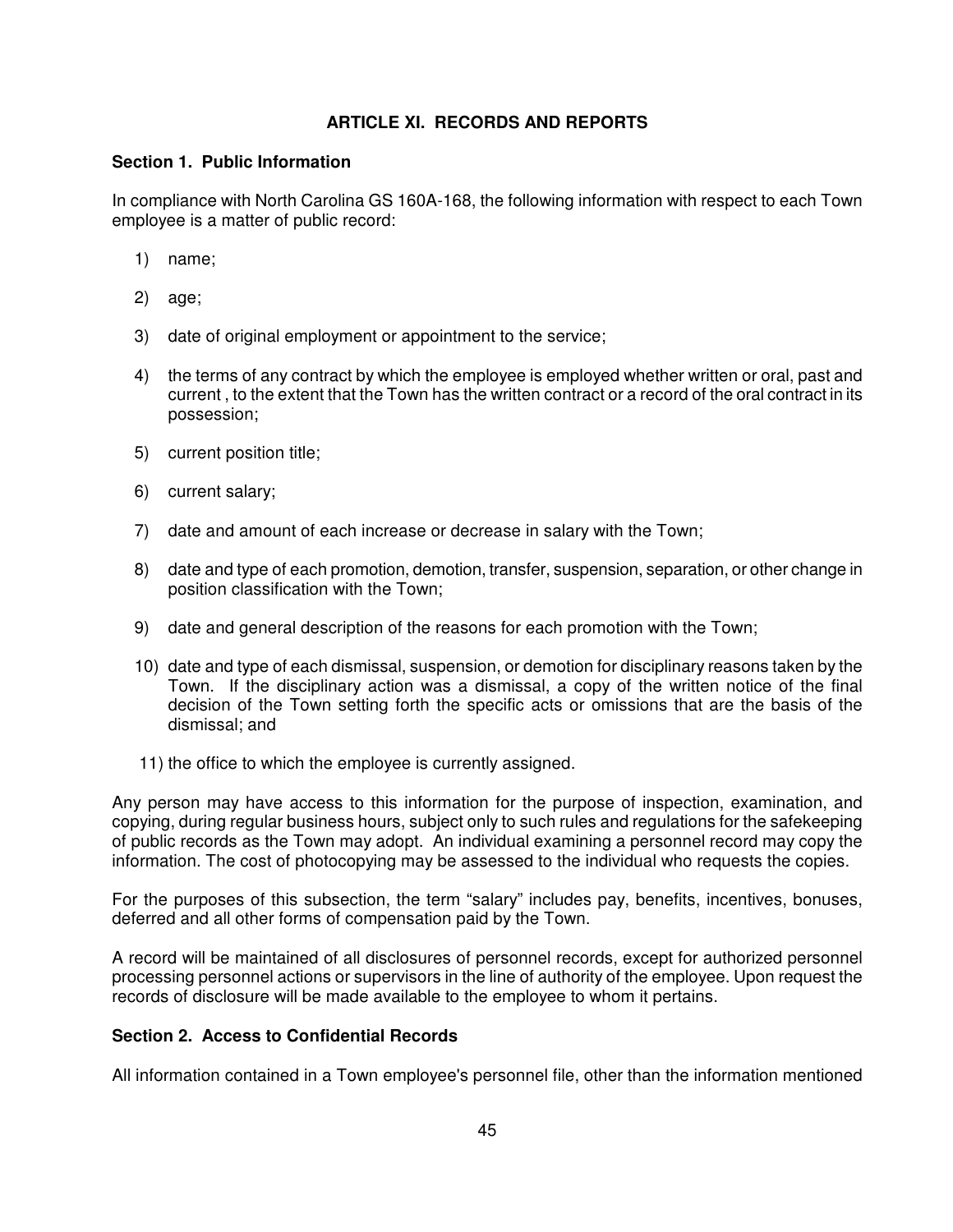above is confidential and shall be open to inspection only in the following instances:

- 1) The employee or his/her duly authorized agent may examine all portions of his/her personnel file except letters of reference solicited prior to employment, and information concerning a medical disability, mental or physical, that a prudent physician would not divulge to the patient.
- 2) A licensed physician designated in writing by the employee may examine the employee's medical record.
- 3) A Town employee having supervisory authority over the employee may examine all material in the employee's personnel file.
- 4) By order of a court of competent jurisdiction, any person may examine all material in the employee's personnel file.
- 5) An official of an agency of the State or Federal Government, or any political subdivision of the State, may inspect any portion of a personnel file when such inspection is deemed by the Town Manager to be necessary and essential to the pursuit of a proper function of the inspecting agency, but no information shall be divulged for the purpose of assisting in a criminal prosecution of the employee, or for the purpose of assisting in an investigation of the employee's tax liability. However, the official having custody of the personnel records may release the name, address, and telephone number from a personnel file for the purpose of assisting in a criminal investigation.
- 6) An employee may sign a written release to be placed in his/her personnel file that permits the record custodian to provide, either in person, by telephone, or by mail, information specified in the release to prospective employers, educational institutions, or other persons specified in the release.
- 7) The Town Manager, with the concurrence of the Town Board of Aldermen, may inform any person of the employment, non-employment, promotion, demotion, suspension or other disciplinary action, reinstatement, transfer, or termination of a Town employee, and the reasons for that action. Before releasing that information, the Town Manager shall determine in writing that the release is essential to maintaining the level and quality of Town services. The written determination shall be retained in the Town Manager's office, is a record for public inspection, and shall become a part of the employee's personnel file.

# **Section 3. Personnel Actions**

The Human Resources Officer, with the approval of the Town Manager, will prescribe necessary forms and reports for all personnel actions and will retain records necessary for the proper administration of the personnel system. There shall be one set of official personnel files, centrally located as designated by the Town Manager, normally in the Human Resources Office. Any document not located there is not an official part of that employee's personnel record. These files shall contain documents such as employment applications and related materials, records of personnel actions, documentation of employee warnings, disciplinary actions, performance evaluations, retirement, letters of recommendation, and other personnel-related documents.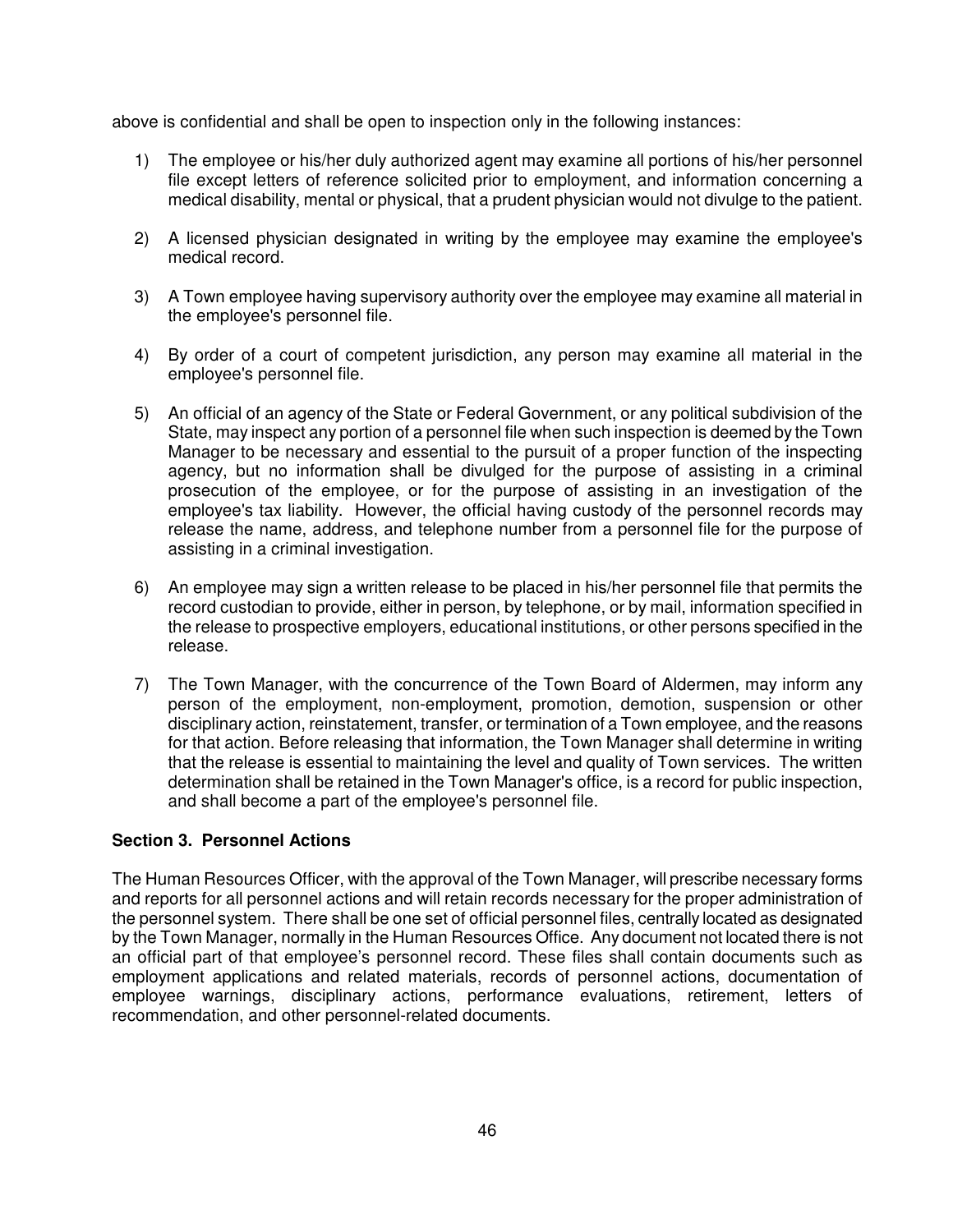# **Section 4. Records of Former Employees**

The provisions for access to records apply to former employees as they apply to present employees.

### **Section 5. Remedies of Employees Objecting to Material in File**

An employee who objects to material in his/her file may place a statement in the file relating to the material considered to be inaccurate or misleading. In accordance with established grievance procedures, the employee may seek to have a record of upheld grievances relating to personnel records placed in the file and/or may seek removal of material in the file contingent upon approval of the North Carolina Department of Cultural Resources.

### **Section 6. Penalties for Permitting Access to Confidential Records**

Section 160A-168 of the General Statues provides that any public official or employee who knowingly and willfully permits any person to have access to any confidential information contained in an employee personnel file, except as expressly authorized by the designated custodian, is guilty of a misdemeanor and upon conviction shall be fined in an amount consistent with the General Statutes.

### **Section 7. Examining and/or Copying Confidential Material without Authorization**

Section 160A-168 of the General Statutes of North Carolina provides that any person, not specifically authorized to have access to a personnel file designated as confidential, who shall knowingly and willfully examine in its official filing place, remove or copy any portion of a confidential personnel file shall be guilty of a misdemeanor and upon conviction shall be fined consistent with the General Statutes.

### **Section 8. Destruction of Records Regulated**

No public official may destroy, sell, loan, or otherwise dispose of any public record, except in accordance with NC General Statute 121.5, without the consent of the North Carolina Department of Cultural Resources. Whoever unlawfully removes a public record from the office where it is usually kept, or whoever, alters, defaces, mutilates or destroys it will be guilty of a misdemeanor and upon conviction will be fined in an amount provided in NC General Statute 132.3.